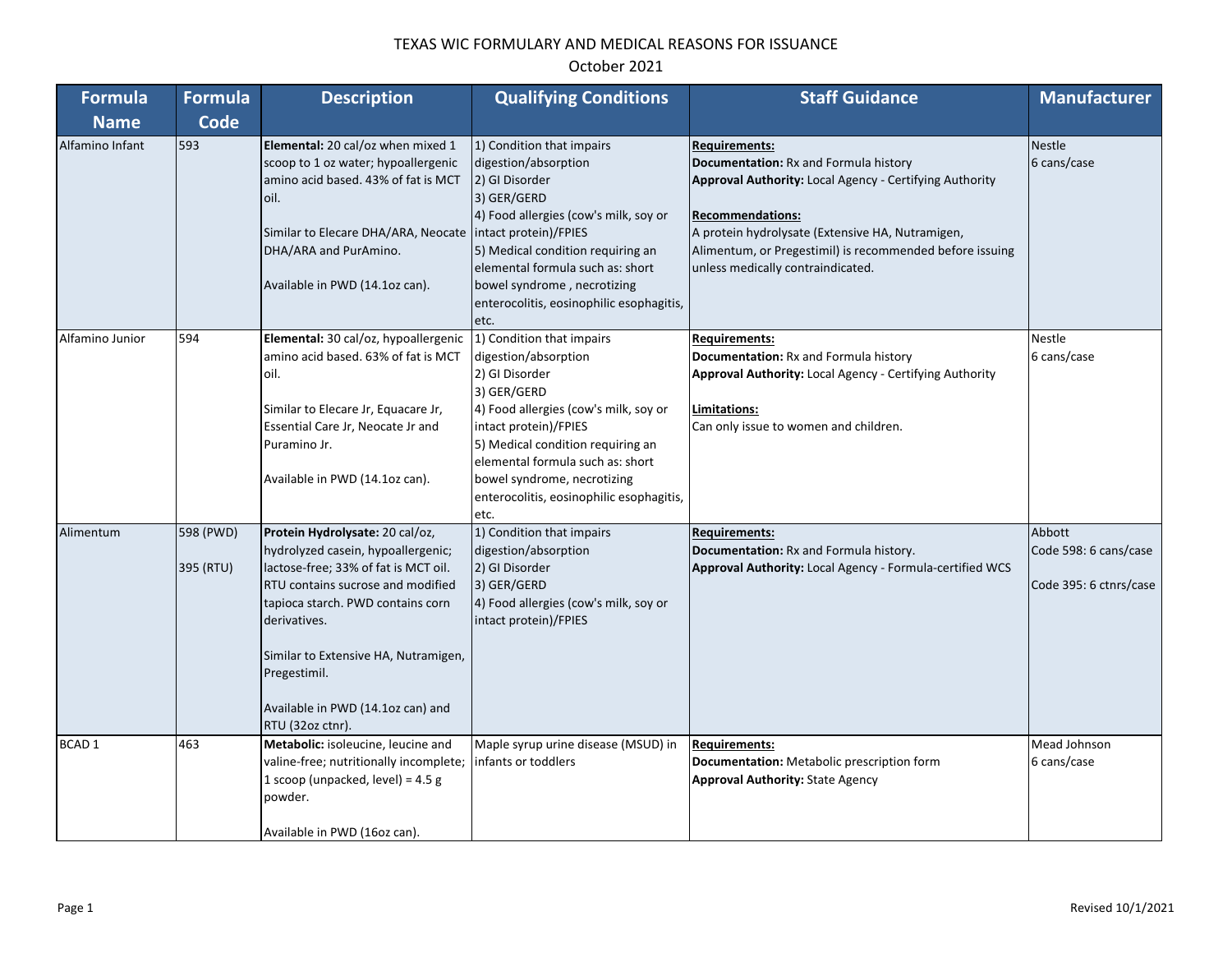| <b>Formula</b>      | <b>Formula</b> | <b>Description</b>                                                                                                                                                                                                                                                         | <b>Qualifying Conditions</b>                                                                                                                                                                                                                       | <b>Staff Guidance</b>                                                                                                                                                                                                                                                                                                                    | <b>Manufacturer</b>                                                                  |
|---------------------|----------------|----------------------------------------------------------------------------------------------------------------------------------------------------------------------------------------------------------------------------------------------------------------------------|----------------------------------------------------------------------------------------------------------------------------------------------------------------------------------------------------------------------------------------------------|------------------------------------------------------------------------------------------------------------------------------------------------------------------------------------------------------------------------------------------------------------------------------------------------------------------------------------------|--------------------------------------------------------------------------------------|
| <b>Name</b>         | <b>Code</b>    |                                                                                                                                                                                                                                                                            |                                                                                                                                                                                                                                                    |                                                                                                                                                                                                                                                                                                                                          |                                                                                      |
| <b>BCAD 2</b>       | 278            | Metabolic: isoleucine, leucine and<br>valine-free; branched-chain amino<br>acid-free. 24 g protein equivalents<br>per 100 g powder.<br>Available in PWD (16oz can).                                                                                                        | Maple syrup urine disease (MSUD) in<br>children or adults                                                                                                                                                                                          | <b>Requirements:</b><br>Documentation: Metabolic prescription form<br><b>Approval Authority: State Agency</b><br>Limitations:<br>Can only issue to women and children.                                                                                                                                                                   | Mead Johnson<br>6 cans/case                                                          |
| Benecalorie         | 528            | Modular: 220 cal/oz; 330 cal per 1.5<br>oz ctnr; lactose and cholesterol-free;<br>7 g of milk protein as calcium<br>caseinate per 1.5 oz serving; not<br>hypoallergenic; liquid modular<br>intended to be added to food or<br>beverage.<br>Available in RTU (1.5 oz ctnr). | 1) Increased calorie needs<br>3) Failure to Thrive (FTT) with<br>weight/length or height <10% and/or<br>downward crossing of 2 major<br>percentiles                                                                                                | <b>Requirements:</b><br>2) Oral motor feeding issues/aversions   Documentation: Rx and Complete assessment<br><b>Approval Authority: State Agency</b><br>Limitations:<br>Limited to 2 cases per month (48 containers); maximum<br>quantity allows issuance of this product and another<br>formula. Can only issue to women and children. | <b>Nestle</b><br>24 ctnrs/case<br>smallest available unit:<br>24 ctnrs               |
| <b>BetaQuik MCT</b> | 571            | Modular: 18.9 cal/10 ml; Liquid<br>emulsion of MCT oil; Enteral use<br>only.<br>Available in RTU (8.45oz ctnr).                                                                                                                                                            | 1) Increased calorie needs<br>1) Ketogenic diet<br>2) Condition that impairs<br>digestion/absorption<br>3) Defective lymphatic transport of fat   Limitations:<br>4) Conditions with decreased<br>pancreatic lipase and/or decreased<br>bile salts | <b>Requirements:</b><br>Documentation: Rx and Complete assessment<br><b>Approval Authority: State Agency</b><br>Can only issue to women and children 3 years of age and<br>older.                                                                                                                                                        | Vitaflo<br>18 ctnrs/case<br>smallest available unit:<br>18 ctnrs                     |
| <b>Boost</b>        | 428            | <b>Increased Calorie Supplement: 31</b><br>cal/oz, lactose-free and nutritionally<br>complete.<br>Similar to Ensure.<br>Available in RTU (8oz ctnr).                                                                                                                       | 1) Increased calorie needs<br>3) Tube feeding                                                                                                                                                                                                      | <b>Requirements:</b><br>2) Oral motor feeding issues/aversions Documentation: Rx and Complete assessment<br>Approval Authority: Local Agency - Certifying Authority<br>Limitations:<br>Normally used for adults. Can only issue to women and<br>children.                                                                                | <b>Nestle</b><br>24 ctnrs/case<br>vanilla, chocolate,<br>strawberry, butter<br>pecan |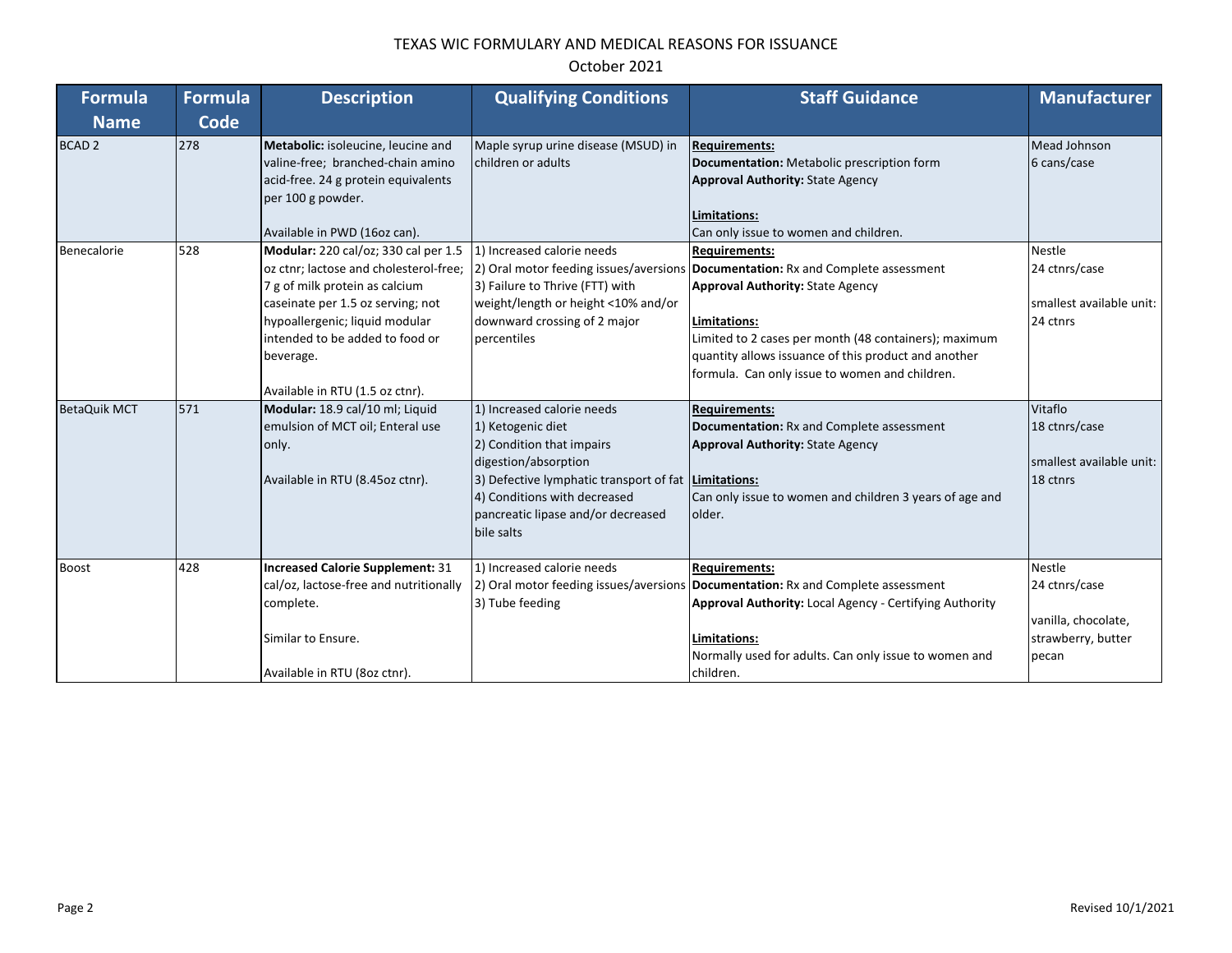| <b>Formula</b>              | <b>Formula</b> | <b>Description</b>                                                                                                                                                                                                                        | <b>Qualifying Conditions</b>                                                                                                                                                                                                                                                                                               | <b>Staff Guidance</b>                                                                                                                                                                                                        | <b>Manufacturer</b>                                                                                 |
|-----------------------------|----------------|-------------------------------------------------------------------------------------------------------------------------------------------------------------------------------------------------------------------------------------------|----------------------------------------------------------------------------------------------------------------------------------------------------------------------------------------------------------------------------------------------------------------------------------------------------------------------------|------------------------------------------------------------------------------------------------------------------------------------------------------------------------------------------------------------------------------|-----------------------------------------------------------------------------------------------------|
| <b>Name</b>                 | Code           |                                                                                                                                                                                                                                           |                                                                                                                                                                                                                                                                                                                            |                                                                                                                                                                                                                              |                                                                                                     |
| Boost Breeze                | 496            | Increased Calorie Supplement: 31<br>cal/oz, milk-based, lactose and fat-<br>free, clear liquid; nutritionally<br>incomplete; 9 g whey protein/8 oz<br>container.<br>Available in RTU (8oz ctnr).                                          | 1) Condition that impairs<br>digestion/absorption<br>3) Increased calorie needs<br>4) Failure to Thrive (FTT) with<br>weight/length or height <10% and/or<br>downward crossing of 2 major<br>bercentiles<br>5) Nutrition support for people with<br>cancer, heart disease, pancreatitis,<br>and hyperlipidemia             | <b>Requirements:</b><br>Documentation: Rx and Complete assessment<br>2) Oral motor feeding issues/aversions Approval Authority: Local Agency - Certifying Authority<br>Limitations:<br>Can only issue to women and children. | <b>Nestle</b><br>24 ctnrs/case<br>27 ctnrs/case<br>orange, peach, berry,<br>variety (mixed flavors) |
| Boost High Protein          | 274            | Increased Calorie Supplement: 30<br>cal/oz, high-protein, lactose-free,<br>nutritionally complete.<br>Similar to Ensure High Protein.<br>Available in RTU (8oz ctnr).                                                                     | 1) Increased protein needs<br>2) Cancer<br>3) Wounds<br>4) Surgery                                                                                                                                                                                                                                                         | <b>Requirements:</b><br><b>Documentation: Rx and Complete assessment</b><br><b>Approval Authority: Local Agency - Certifying Authority</b><br>Limitations:<br>Can only issue to women and children.                          | <b>Nestle</b><br>24 ctnrs/case<br>vanilla, chocolate,<br>strawberry                                 |
| <b>Boost Kid Essentials</b> | 492            | <b>Increased Calorie Supplement:</b><br>30 cal/oz, lactose-free; nutritionally<br>complete; for oral or tube feeding;<br>contains MCT oil; full name is Boost<br>Kid Essentials.<br>Similar to Pediasure.<br>Available in RTU (8oz ctnr). | 1) Increased calorie needs<br>2) Inadequate growth<br>3) Failure to Thrive (FTT) with<br>weight/length or height <10% and/or<br>downward crossing of 2 major<br>percentiles<br>4) Tube feeding<br>5) Oral motor feeding issues/aversions<br>6) Developmental delays (sensory &<br>motor)<br>7) Prematurity (<37 weeks)/LBW | <b>Requirements:</b><br>Documentation: Rx and Complete assessment<br>Approval Authority: Local Agency - Certifying Authority<br>Limitations:<br>Can only issue to women and children.                                        | <b>Nestle</b><br>4-pack, 6-pack, 27<br>ctnrs/case<br>vanilla, chocolate                             |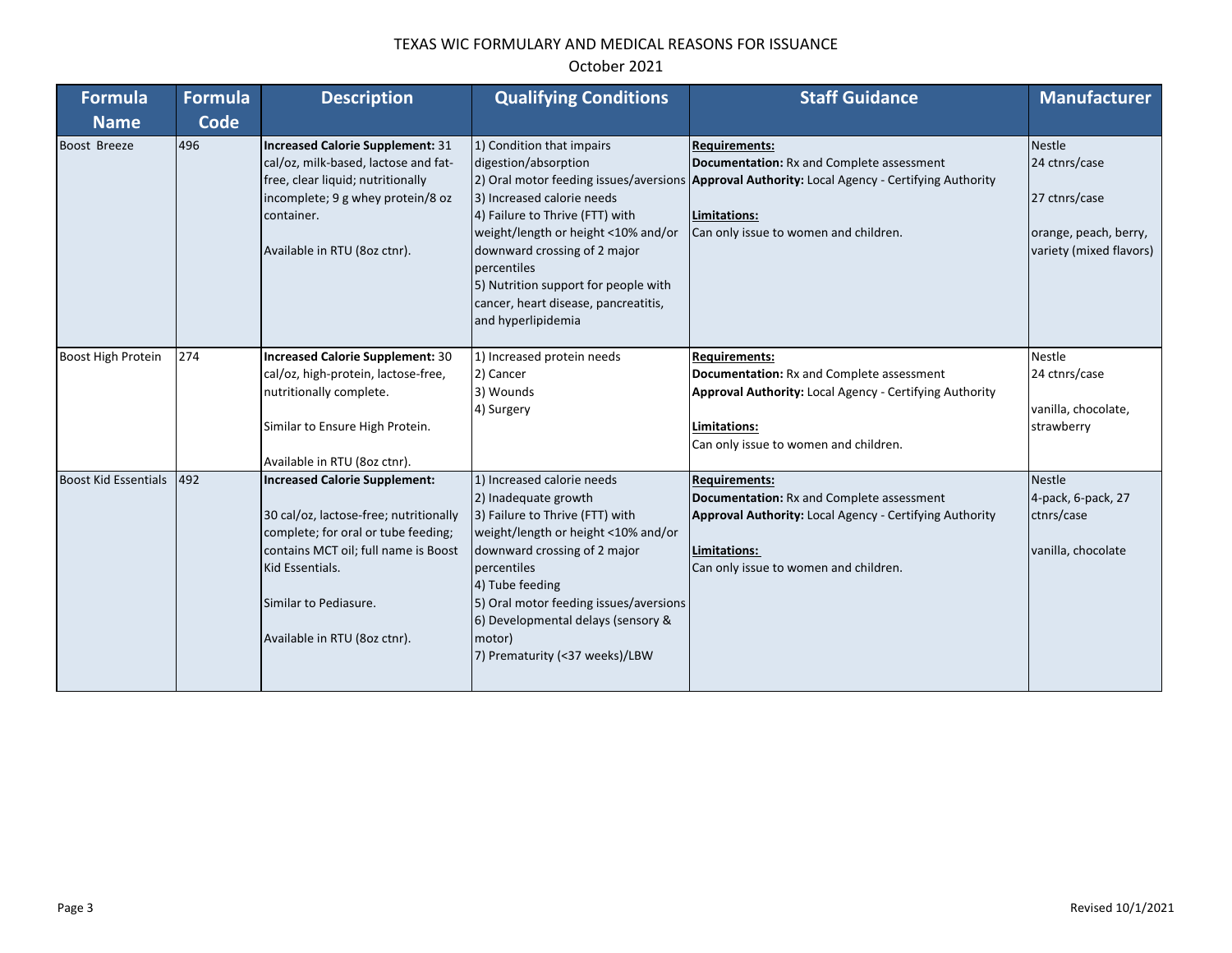#### **Formula Name Formula Code Description Qualifying Conditions Staff Guidance Manufacturer** Boost Kid Essentials 1.5 475 **Increased Calorie Supplement:** 45 cal/oz, lactose-free; nutritionally complete; contains MCT oil. Similar to Pediasure 1.5. Available in RTU (8oz ctnr). 1) Increased calorie needs 2) Inadequate growth 3) Failure to Thrive (FTT) with weight/length or height <10% and/or downward crossing of 2 major percentiles 4) Tube feeding 5) Oral motor feeding issues/aversions **Recommendations:** 6) Developmental delays (sensory & motor) 7) Prematurity (<37 weeks)/LBW **Requirements: Documentation:** Rx and Complete assessment **Approval Authority:** Local Agency - Certifying Authority **Limitations:** Can only issue to women and children. Typically used when calorie needs are higher than what can be achieved with 30cal/oz products. Nestle 27 ctnrs/case vanilla, chocolate, strawberry Boost Kid Essentials 1.5 w/Fiber 476 **Increased Calorie Supplement:** 45 cal/oz, lactose-free; nutritionally complete; for oral or tube feeding; contains MCT oil; 2.1 g fiber/8 oz container. Similar to Pediasure 1.5 w/ Fiber. Available in RTU (8oz ctnr). Increased fiber needs with one or more of the following: 1) Increased calorie needs 2) Inadequate growth 3) Failure to Thrive (FTT) with weight/length or height <10% and/or downward crossing of 2 major percentiles 4) Tube feeding 5) Oral motor feeding issues/aversions be achieved with 30 cal/oz products. 6) Developmental delays (sensory & motor) 7) Prematurity (<37 weeks)/LBW **Requirements: Documentation:** Rx and Complete assessment **Approval Authority:** Local Agency - Certifying Authority **Limitations:**  Can only issue to women and children. **Recommendations:**  Typically used when calorie needs are higher than what can Nestle 27 ctnrs/case vanilla Boost Plus 429 **Increased Calorie Supplement:** 46 cal/oz, lactose-free, high-calorie; nutritionally complete. Similar to Ensure Plus. Available in RTU (8oz ctnr). 1) Increased calorie needs 2) Fluid restriction 3) Oral motor feeding issues/aversions | Approval Authority: Local Agency - Certifying Authority 4) Failure to Thrive (FTT) with weight/length or height <10% and/or downward crossing of 2 major percentiles **Requirements: Documentation:** Rx and Complete assessment **Limitations:**  Normally used for adults. Can only issue to women and children. Nestle 24 ctnrs/case vanilla, chocolate, strawberry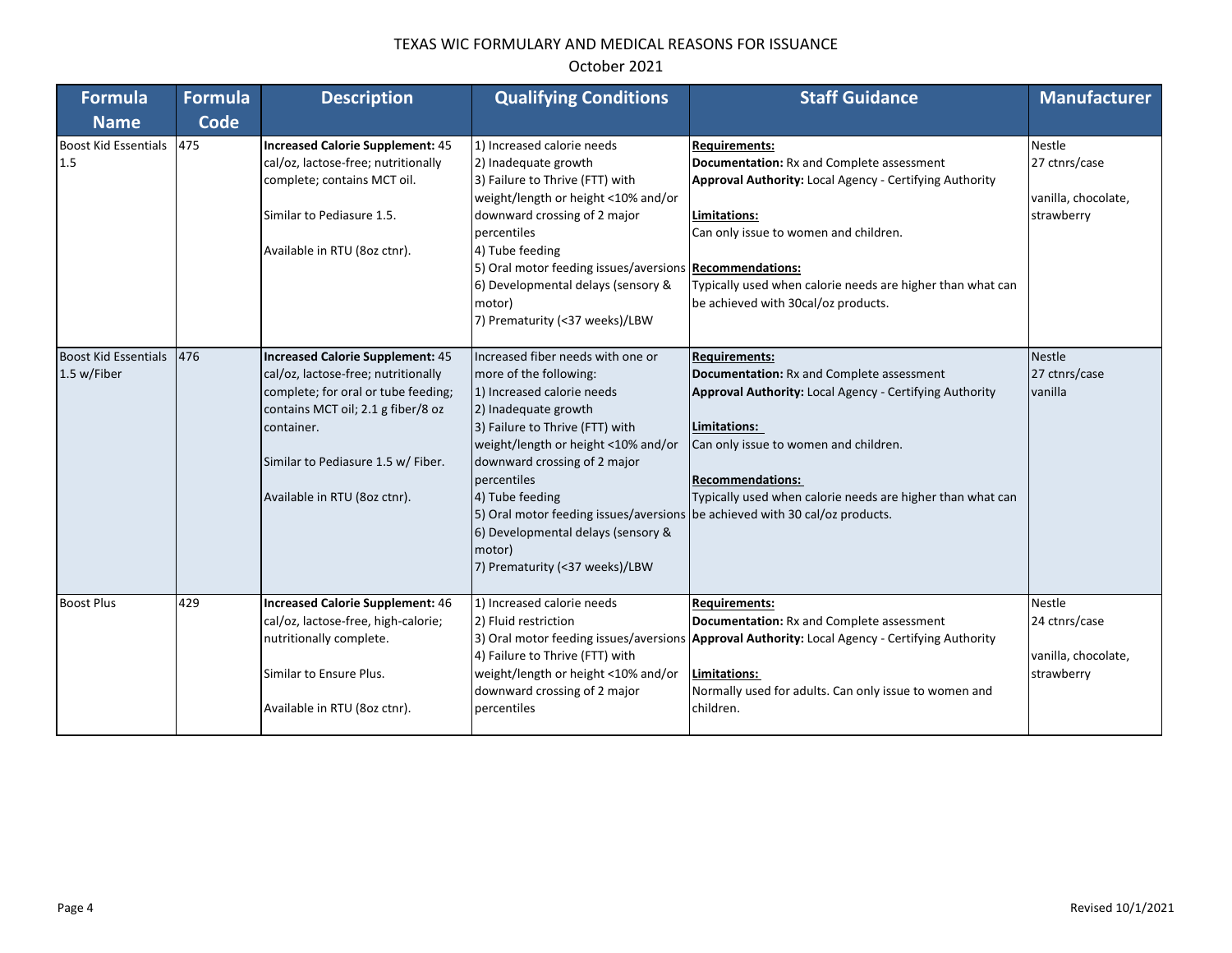| October 2021 |  |
|--------------|--|
|--------------|--|

| Formula                                         | <b>Formula</b> | <b>Description</b>                                                                                                                                                                                                       | <b>Qualifying Conditions</b>                                                                                                                                                                                                                                                                                             | <b>Staff Guidance</b>                                                                                                                                                                                                                                                                                                         | <b>Manufacturer</b>                                                                                         |
|-------------------------------------------------|----------------|--------------------------------------------------------------------------------------------------------------------------------------------------------------------------------------------------------------------------|--------------------------------------------------------------------------------------------------------------------------------------------------------------------------------------------------------------------------------------------------------------------------------------------------------------------------|-------------------------------------------------------------------------------------------------------------------------------------------------------------------------------------------------------------------------------------------------------------------------------------------------------------------------------|-------------------------------------------------------------------------------------------------------------|
| <b>Name</b>                                     | <b>Code</b>    |                                                                                                                                                                                                                          |                                                                                                                                                                                                                                                                                                                          |                                                                                                                                                                                                                                                                                                                               |                                                                                                             |
| <b>Boost Pudding</b>                            | 275            | Increased Calorie Supplement: 240<br>cal/5 oz, lactose-free; nutritionally<br>complete.<br>Similar to Ensure Pudding.<br>Available in RTU (5oz cup).                                                                     | 1) Oral motor feeding issues/aversions Requirements:<br>2) Dysphagia<br>3) Increased calorie needs<br>4) Fluid restrictions<br>5) Failure to Thrive (FTT) with<br>weight/length or height <10% and/or<br>downward crossing of 2 major<br>percentiles                                                                     | Documentation: Rx and Complete assessment<br>Approval Authority: State Agency - Certifying Authority<br>Limitations:<br>Limit issuance to 3 per day or 96 per month. Can only issue<br>to women and children.                                                                                                                 | <b>Nestle</b><br>4 cups/carton<br>vanilla, chocolate,<br>butterscotch<br>smallest available unit:<br>4-pack |
| Boost Very High<br>Calorie                      | 538            | <b>Increased Calorie Supplement:</b><br>66.25 cal/oz; lactose-free;<br>nutritionally complete; suitable for<br>celiac disease.<br>Available in RTU (8oz ctnr).                                                           | 1) Increased calorie needs<br>2) Inadequate growth<br>3) Failue to Thrive (FTT) with<br>weight/length or height <10% and/or<br>downward crossing of 2 major<br>percentiles<br>4) Oral motor feeding issues/aversions                                                                                                     | <b>Requirements:</b><br><b>Documentation:</b> Rx and Complete assessment<br>Approval Authority: Local Agency - Certifying Authority<br>Limitations:<br>Can only issue to women and children.<br><b>Recommendations:</b><br>Typically used when calorie needs are higher than what can<br>be achieved with 30 cal/oz products. | <b>Nestle</b><br>24 ctnrs/case<br>vanilla<br>27 ctnrs/case<br>vanilla                                       |
| <b>Bright Beginnings</b><br>Soy Pediatric Drink | 434            | Increased Calorie Supplement: 30<br>cal/oz, lactose-free, soy-based, with<br>DHA and prebiotics; nutritionally<br>complete; for oral or tube feeding;<br>contains 3 g fiber per 8 oz can.<br>Available in RTU (8oz can). | 1) Food allergies (cow's milk or intact<br>protein)/FPIES<br>2) Increased calorie needs<br>3) Inadequate growth<br>4) Failure to Thrive (FTT) with<br>weight/length or height <10% and/or<br>downward crossing of 2 major<br>percentiles<br>5) Tube Feeding<br>6) Oral motor feeding issues/aversions<br>7) Galactosemia | <b>Requirements:</b><br>Documentation: Rx and Complete assessment<br>Approval Authority: Local Agency - Certifying Authority<br><b>Limitations:</b><br>Can only issue to women and children.                                                                                                                                  | <b>PBM Products</b><br>24 cans/case<br>vanilla<br>smallest available unit:<br>6-pack                        |
| Calcilo XD                                      | 470            | <b>Special Medical Conditions: 20</b><br>cal/oz, lactose and vitamin D-free,<br>low-calcium; nutritionally complete<br>for all nutrients except calcium,<br>phosphorus and vitamin D.<br>Available in PWD (13.2oz can).  | 1) Osteopetrosis<br>2) William's Syndrome<br>3) Hypercalcemia and<br>hyperparathyroidism                                                                                                                                                                                                                                 | <b>Requirements:</b><br>Documentation: Rx and Formula history<br>Approval Authority: Local Agency - Certifying Authority                                                                                                                                                                                                      | Abbott<br>6 cans/case                                                                                       |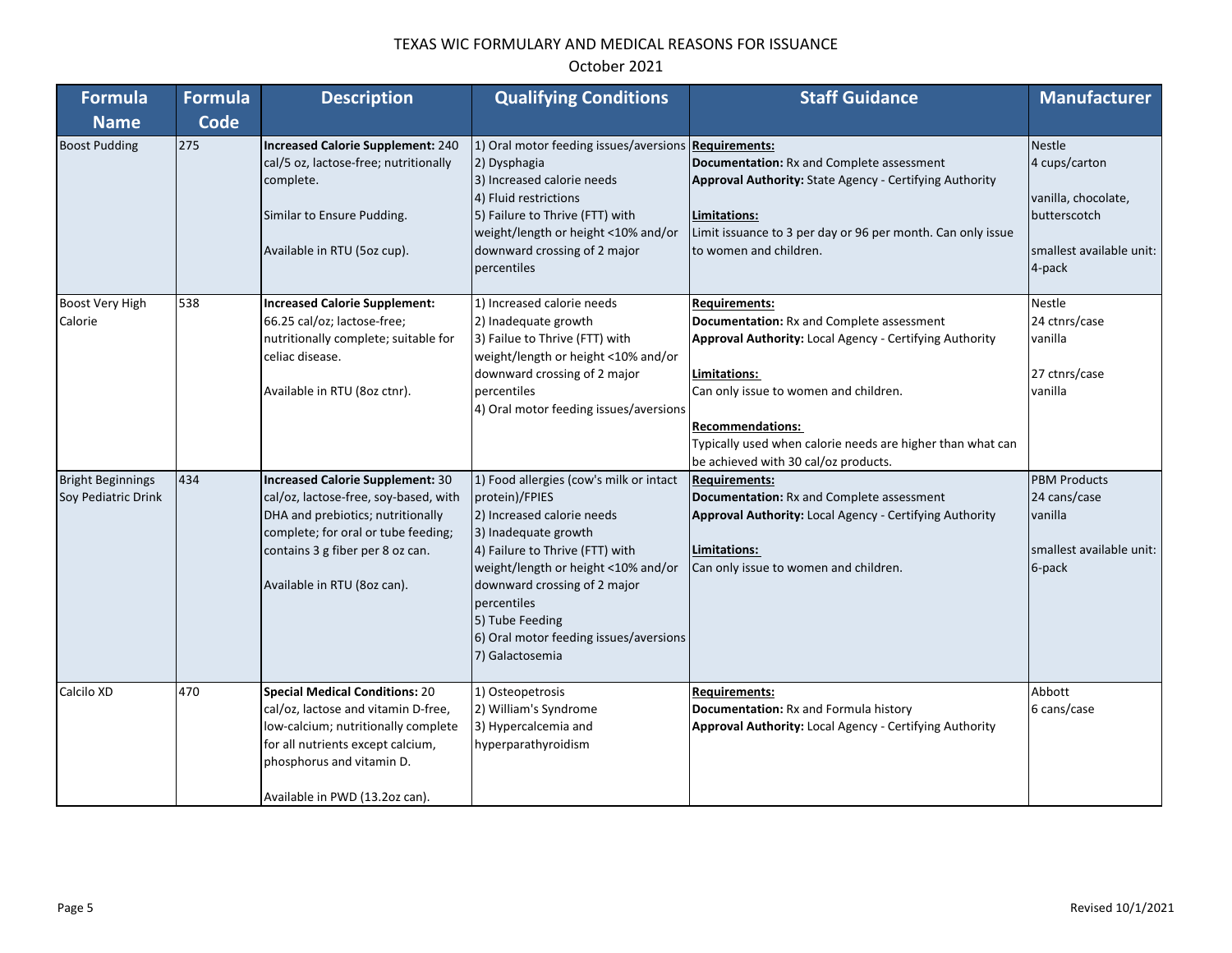| <b>Formula</b>                                     | <b>Formula</b> | <b>Description</b>                                                                                                                                                                                                                                                                                                                           | <b>Qualifying Conditions</b>                                                                             | <b>Staff Guidance</b>                                                                                                                                                                                            | <b>Manufacturer</b>                                                     |
|----------------------------------------------------|----------------|----------------------------------------------------------------------------------------------------------------------------------------------------------------------------------------------------------------------------------------------------------------------------------------------------------------------------------------------|----------------------------------------------------------------------------------------------------------|------------------------------------------------------------------------------------------------------------------------------------------------------------------------------------------------------------------|-------------------------------------------------------------------------|
| <b>Name</b>                                        | Code           |                                                                                                                                                                                                                                                                                                                                              |                                                                                                          |                                                                                                                                                                                                                  |                                                                         |
| Carb Zero                                          | 572            | Modular: 18.0 cal/10 ml; Liquid<br>emulsion of LCT oil; Enteral use only.<br>Available in RTU (8.45oz ctnr).                                                                                                                                                                                                                                 | 1) Ketogenic diet<br>2) LCT (long chain triglycerides) needs                                             | <b>Requirements:</b><br>Documentation: Rx and Formula history<br><b>Approval Authority: State Agency</b><br>Limitations:<br>Can only issue to women and children.                                                | Vitaflo<br>18 ctnrs/case<br>smallest available unit:<br>18 ctnrs        |
| Compleat                                           | 102            | <b>Increased Calorie Supplement: 32</b><br>cal/oz, blenderized, lactose-free;<br>nutritionally complete, made from<br>foods; 1.5 g fiber per 250 mL<br>container.<br>Available in RTU (250mL ctnr).                                                                                                                                          | Increased calorie needs for tube<br>feedings only                                                        | <b>Requirements:</b><br>Documentation: Rx and Formula history<br><b>Approval Authority: Local Agency</b><br>Limitations:<br>Normally used for adults. Can only issue to women and<br>children.                   | <b>Nestle</b><br>24 ctnrs/case<br>unflavored                            |
| <b>Compleat Pediatric</b>                          | 101            | <b>Increased Calorie Supplement: 30</b><br>cal/oz, blenderized, lactose-free,<br>nutritionally complete, made from<br>foods; 1.7 g fiber per 250 mL<br>container.<br>Available in RTU (250mL ctnr).                                                                                                                                          | Increased calorie needs for tube<br>feedings only                                                        | <b>Requirements:</b><br>Documentation: Rx and Formula history<br>Approval Authority: Local Agency - Certifying Authority<br>Limitations:<br>Normally used for adults. Can only issue to women and<br>children.   | <b>Nestle</b><br>24 ctnrs/case<br>unflavored                            |
| <b>Compleat Pediatric</b><br><b>Organic Blends</b> | 636            | Special Medical Conditions: 36<br>cal/oz, blenderized, made from<br>foods; dairy-free, lactose-free,<br>gluten-free, organic; primarily<br>designed for tube feedings; not for<br>gravity feeding or feeding tubes<br><12FR in bolus or pump-assisted<br>feedings; for use under medical<br>supervision.<br>Available in RTU (10.1oz pouch). | 1) Tube Feeding<br>2) FTT or malnutrition<br>3) Food allergies<br>4) Poor GI tolerance to other formulas | Requirements:<br>Documentation: Rx and Formula history<br><b>Approval Authority: Local Agency - Certifying Authority</b><br>Limitations:<br>Normally used for children. Can only issue to women and<br>children. | <b>Nestle</b><br>24 pouches/case<br>chicken-garden blend<br>plant-based |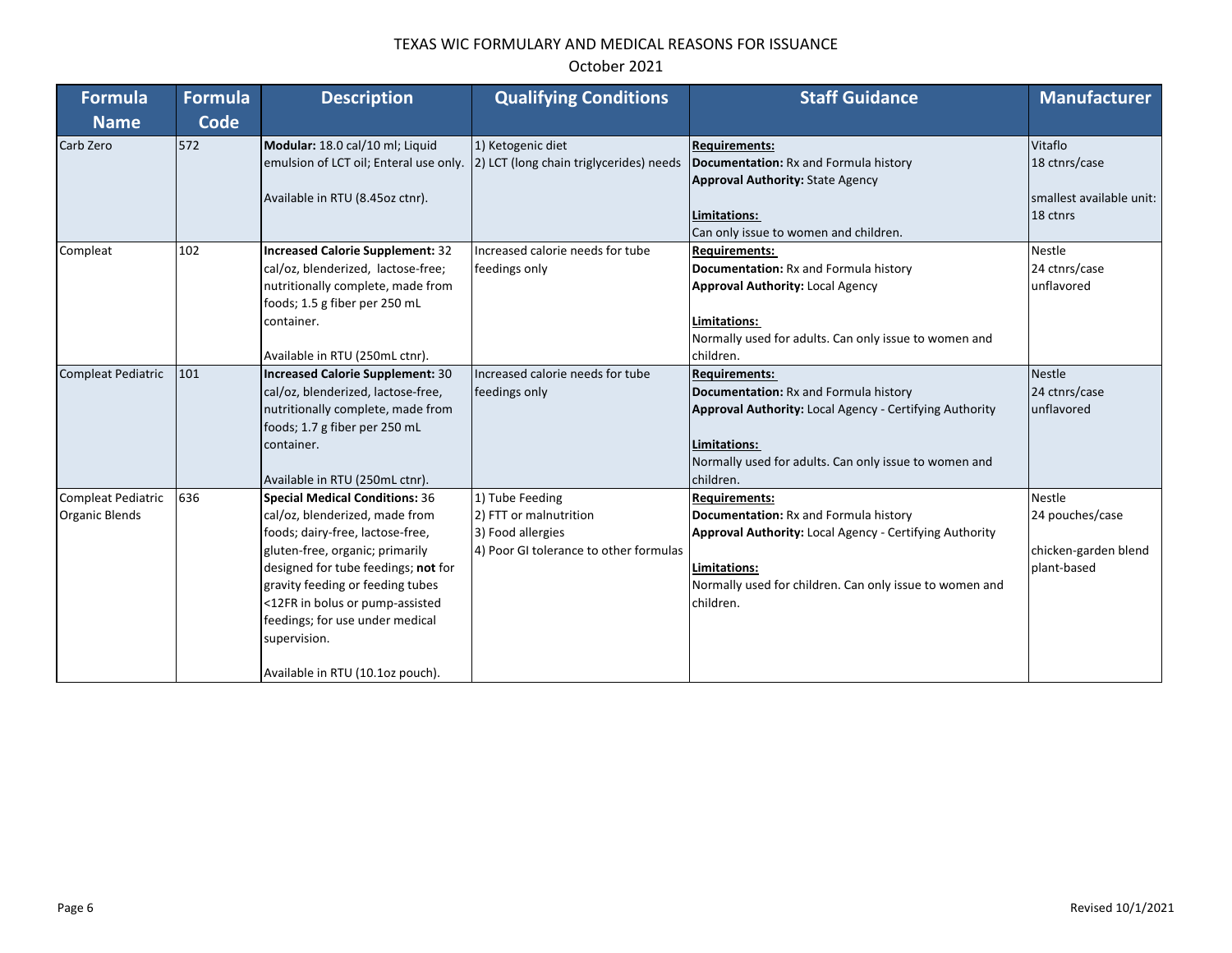| Formula                                      | <b>Formula</b> | <b>Description</b>                                                                                                                                                                                                                                                                                                                                                                                                                                                                    | <b>Qualifying Conditions</b>                                                                                                                                                                   | <b>Staff Guidance</b>                                                                                                                                                                                                                                       | <b>Manufacturer</b>                          |
|----------------------------------------------|----------------|---------------------------------------------------------------------------------------------------------------------------------------------------------------------------------------------------------------------------------------------------------------------------------------------------------------------------------------------------------------------------------------------------------------------------------------------------------------------------------------|------------------------------------------------------------------------------------------------------------------------------------------------------------------------------------------------|-------------------------------------------------------------------------------------------------------------------------------------------------------------------------------------------------------------------------------------------------------------|----------------------------------------------|
| <b>Name</b>                                  | <b>Code</b>    |                                                                                                                                                                                                                                                                                                                                                                                                                                                                                       |                                                                                                                                                                                                |                                                                                                                                                                                                                                                             |                                              |
| <b>Compleat Pediatric</b><br>Peptide 1.5     | 635            | <b>Special Medical Conditions: 44</b><br>cal/oz, blenderized; nutritionally<br>complete; made from foods; high<br>calorie; peptide-based; vegan, plant-<br>based; hypoallergenic; dairy-free,<br>lactose-free, gluten-free, soy-free,<br>nut-free, corn-free; 40% of fat is<br>MCT; hydrolyzed pea protein, L-<br>cysteine; 3/8 cup vegetable per 250<br>mL serving; primarily designed for<br>tube feeding;<br>Similar to Kate Farms Peptide 1.5.<br>Available in RTU (8.45oz ctnr). | 1) Tube Feeding<br>2) Increased calorie needs<br>3) Condition that impairs<br>digestion/absorption<br>4) Food allergies (cow's milk, soy,<br>corn)<br>5) GI Disorder<br>6) FTT or malnutrition | <b>Requirements:</b><br>Documentation: Rx and Formula history<br>Approval Authority: Local Agency - Certifying Authority<br>Limitations:<br>Normally used for children. Can only issue to women and<br>children.                                            | <b>Nestle</b><br>24 ctnrs/case<br>unflavored |
| Compleat Pediatric<br><b>Reduced Calorie</b> | 539            | <b>Special Medical Conditions: 17.75</b><br>cal/oz; nutritionally complete; made<br>from food with 3.4 g/L soluble fiber<br>and 3.4 g/L of insoluble fiber; tube<br>feeding only.<br>Available in RTU (250mL ctnr).                                                                                                                                                                                                                                                                   | Decreased calorie needs for tube<br>feeding only:<br>2) Developmental delays (sensory and<br>motor)<br>3) Neurological conditions                                                              | <b>Requirements:</b><br>Documentation: Rx and Formula history<br>1) Oral motor feeding issues/aversions Approval Authority: Local Agency - Certifying Authority<br>Limitations:<br>Normally used for children. Can only be issued to women<br>and children. | Nestle<br>24 ctnrs/case<br>unflavored        |
| <b>Complex Essential</b><br><b>MSD</b>       | 544            | Metabolic: Isoleucine, leucine, and<br>valine-free, nutritionally incomplete;<br>for oral or tube feeding; 380 cal, 3.9<br>g fiber, and 25 g protein equivalent<br>per 100 g powder; not for infants<br>under 1 year of age.<br>Available in PWD (1lb can).                                                                                                                                                                                                                           | Maple Syrup Urine Disease (MSUD)                                                                                                                                                               | <b>Requirements:</b><br>Documentation: Metabolic prescription form<br><b>Approval Authority: State Agency</b><br>Limitations:<br>Can only issue to women and children.                                                                                      | <b>Nutricia</b><br>4 cans/case<br>vanilla    |
| Complex Junior MSD 542                       |                | Metabolic: Isoleucine, leucine, and<br>valine-free; for oral and tube<br>feeding; 496 cal and 13 g of protein<br>equivalent per 100 g pwd.<br>Available in PWD (400g can).                                                                                                                                                                                                                                                                                                            | Maple Syrup Urine Disease (MSUD) or<br>beta-ketothiolase deficiency                                                                                                                            | <b>Requirements:</b><br>Documentation: Metabolic prescription form<br><b>Approval Authority: State Agency</b><br>Limitations:<br>Can only issue to women and children.                                                                                      | Nutricia<br>4 cans/case                      |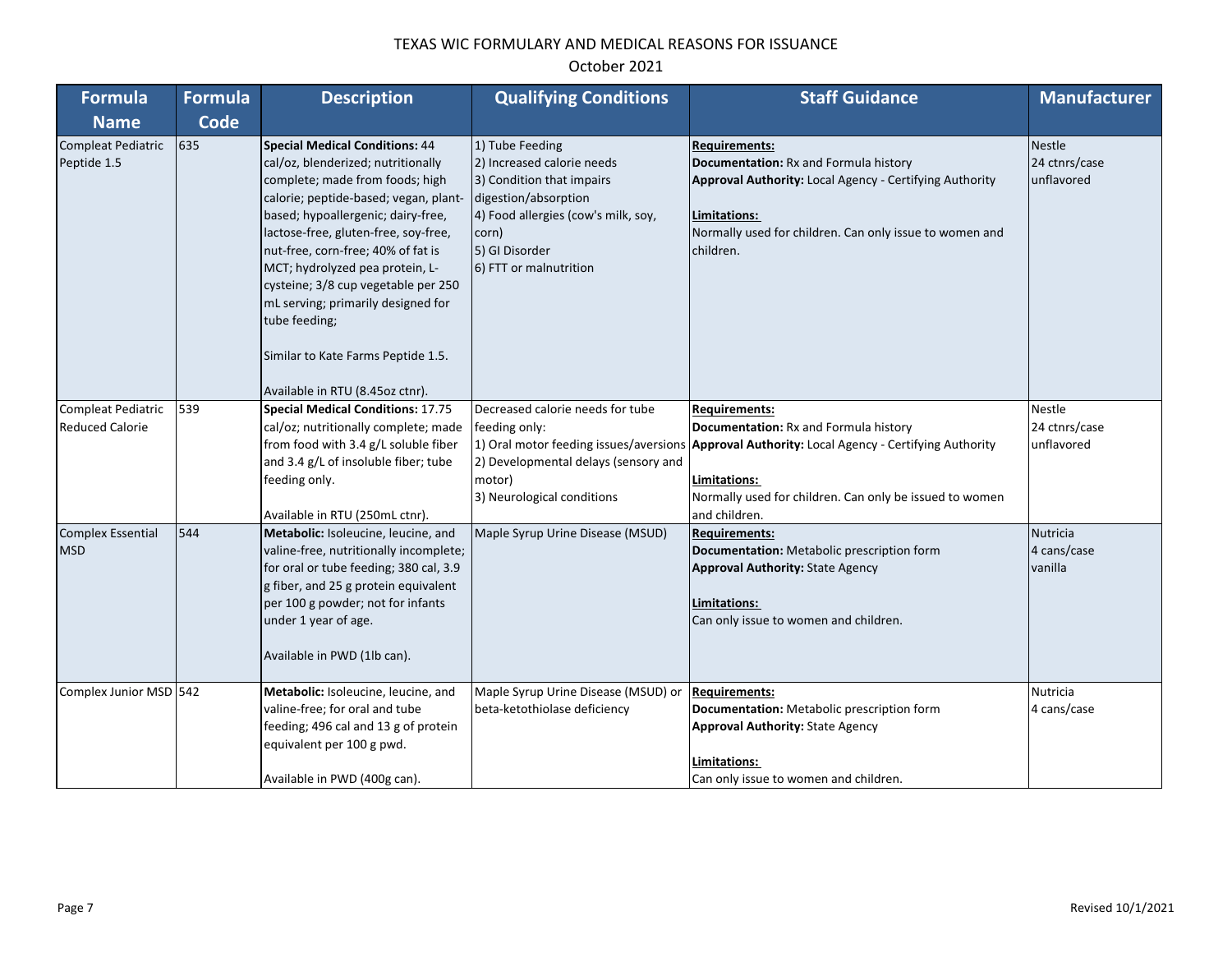| Formula                                | <b>Formula</b> | <b>Description</b>                                                                                                                                                                                                                            | <b>Qualifying Conditions</b>                                                                                                                                                                            | <b>Staff Guidance</b>                                                                                                                                                                    | <b>Manufacturer</b>                          |
|----------------------------------------|----------------|-----------------------------------------------------------------------------------------------------------------------------------------------------------------------------------------------------------------------------------------------|---------------------------------------------------------------------------------------------------------------------------------------------------------------------------------------------------------|------------------------------------------------------------------------------------------------------------------------------------------------------------------------------------------|----------------------------------------------|
| <b>Name</b>                            | Code           |                                                                                                                                                                                                                                               |                                                                                                                                                                                                         |                                                                                                                                                                                          |                                              |
| <b>Complex MSD</b><br>Amino Acid Blend | 543            | Metabolic: Isoleucine, leucine, and<br>valine-free; nutritionally incomplete;<br>for oral or tube feeding; 323 cal and<br>81 g protein equivalent per 100 g of<br>pwd; not for infants under 1 year of<br>age.<br>Available in PWD (1lb can). | Maple Syrup Urine Disease (MSUD)                                                                                                                                                                        | <b>Requirements:</b><br>Documentation: Metabolic prescription form<br><b>Approval Authority: State Agency</b><br>Limitations:<br>Can only issue to women and children.                   | <b>Nutricia</b><br>4 cans/case<br>unflavored |
| Cyclinex 1                             | 342            | Metabolic: Non-essential amino acid<br>and lactose-free; nutritionally<br>incomplete; for infants and children.<br>Available in PWD (14.1oz can).                                                                                             | 1) HHH Syndrome (ornithine<br>translocase deficiency-<br>hyperornithinemia,<br>hyperammonemia, homocitrullinemia)<br>2) Defects in urea cycle enzyme<br>3) Gyrate atrophy of the choroid and<br>retina  | <b>Requirements:</b><br>Documentation: Metabolic prescription form<br><b>Approval Authority: State Agency</b>                                                                            | Abbott<br>6 cans/case<br>unflavored          |
| <b>Cyclinex 2</b>                      | 343            | Metabolic: Non-essential amino acid<br>and lactose-free; nutritionally<br>incomplete.<br>Available in PWD (14.1oz can).                                                                                                                       | 1) HHH Syndrome (ornithine<br>translocase deficiency-<br>hyperornithinemia,<br>hyperammonemia, homecirtrullinuria)<br>2) Defects in urea cycle enzyme<br>3) Gyrate atrophy of the choroid and<br>retina | <b>Requirements:</b><br>Documentation: Metabolic prescription form<br><b>Approval Authority: State Agency</b><br>Limitations:<br>Can only issue to women and children.                   | Abbott<br>6 cans/case<br>unflavored          |
| DiabetiSource AC                       | 109            | <b>Increased Calorie Supplement: 36</b><br>cal/oz, lactose-free, made from<br>foods; does not contain sugar<br>alcohols; 3.8 g fiber/250 mL<br>container.<br>Available in RTU (250mL ctnr).                                                   | 1) Diabetes Mellitus<br>2) Glucose intolerance<br>3) Stress-induced hyperglycemia<br>4) Diabetes with wounds                                                                                            | <b>Requirements:</b><br>Documentation: Rx and Formula history<br><b>Approval Authority: Local Agency - Certifying Authority</b><br>Limitations:<br>Can only issue to women and children. | <b>Nestle</b><br>24 ctnrs/case<br>unflavored |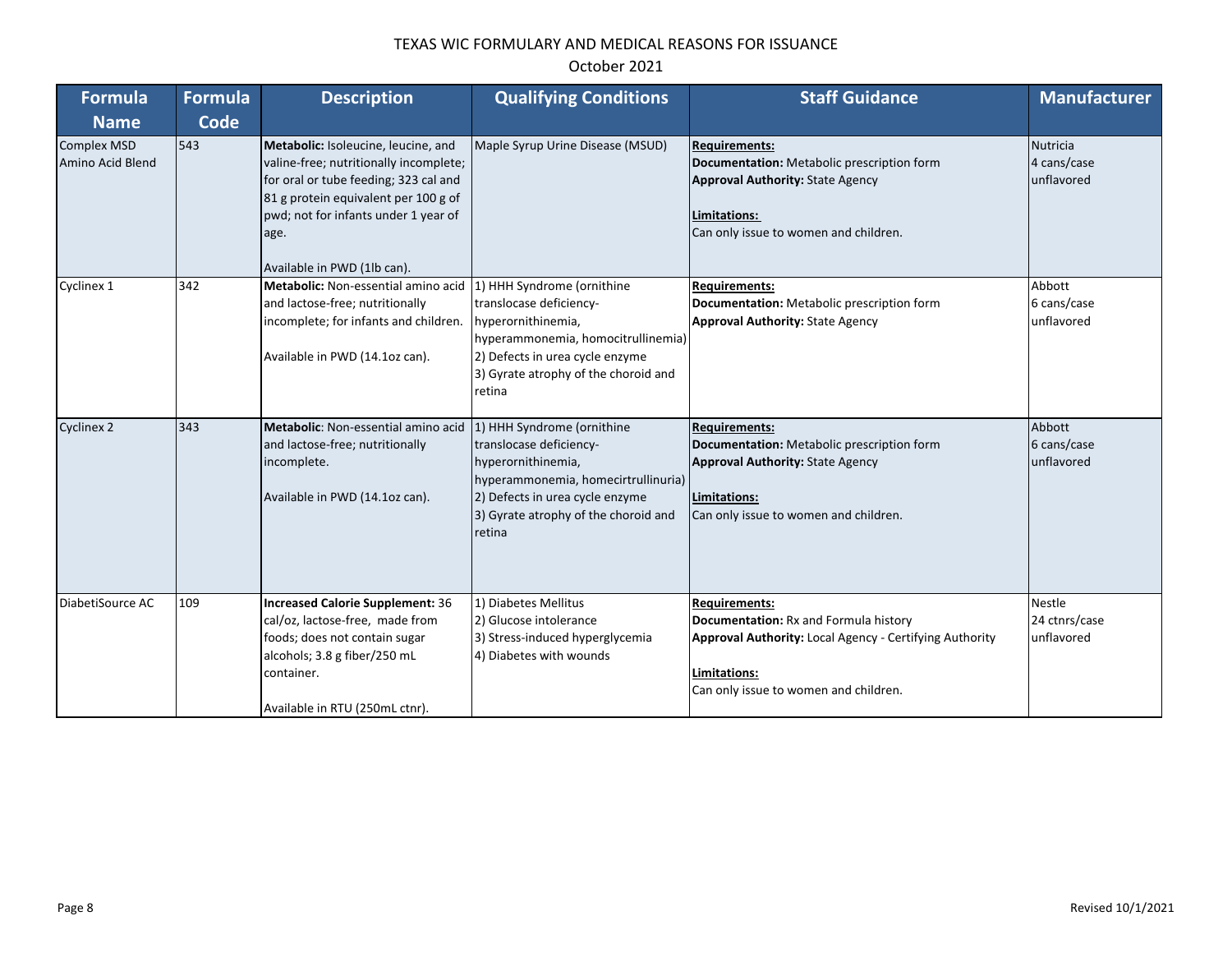| Formula         | <b>Formula</b> | <b>Description</b>                                                                                                                                                                                                                                                                                                                                                                                                  | <b>Qualifying Conditions</b>                                                                                                                                                                                                                                                                                     | <b>Staff Guidance</b>                                                                                                                                                                                                                                                                                    | <b>Manufacturer</b>                                                |
|-----------------|----------------|---------------------------------------------------------------------------------------------------------------------------------------------------------------------------------------------------------------------------------------------------------------------------------------------------------------------------------------------------------------------------------------------------------------------|------------------------------------------------------------------------------------------------------------------------------------------------------------------------------------------------------------------------------------------------------------------------------------------------------------------|----------------------------------------------------------------------------------------------------------------------------------------------------------------------------------------------------------------------------------------------------------------------------------------------------------|--------------------------------------------------------------------|
| <b>Name</b>     | Code           |                                                                                                                                                                                                                                                                                                                                                                                                                     |                                                                                                                                                                                                                                                                                                                  |                                                                                                                                                                                                                                                                                                          |                                                                    |
| Duocal          | 238            | Modular: 4.9 cal/g, 42 cal/level<br>Tbsp, high-calorie, carbohydrate and<br>fat with no protein, sucrose, fructose<br>or lactose; contains 35% MCT;<br>nutritionally incomplete, for oral and<br>tube feedings. 1 Tbsp = $8.5$ g, 1 C =<br>117 g, 1 scoop = 25 cal,<br>1 scoop = 5 g. 80 scoops/can;<br>48 Tbsp/can.<br>Available in PWD (400g can).                                                                | 1) Protein, electrolyte, and/or fluid<br>restriction<br>2) Increased calorie needs<br>3) Protein or amino acid metabolism<br>disorders<br>4) Condition that impairs<br>digestion/absorption<br>5) FTT with weight/length or height<br><10% and/or downward crossing of 2<br>major percentiles                    | <b>Requirements:</b><br>Documentation: Rx and Complete Assessment<br><b>Approval Authority: State Agency</b>                                                                                                                                                                                             | <b>Nutricia</b><br>6 cans/case<br>unflavored                       |
| Elecare DHA/ARA | 479            | Elemental: 20 cal/oz for infants;<br>hypoallergenic amino acid-based; for<br>oral or tube feeding; does not<br>contain milk or soy protein, fructose,<br>galactose, or lactose; contains 33%<br>MCT oil.<br>Similar to Alfamino, Neocate<br>DHA/ARA and PurAmino.<br>Available in PWD (14.1oz can).                                                                                                                 | 1) Condition that impairs<br>digestion/absorption<br>2) GI Disorder<br>3) GER/GERD<br>4) Food allergies (cow's milk, soy or<br>intact protein)/FPIES<br>5) Medical condition requiring an<br>elemental formula such as: short<br>bowel syndrome, necrotizing<br>enterocolitis, eosinophilic esophagitis,<br>etc. | <b>Requirements:</b><br>Documentation: Rx and Formula history<br>Approval Authority: Local Agency - Certifying Authority<br><b>Recommendations:</b><br>A protein hydrolysate (Extensive HA, Nutramigen,<br>Alimentum, or Pregestimil) is recommended before issuing<br>unless medically contraindicated. | Abbott<br>6 cans/case<br>unflavored                                |
| EleCare Jr      | 515            | Elemental: 30 cal/oz is the standard<br>dilution for children over 1 year of<br>age; nutritionally complete,<br>hypoallergenic amino acid-based; for<br>oral or tube feeding; does not<br>contain milk or soy protein, fructose,<br>galactose, lactose; contains 33%<br>MCT oil.<br>Similar to Alfamino Jr., Equacare Jr.,<br>Essential Care Jr., Neocate Jr. and<br>Puramino Jr.<br>Available in PWD (14.1oz can). | 1) Condition that impairs<br>digestion/absorption<br>2) GI Disorder<br>3) GER/GERD<br>4) Food allergies (cow's milk, soy or<br>intact protein)/FPIES<br>5) Medical condition requiring an<br>elemental formula such as: short<br>bowel syndrome, necrotizing<br>enterocolitis, eosinophilic esophagitis,<br>etc. | <b>Requirements:</b><br>Documentation: Rx and Formula history<br>Approval Authority: Local Agency - Certifying Authority<br>Limitations:<br>Can only issue to women and children.                                                                                                                        | Abbott<br>6 cans/case<br>unflavored, vanilla,<br>banana, chocolate |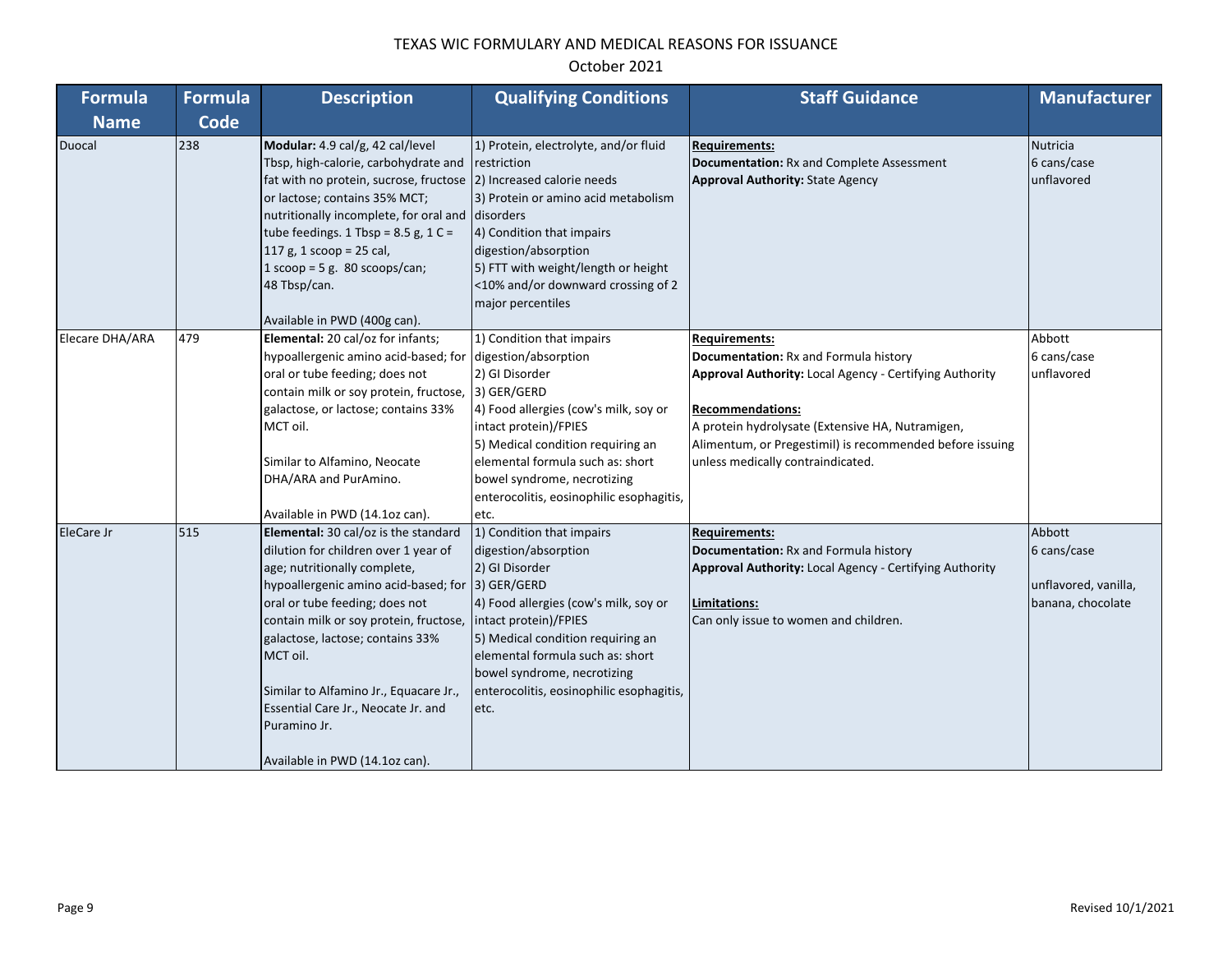| Formula<br><b>Name</b>                | Formula<br>Code        | <b>Description</b>                                                                                                                                                                                                                                                                         | <b>Qualifying Conditions</b>                                                                                                                                                                                            | <b>Staff Guidance</b>                                                                                                                                                                                                                                     | <b>Manufacturer</b>                                                                               |
|---------------------------------------|------------------------|--------------------------------------------------------------------------------------------------------------------------------------------------------------------------------------------------------------------------------------------------------------------------------------------|-------------------------------------------------------------------------------------------------------------------------------------------------------------------------------------------------------------------------|-----------------------------------------------------------------------------------------------------------------------------------------------------------------------------------------------------------------------------------------------------------|---------------------------------------------------------------------------------------------------|
| Encala                                | 639                    | Special Medical Conditions: 50<br>calories per scoop, standard serving<br>size is 2 scoops to 10 fl. oz. water;<br>tapioca-based; dairy-free, gluten-<br>free; contains soy with<br>lysophosphatidylcholine; enriched<br>with oleic and linolenic acid.<br>Available in PWD (9.7oz pouch). | 1) Cystic Fibrosis<br>2) Exocrine Pancreatic Insufficiency                                                                                                                                                              | <b>Requirements:</b><br>Documentation: Rx and Formula history<br><b>Approval Authority: State Agency</b><br>Limitations:<br>Can only issue to women and children.                                                                                         | Envara Health<br>unflavored                                                                       |
| EnfaCare/Enfamil<br>Neuropro Enfacare | 371 (PWD)<br>623 (RTU) | Premature/LBW: 22 cal/oz, high<br>protein, vitamin, and mineral milk-<br>based, for preterm and/or low birth<br>weight infants; 20% of fat is MCT oil.<br>Similar to NeoSure.<br>Available in PWD (13.6oz can) and<br>RTU (32oz btl).                                                      | 1) Prematurity (<37 weeks),<br>regardless of birthweight, may issue<br>up to 12 months chronological age<br>2) Low or very low birth weight<br>$(LBW/VLBW) \leq 5lb$ 8oz may issue up<br>to 12 months chronological age | <b>Requirements:</b><br>Documentation: Rx and Complete assessment<br><b>Approval Authority: Local Agency - Formula-certified WCS</b><br><b>Recommendations:</b><br>At 6 months chronological age staff should assess infant's<br>readiness to eat solids. | Mead Johnson<br>PWD: 6 cans/case<br>RTU: 6 bottles/carton,<br>24 bottles/case, 48<br>bottles/case |
| <b>Enfagrow Premium</b><br>Toddler    | 608                    | <b>Special Medical Conditions: 23</b><br>cal/oz, milk-based toddler formula<br>with prebiotics.<br>Similar to Good Start Grow and<br>Similac Go & Grow.<br>Available in PWD (24oz can).                                                                                                    | 1) Prematurity (<37 weeks)/LBW<br>2) Developmental delays (sensory &<br>motor)<br>3) Oral motor feeding issues/aversions                                                                                                | <b>Requirements:</b><br><b>Documentation:</b> Rx and Complete assessment<br><b>Approval Authority: Local Agency - Formula-certified WCS</b><br>Limitations:<br>For children older than 1 year.                                                            | Mead Johnson<br>4 cans/case<br>vanilla, natural milk                                              |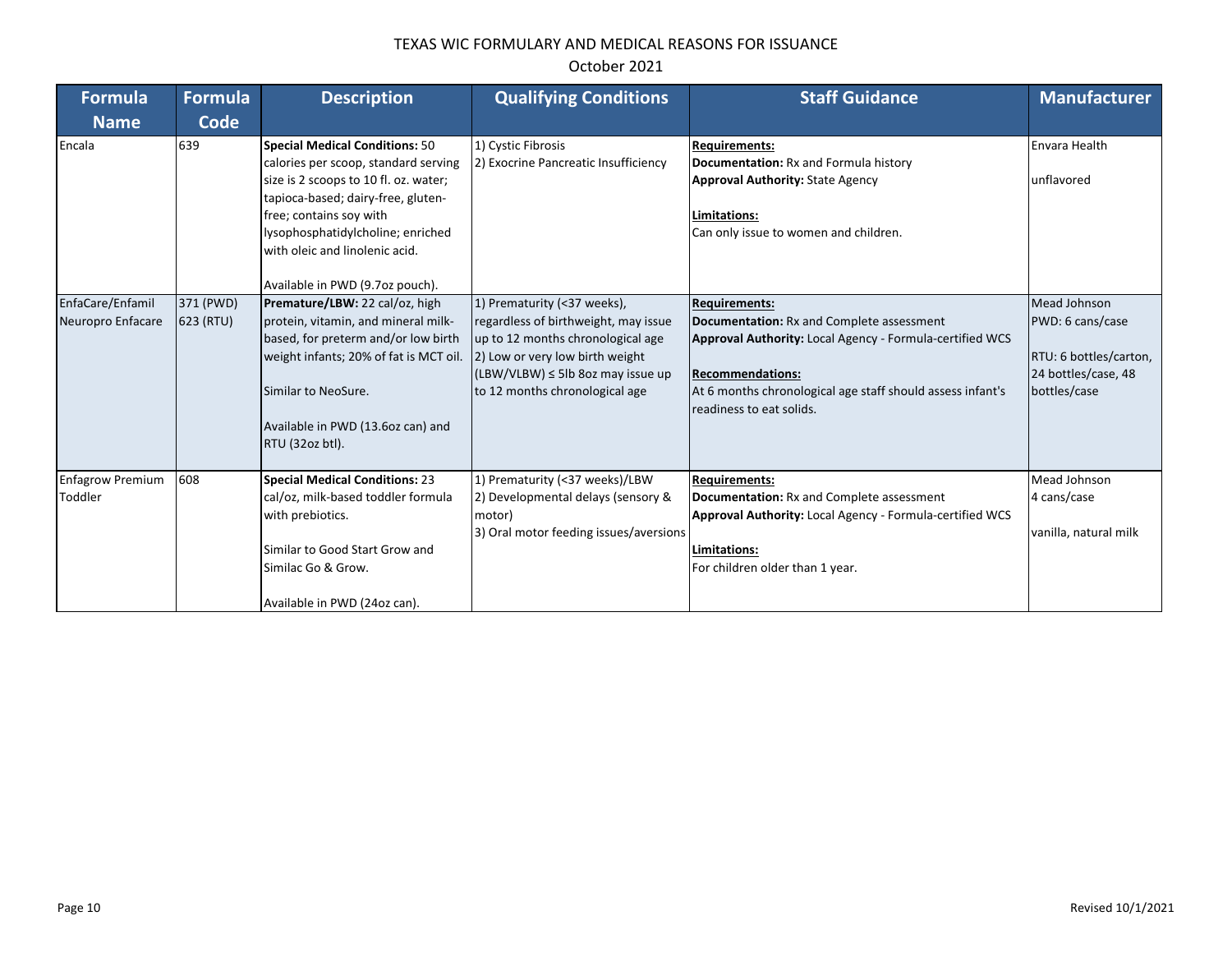| Formula                                                                               | <b>Formula</b> | <b>Description</b>                                                                                                                                                                                                                             | <b>Qualifying Conditions</b>                                                              | <b>Staff Guidance</b>                                                                                                                                                                                                                                                                                                                                                                                                                                                                                                                 | <b>Manufacturer</b>                                                                                                                                                                                |
|---------------------------------------------------------------------------------------|----------------|------------------------------------------------------------------------------------------------------------------------------------------------------------------------------------------------------------------------------------------------|-------------------------------------------------------------------------------------------|---------------------------------------------------------------------------------------------------------------------------------------------------------------------------------------------------------------------------------------------------------------------------------------------------------------------------------------------------------------------------------------------------------------------------------------------------------------------------------------------------------------------------------------|----------------------------------------------------------------------------------------------------------------------------------------------------------------------------------------------------|
| <b>Name</b>                                                                           | <b>Code</b>    |                                                                                                                                                                                                                                                |                                                                                           |                                                                                                                                                                                                                                                                                                                                                                                                                                                                                                                                       |                                                                                                                                                                                                    |
| Enfamil Human Milk 305 (PWD)<br>Fortifier PWD or<br><b>Acidified Liquid</b><br>(EHMF) | 510 (RTU)      | Premature/LBW: Supplement for<br>mother's milk collected after 2<br>weeks postpartum; contains milk<br>and soy; similar to Similac HMF;<br>nutritionally incomplete; 70% MCT<br>oil.<br>Available in PWD (0.71g packet) and<br>RTU (5mL vial). | 1) Prematurity (37 weeks)<br>2) Low or very low birth weight<br>(LBW/VLBW)                | <b>Requirements:</b><br>Documentation: Rx and Complete assessment<br><b>Approval Authority: State Agency</b><br>Limitations:<br>Can only issue 1 month at a time.<br><b>Recommendations:</b><br>Used for the fortification of human breastmilk. For<br>additional 2 cal/oz, add 1 HMF packet or vial to every 50 ml<br>of preterm human milk. For additional 4 cal/oz, add 1 HMF<br>packet or vial to every 25 ml of preterm human milk.<br>*Acidified Liquid: Do not add EHMF to breast milk in a ratio<br>greater than 1 vial/25mL. | Mead Johnson<br>Code 305: 100<br>packets/carton, 2<br>cartons/case<br>Code 510: 100<br>vials/carton, 2<br>cartons/case<br>smallest available unit:<br>Code 305: 100 packets<br>Code 510: 100 vials |
| <b>Enfamil Premature</b><br>24 w/ Iron                                                | 443            | Premature/LBW: 24 cal/oz, high-<br>protein and mineral formula, whey<br>protein (60:40) dominant; 40% of fat weight (LBW, VLBW)<br>is MCT oil.<br>Similar to Similac Special Care 24 w/<br>Iron.<br>Available in RTU (2oz btl).                | 1) Prematurity (<37 weeks)<br>2) Low birth weight or very low birth                       | <b>Requirements:</b><br>Documentation: Rx and Complete assessment<br><b>Approval Authority: State Agency</b><br>Limitations:<br>Can only issue 1 month at a time.<br><b>Additional Information:</b><br>When more than 12 oz (355 mL) of 24 calories/fl oz formula<br>is used per day, which may occur in larger infants weighing<br>over 2500 g (5.5 lb) consuming only Enfamil Premature,<br>intake of some nutrients (e.g. fat soluble vitamins) may be<br>excessive.                                                               | Mead Johnson<br>6 bottles/carton, 48<br>bottles/case<br>smallest available unit:<br>6 bottles                                                                                                      |
| <b>Enfamil Premature</b><br>High Protein 24 w/<br>Iron                                | 509            | Premature/LBW: 24 cal/oz, high-<br>protein and mineral formula, whey<br>protein (60:40) dominant; 40% of fat<br>is MCT oil; 3.5 g protein per 100 cal.<br>Similar to Similac Special Care 24<br>High Protein.<br>Available in RTU (2oz btl).   | 1) Prematurity (<37 weeks)<br>2) Low birth weight or very low birth<br>weight (LBW, VLBW) | <b>Requirements:</b><br>Documentation: Rx and Complete assessment<br><b>Approval Authority: State Agency</b><br>Limitations:<br>Can only issue 1 month at a time.<br><b>Additional Information:</b><br>When more than 12 oz (355 mL) of 24 calories/fl oz formula<br>is used per day, which may occur in larger infants weighing<br>over 2500 g (5.5 lb) consuming only Enfamil Premature,<br>intake of some nutrients (e.g. fat soluble vitamins) may be<br>excessive.                                                               | Mead Johnson<br>6 bottles/carton, 48<br>bottles/case<br>smallest available unit:<br>6 bottles                                                                                                      |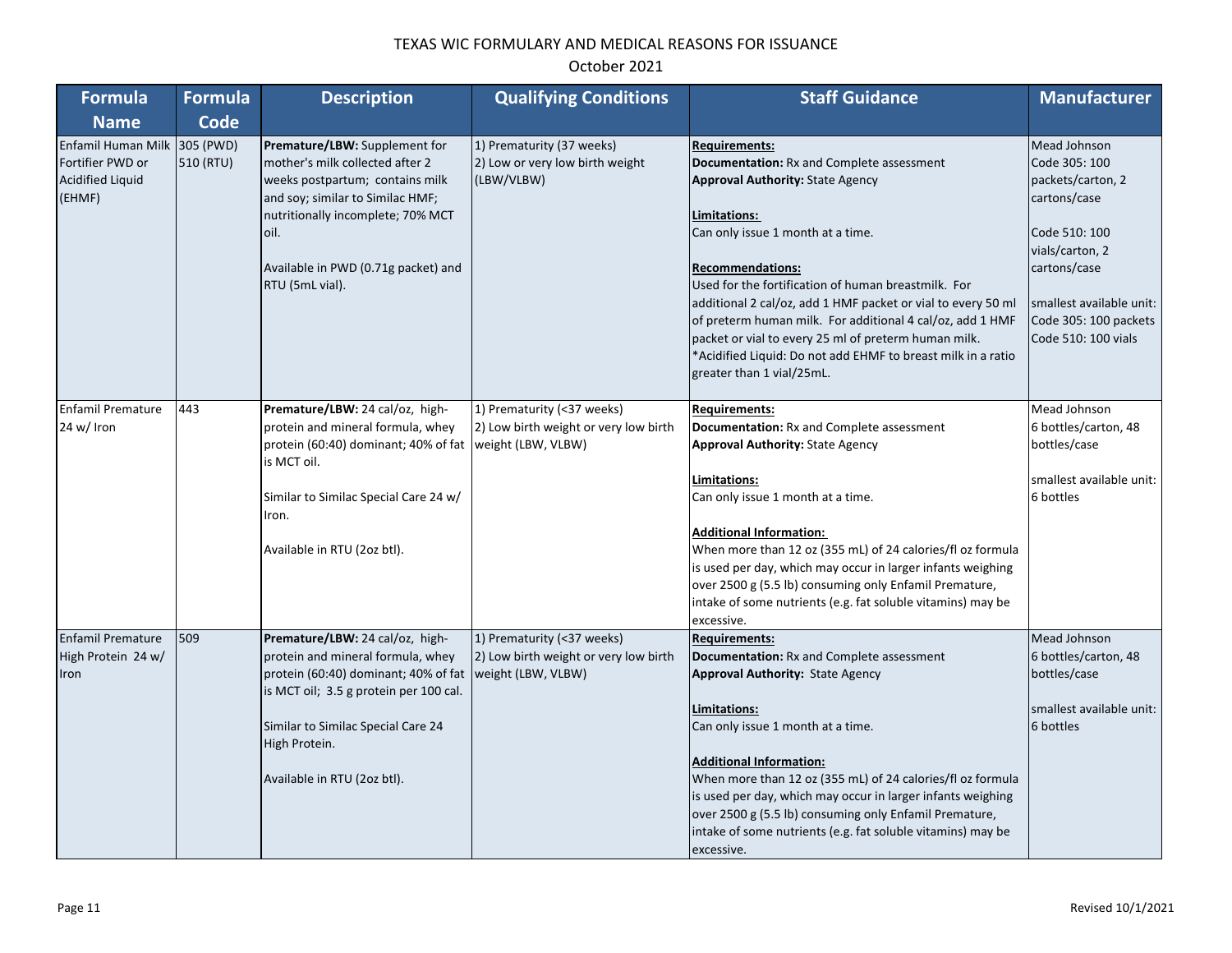| Formula                        | <b>Formula</b> | <b>Description</b>                                                                                                                                                                                                                                    | <b>Qualifying Conditions</b>                                                                                                                                                                                                                                                                                                                                                                                  | <b>Staff Guidance</b>                                                                                                                                                                                                                                                                                                                                                                                                                                                   | <b>Manufacturer</b>                                                                                           |
|--------------------------------|----------------|-------------------------------------------------------------------------------------------------------------------------------------------------------------------------------------------------------------------------------------------------------|---------------------------------------------------------------------------------------------------------------------------------------------------------------------------------------------------------------------------------------------------------------------------------------------------------------------------------------------------------------------------------------------------------------|-------------------------------------------------------------------------------------------------------------------------------------------------------------------------------------------------------------------------------------------------------------------------------------------------------------------------------------------------------------------------------------------------------------------------------------------------------------------------|---------------------------------------------------------------------------------------------------------------|
| <b>Name</b>                    | Code           |                                                                                                                                                                                                                                                       |                                                                                                                                                                                                                                                                                                                                                                                                               |                                                                                                                                                                                                                                                                                                                                                                                                                                                                         |                                                                                                               |
| <b>Enfamil Premature</b><br>30 | 557            | Premature/LBW: 30 cal/oz, high<br>protein and mineral (3 g protein/100<br>cal), carbohydrate blend: 60% corn<br>syrup solids, 40% lactose; 40% of fat<br>is MCT oil.<br>Similar to Similac Special Care 30 w/<br>Iron.<br>Available in RTU (2oz btl). | 1) Prematurity (<37 weeks)<br>2) Low birth weight or very low birth<br>weight (LBW, VLBW)                                                                                                                                                                                                                                                                                                                     | <b>Requirements:</b><br>Documentation: Rx and Complete assessment<br><b>Approval Authority: State Agency</b><br>Limitations:<br>Can only issue 1 month at a time.<br><b>Additional Information:</b><br>When more than 12 oz (355 mL) of 24 calories/fl oz formula<br>is used per day, which may occur in larger infants weighing<br>over 2500 g (5.5 lb) consuming only Enfamil Premature,<br>intake of some nutrients (e.g. fat soluble vitamins) may be<br>excessive. | Mead Johnson<br>6 bottles/carton, 48<br>bottles/case<br>smallest available unit:<br>6 bottles                 |
| Enfaport                       | 564            | <b>Special Medical Conditions: 30</b><br>cal/oz, lactose-free, milk-based;<br>nutritionally complete; 84% of fat as<br>MCT. Designed for infants.<br>Available in RTU (6oz-6pack = 36oz).                                                             | 1) Chylothorax<br>2) Condition that impairs<br>digestion/absorption<br>3) Fat and long chain fatty acid<br>oxidation disorders, e.g., decreased<br>pancreatic lipase, decreased bile salts,<br>defective mucosal fat absorption,<br>and/or defective lymphatic<br>anomalies, hyperlipoproteinemia<br>Type 1, or long chain 3-hydroxyacyl-<br>CoA dehydrogenase deficiency<br>(LCHAD)<br>4) High MCT oil needs | <b>Requirements:</b><br>Documentation: Rx and Formula history<br>Approval Authority: Local Agency - Certifying Authority                                                                                                                                                                                                                                                                                                                                                | Mead Johnson<br>4-6 packs/case (24-6oz<br>ctnrs)                                                              |
| Ensure                         | 075            | <b>Increased Calorie Supplement: 31</b><br>cal/oz, lactose-free with prebiotic<br>(scFOS) short-chain<br>fructooligosaccharides, nutritionally<br>complete; 3 g fiber per 8 oz<br>container.<br>Similar to Boost.<br>Available in RTU (8oz ctnr).     | 1) Increased calorie needs<br>3) Tube feeding                                                                                                                                                                                                                                                                                                                                                                 | <b>Requirements:</b><br>2) Oral motor feeding issues/aversions Documentation: Rx and Complete assessment<br><b>Approval Authority: Local Agency - Certifying Authority</b><br>Limitations:<br>Normally used for adults. Can only issue to women and<br>children.                                                                                                                                                                                                        | Abbott<br>24 ctnrs/case<br>vanilla, chocolate,<br>coffee<br>latte, strawberry,<br>butter pecan, banana<br>nut |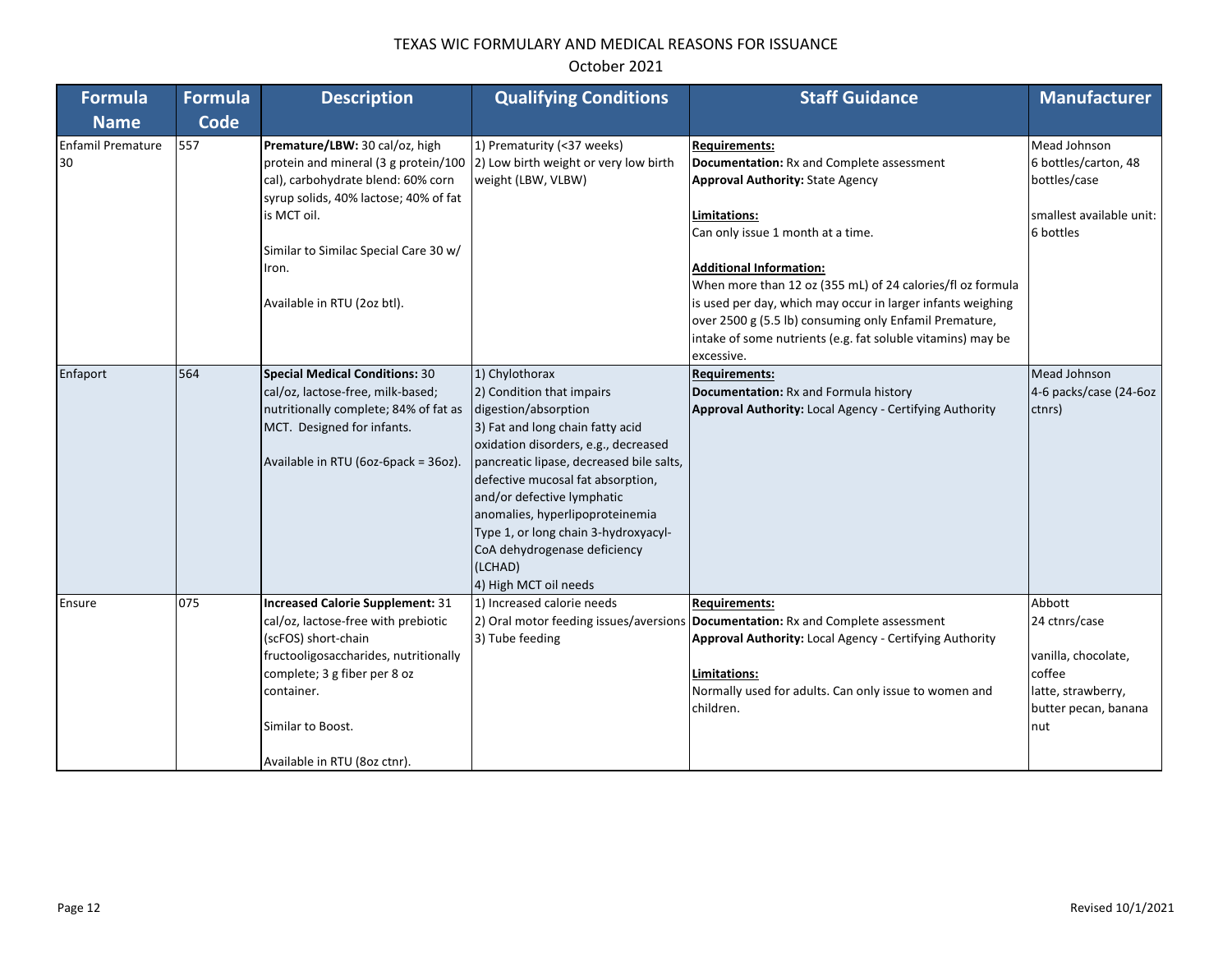| <b>Formula</b>           | <b>Formula</b> | <b>Description</b>                                                                                                                                                                                                     | <b>Qualifying Conditions</b>                                                                                                                                                                                                                                         | <b>Staff Guidance</b>                                                                                                                                                                 | <b>Manufacturer</b>                                                     |
|--------------------------|----------------|------------------------------------------------------------------------------------------------------------------------------------------------------------------------------------------------------------------------|----------------------------------------------------------------------------------------------------------------------------------------------------------------------------------------------------------------------------------------------------------------------|---------------------------------------------------------------------------------------------------------------------------------------------------------------------------------------|-------------------------------------------------------------------------|
| <b>Name</b>              | <b>Code</b>    |                                                                                                                                                                                                                        |                                                                                                                                                                                                                                                                      |                                                                                                                                                                                       |                                                                         |
| <b>Ensure Clear</b>      | 606            | Increased Calorie Supplement: 31<br>cal/oz, milk-based, lactose and fat-<br>free, clear liquid; nutritionally<br>incomplete; not for tube feeding; 8 g<br>whey protein/8 oz container.<br>Available in RTU (8oz ctnr). | 1) Condition that impairs<br>digestion/absorption<br>2) GI Disorder<br>3) Failure to Thrive (FTT) with<br>weight/length or height <10% and/or<br>downward crossing of 2 major<br>percentiles<br>4) Increased calorie needs<br>5) Oral motor feeding issues/aversions | <b>Requirements:</b><br>Documentation: Rx and Complete Assessment<br>Approval Authority: Local Agency - Certifying Authority<br>Limitations:<br>Can only issue to women and children. | Abbott<br>24 ctnrs/case<br>apple, mixed berry<br>blueberry, mixed fruit |
| Ensure High Protein      | 573            | <b>Special Medical Conditions: 20</b>                                                                                                                                                                                  | 1) Increased calorie needs                                                                                                                                                                                                                                           | <b>Requirements:</b>                                                                                                                                                                  | Abbott                                                                  |
| Therapeutic<br>Nutrition |                | cal/oz, high-protein, low fat, lactose-<br>free, nutritionally complete.                                                                                                                                               | 2) Increased protein needs                                                                                                                                                                                                                                           | Documentation: Rx and Complete assessment<br>Approval Authority: Local Agency - Certifying Authority                                                                                  | 24 ctnrs/case                                                           |
|                          |                |                                                                                                                                                                                                                        |                                                                                                                                                                                                                                                                      |                                                                                                                                                                                       | vanilla, chocolate                                                      |
|                          |                | Similar to Boost High Protein.                                                                                                                                                                                         |                                                                                                                                                                                                                                                                      | Limitations:<br>Can only issue to women and children.                                                                                                                                 | $TN =$ therapeutic                                                      |
|                          |                | Available in RTU (8oz ctnr).                                                                                                                                                                                           |                                                                                                                                                                                                                                                                      |                                                                                                                                                                                       | nutrition, institutional<br>version only                                |
| <b>Ensure Plus</b>       |                | 120 (RTU 8oz)   Increased Calorie Supplement: 45                                                                                                                                                                       | 1) Increased calorie needs                                                                                                                                                                                                                                           | <b>Requirements:</b>                                                                                                                                                                  | Abbott                                                                  |
|                          |                | cal/oz, nutritionally complete, high                                                                                                                                                                                   | 2) Fluid restriction                                                                                                                                                                                                                                                 | Documentation: Rx and Complete assessment                                                                                                                                             | Code 120: 24                                                            |
|                          | 121 (RTU       | calorie, lactose-free; with prebiotic                                                                                                                                                                                  |                                                                                                                                                                                                                                                                      | 3) Oral motor feeding issues/aversions Approval Authority: Local Agency - Certifying Authority                                                                                        | ctnrs/case                                                              |
|                          | 32oz           | short-chain fructooligosaccharides                                                                                                                                                                                     | 4) Tube feeding                                                                                                                                                                                                                                                      |                                                                                                                                                                                       | vanilla, chocolate,                                                     |
|                          |                | (scFOS); 3 g fiber/8 oz container.                                                                                                                                                                                     |                                                                                                                                                                                                                                                                      | Limitations:                                                                                                                                                                          | strawberry, butter                                                      |
|                          |                | Similar to Boost Plus.                                                                                                                                                                                                 |                                                                                                                                                                                                                                                                      | Normally used for adults. Can only issue to women and<br>children.                                                                                                                    | pecan                                                                   |
|                          |                | Available in RTU (8oz ctnr; 32oz ctnr).                                                                                                                                                                                |                                                                                                                                                                                                                                                                      |                                                                                                                                                                                       | Code 121:6<br>ctnrs/case; vanilla,                                      |
|                          |                |                                                                                                                                                                                                                        |                                                                                                                                                                                                                                                                      |                                                                                                                                                                                       | chocolate                                                               |
| <b>Ensure Pudding</b>    | 122            | <b>Increased Calorie Supplement: 170</b>                                                                                                                                                                               | 1) Oral motor feeding issues/aversions Requirements:                                                                                                                                                                                                                 |                                                                                                                                                                                       | Abbott                                                                  |
|                          |                | cal/4 oz; nutritionally complete;                                                                                                                                                                                      | 2) Dysphagia                                                                                                                                                                                                                                                         | Documentation: Rx and Complete assessment                                                                                                                                             | 4 cups/carton                                                           |
|                          |                | lactose-free with prebiotic short-                                                                                                                                                                                     | 3) Increased calorie needs                                                                                                                                                                                                                                           | <b>Approval Authority: State Agency</b>                                                                                                                                               |                                                                         |
|                          |                | chain fructooligosaccharides (scFOS).                                                                                                                                                                                  | 4) Fluid restrictions                                                                                                                                                                                                                                                |                                                                                                                                                                                       | vanilla, chocolate                                                      |
|                          |                |                                                                                                                                                                                                                        | 5) Failure to Thrive (FTT) with                                                                                                                                                                                                                                      | Limitations:                                                                                                                                                                          |                                                                         |
|                          |                | Similar to Boost Pudding.                                                                                                                                                                                              | weight/length or height <10% and/or<br>downward crossing of 2 major                                                                                                                                                                                                  | Limit issuance to 3 per day or 96 per month. Can only issue<br>to women and children.                                                                                                 | smallest available unit:<br>4-pack                                      |
|                          |                | Available in RTU (4oz cup).                                                                                                                                                                                            | percentiles                                                                                                                                                                                                                                                          |                                                                                                                                                                                       |                                                                         |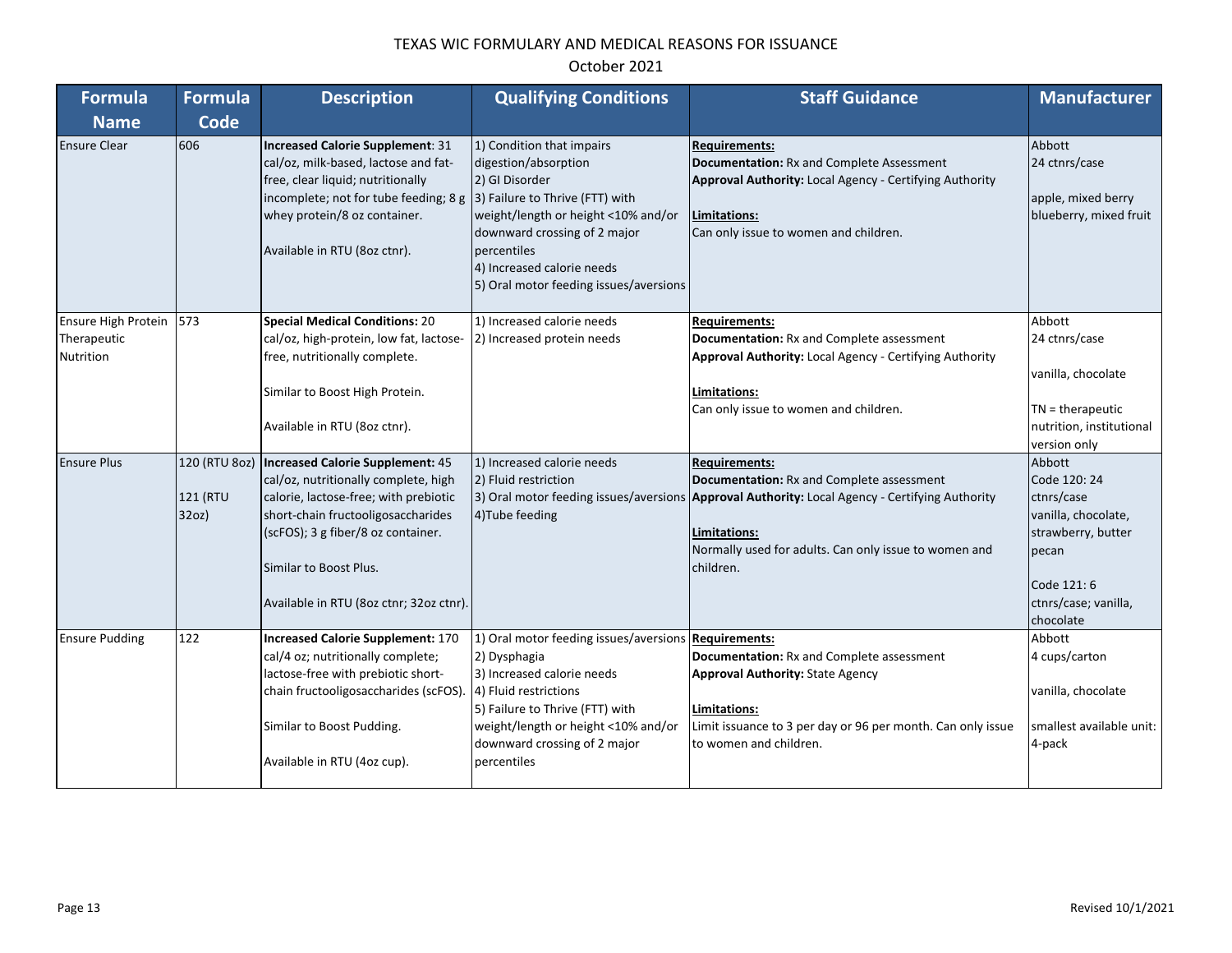| <b>Formula</b>   | <b>Formula</b> | <b>Description</b>                                                                                                                                                                                                                                                                                                                                                                           | <b>Qualifying Conditions</b>                                                                                                                                                                                                                                  | <b>Staff Guidance</b>                                                                                                                                                                                                     | <b>Manufacturer</b>                                                             |
|------------------|----------------|----------------------------------------------------------------------------------------------------------------------------------------------------------------------------------------------------------------------------------------------------------------------------------------------------------------------------------------------------------------------------------------------|---------------------------------------------------------------------------------------------------------------------------------------------------------------------------------------------------------------------------------------------------------------|---------------------------------------------------------------------------------------------------------------------------------------------------------------------------------------------------------------------------|---------------------------------------------------------------------------------|
| <b>Name</b>      | Code           |                                                                                                                                                                                                                                                                                                                                                                                              |                                                                                                                                                                                                                                                               |                                                                                                                                                                                                                           |                                                                                 |
| ENU Pro3+        | 634            | Modular: $1$ scoop = $1$ tablespoon =<br>$8.6$ g = 35 cal; 4.1 cal/g; standard<br>serving 2 scoops per 1/2 cup food or<br>water; 40 scoops per can;<br>nutritionally incomplete;<br>macronutrient distribution range per<br>100 g: 54% carbohydrate, 25%<br>protein, 21% fat; 8% of fat is MCT oil;<br>enriched with L-leucine, 29 vitamins<br>and minerals.<br>Available in PWD (12oz can). | 1) Increased calorie needs<br>2) Failure to thrive (FTT) with<br>weight/length or height <10% or<br>downward crossing of 2 major<br>percentiles                                                                                                               | <b>Requirements:</b><br>Documentation: Rx and Complete assessment<br><b>Approval Authority: State Agency</b><br>Limitations:<br>For 2 years of age and older. Can only issue to women or<br>children.                     | Ajinomoto Cambrooke<br>Inc.<br>unflavored                                       |
| <b>ENU Shake</b> | 633            | <b>Special Medical Conditions: 47</b><br>cal/oz; high calorie; high protein;<br>nutritionally complete; 100%<br>hydrolyzed whey protein; soy-free,<br>corn-free, gluten-free, lactose-free;<br>for oral or tube feeding; 25% of fat is<br>MCT oil.<br>Similar to Ensure High Protein<br>Therapeutic, Boost High Protein,<br>Boost Plus.<br>Available in RTU (6-8.5oz ctnr).                  | GI Disorder with one or more of the<br>following conditions:<br>1) Increased calorie needs<br>2) Increased protein needs<br>3) Fluid restriction<br>4) Tube Feeding<br>5) Cystic Fibrosis<br>6) Cancer                                                        | <b>Requirements:</b><br>Documentation: Rx and Complete assessment<br><b>Approval Authority: Local Agency - Certifying Authority</b><br>Limitations:<br>Normally used for adults. Can only issue to women and<br>children. | Ajinomoto Cambrooke<br>Inc.<br>6-pack<br>vanilla, chocolate                     |
| Equacare Jr      | 627            | Elemental: 30 cal/oz standard<br>dilution; hypoallergenic; nutritionally digestion/absorption<br>complete; 100% free amino acids;<br>33% of fat is MCT oil; for oral or tube  3) GER/GERD<br>feeding.<br>Similar to Alfamino Jr., Elecare Jr.,<br>Neocate Jr, PurAmino Jr.<br>Available in PWD (14.1oz can).                                                                                 | 1) Condition that impairs<br>2) GI Disorder<br>4) Food allergies (cow's milk, soy or<br>intact protein)/FPIES<br>5) Medical condition requiring<br>elemental formula such as: short<br>bowel syndrome, necrotizing<br>enterocolitis, eisoniphilic esophogatis | <b>Requirements:</b><br>Documentation: Rx and Formula history<br>Approval Authority: Local Agency - Certifying Authority<br>Limitations:<br>Can only issue to women and children.                                         | Ajinomoto Cambrooke<br>Inc.<br>6 cans/case<br>unflavored, vanilla,<br>chocolate |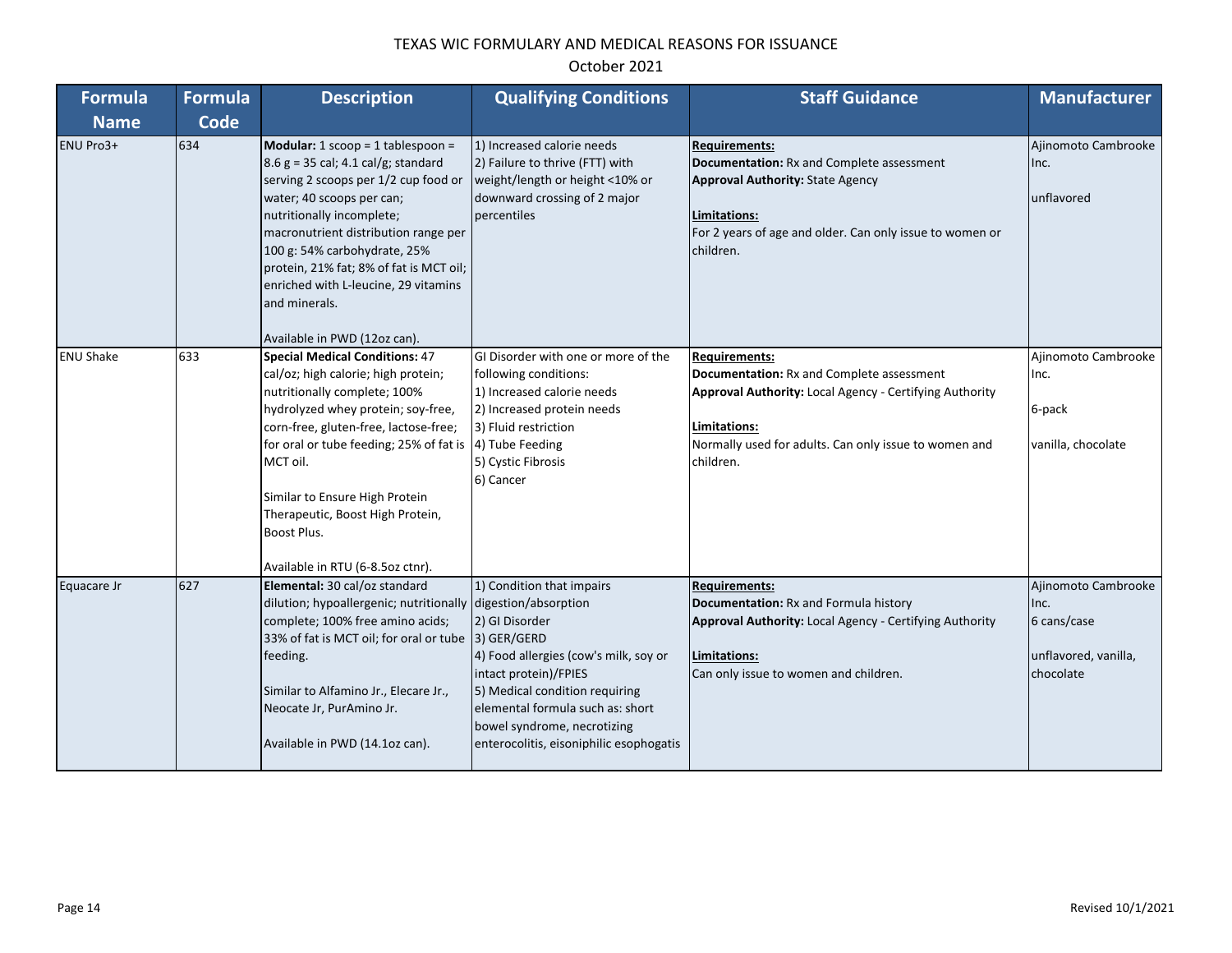| <b>Formula</b>           | <b>Formula</b> | <b>Description</b>                                                                                                                                                                                                                                                                                                                                        | <b>Qualifying Conditions</b>                                                                                                                                                                                                                                                                                              | <b>Staff Guidance</b>                                                                                                                                                                                                                                                       | <b>Manufacturer</b>                                                                                 |
|--------------------------|----------------|-----------------------------------------------------------------------------------------------------------------------------------------------------------------------------------------------------------------------------------------------------------------------------------------------------------------------------------------------------------|---------------------------------------------------------------------------------------------------------------------------------------------------------------------------------------------------------------------------------------------------------------------------------------------------------------------------|-----------------------------------------------------------------------------------------------------------------------------------------------------------------------------------------------------------------------------------------------------------------------------|-----------------------------------------------------------------------------------------------------|
| <b>Name</b>              | Code           |                                                                                                                                                                                                                                                                                                                                                           |                                                                                                                                                                                                                                                                                                                           |                                                                                                                                                                                                                                                                             |                                                                                                     |
| <b>Essential Care Jr</b> | 628            | Elemental: 30 cal/oz standard<br>dilution; hypoallergenic; corn-free;<br>nutritionally complete; 100% free<br>amino acids; 35% of fat is MCT oil;<br>enriched with low FODMAP<br>prebiotics, DHA, Lutein, K2; for oral<br>or tube feeding.<br>Similar to Alfamino Jr., Elecare Jr.,<br>Neocate Jr., PurAmino Jr.                                          | 1) Condition that impairs<br>digestion/absorption<br>2) GI Disorder<br>3) GER/GERD<br>4) Food allergies (cow's milk, soy, corn   Limitations:<br>or intact protein)/FPIES<br>5) Medical condition requiring<br>elemental formula such as: short<br>bowel syndrome, necrotizing<br>enterocolitis, eisoniphilic esophagitis | Requirements:<br>Documentation: Rx and Formula history<br>Approval Authority: Local Agency - Certifying Authority<br>Can only issue to women and children.                                                                                                                  | Ajinomoto Cambrooke<br>Inc.<br>6 pouches/case<br>unflavored, white<br>chocolate, vanilla,<br>citrus |
| <b>Extensive HA</b>      | 592            | Available in PWD (14.1oz pouch).<br>Protein Hydrolysate: 20 cal/oz when<br>mixed 1 scoop to 1 oz water;<br>hypoallergenic 100% extensively<br>hydrolyzed whey protein, 49% of fat<br>is MCT oil; contains the probiotic<br>Bifidobacterium lactis and DHA/ARA.<br>Similar to Alimentum, Nutramigen<br>and Pregestimil.<br>Available in PWD (14.1 oz can). | 1) Condition that impairs<br>digestion/absorption<br>2) GI Disorder<br>3) Food allergies (cow's milk, soy or<br>intact protein)/FPIES                                                                                                                                                                                     | <b>Requirements:</b><br>Documentation: Rx and Formula history<br><b>Approval Authority: Local Agency - Formula-certified WCS</b>                                                                                                                                            | Gerber<br>6 cans/case                                                                               |
| FiberSource HN           | 126            | <b>Increased Calorie Supplement: 36</b><br>cal/oz, high-nitrogen, 100% soy<br>protein with fiber for tube feeding;<br>contains 20% MCT oil; 2.5 g<br>fiber/250 mL container.<br>Available in RTU (250mL ctnr).                                                                                                                                            | For tube feeding with<br>1) GI Disorder<br>2) Neurological condition<br>3) Developmental delays (sensory &<br>motor)<br>4) Increased calorie needs                                                                                                                                                                        | <b>Requirements:</b><br>Documentation: Rx and Formula history<br><b>Approval Authority: Local Agency - Certifying Authority</b><br>Limitations:<br>Can only issue to women and children.                                                                                    | <b>Nestle</b><br>24 ctnrs/case<br>unflavored                                                        |
| Fortini                  | 638            | <b>Increased Calorie Supplement: 30</b><br>cal/oz, high calorie, nutritionally<br>complete, contains milk and soy,<br>prebiotic fiber and DHA/ARA, for<br>oral or tube feeding, osmolality: 360<br>mOsm/kg.<br>Available in RTU (4oz ctnr).                                                                                                               | 1) Increased calorie needs<br>2) Failure to thrive (FTT) with<br>weight/length or height <10% or<br>downward crossing of 2 major<br>percentiles<br>3) Inadequate Growth<br>4) Fluid Restriction<br>5) Tube Feeding                                                                                                        | <b>Requirements:</b><br>Documentation: Rx and Complete Assessment<br><b>Approval Authority: State Agency</b><br>Limitations:<br>Normally used for full term infants and young children up to<br>18 months.<br>Can only issue until infant or toddler reaches 19 lbs. 13 oz. | <b>Nutricia</b><br>30 ctnrs/case                                                                    |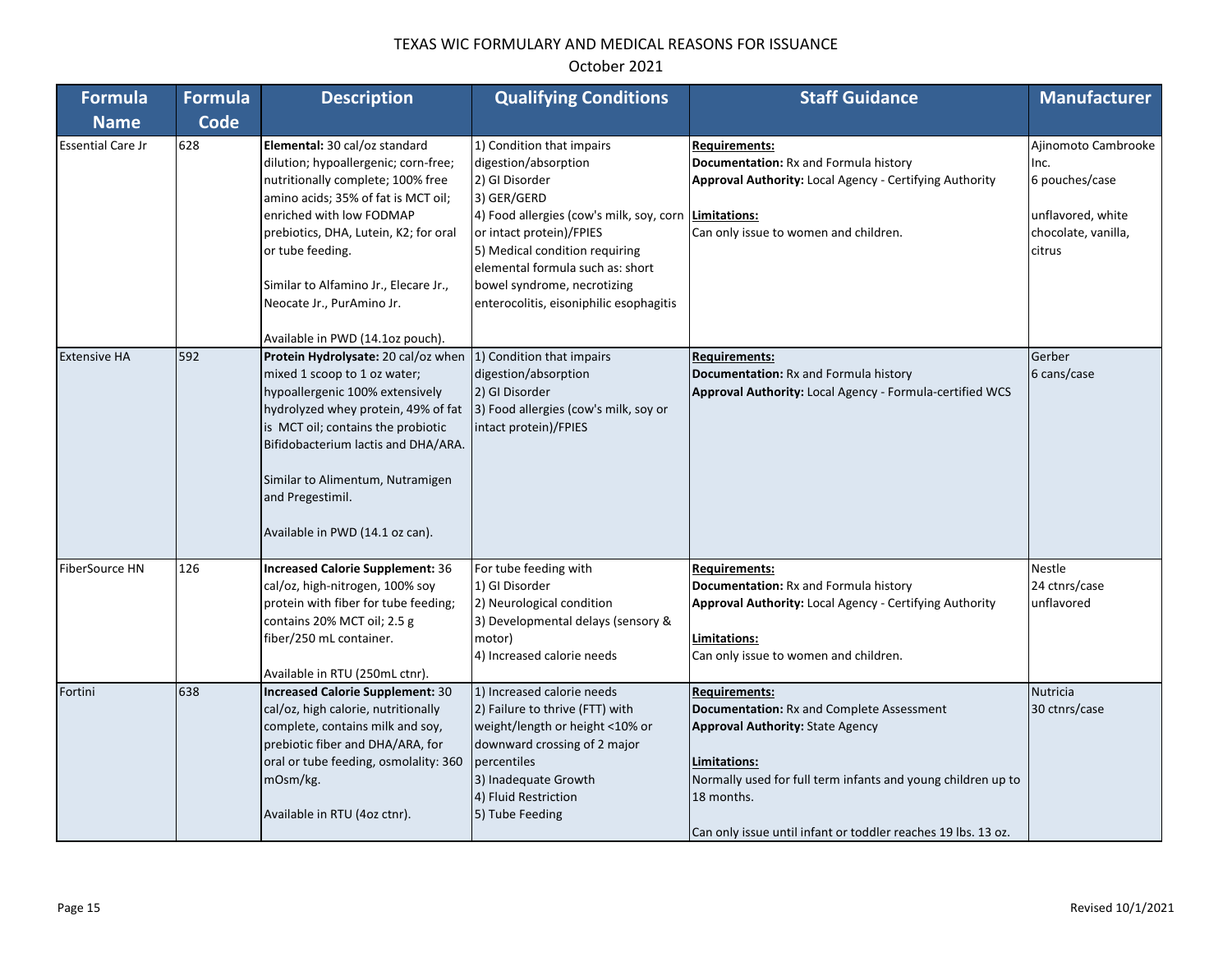| <b>Formula</b>                        | <b>Formula</b> | <b>Description</b>                                                                                                                                                                                                   | <b>Qualifying Conditions</b>                                  | <b>Staff Guidance</b>                                                                                                                                                  | <b>Manufacturer</b>         |
|---------------------------------------|----------------|----------------------------------------------------------------------------------------------------------------------------------------------------------------------------------------------------------------------|---------------------------------------------------------------|------------------------------------------------------------------------------------------------------------------------------------------------------------------------|-----------------------------|
| <b>Name</b>                           | <b>Code</b>    |                                                                                                                                                                                                                      |                                                               |                                                                                                                                                                        |                             |
| <b>GA 1 Anamix Early</b><br>Years     | 580            | Metabolic: Lysine-free, low<br>tryptophan; Contains iron and<br>DHA/ARA. 12.5 g of protein<br>equivalent per 100 g powder.<br>Available in PWD (400g can).                                                           | Glutaric aciduria type 1 in infants or<br>children.           | <b>Requirements:</b><br>Documentation: Metabolic prescription form<br><b>Approval Authority: State Agency</b>                                                          | Nutricia<br>6 cans/case     |
| <b>GA</b>                             | 464            | Metabolic: Lysine, tryptophan,<br>lactose and galactose-free; 15.1 g<br>protein equivalents/100 g powder.<br>Available in PWD (16oz can).                                                                            | Glutaric aciduria (acidemia) type I in<br>infants or children | <b>Requirements:</b><br>Documentation: Metabolic prescription form<br><b>Approval Authority: State Agency</b>                                                          | Mead Johnson<br>6 cans/case |
| GlutarAde Amino<br>Acid Blend GA-1    | 541            | Metabolic: Low in tryptophan, lysine- Glutaric aciduria (acidemia) Type I in<br>free; nutritionally incomplete; for<br>oral or tube feeding; not for infants<br>under one year old.<br>Available in PWD (1lb can).   | children and adults                                           | <b>Requirements:</b><br>Documentation: Metabolic prescription form<br><b>Approval Authority: State Agency</b><br>Limitations:<br>Can only issue to women and children. | Nutricia<br>4 cans/case     |
| GlutarAde Jr GA-1<br><b>Drink Mix</b> | 540            | Metabolic: Low in tryptophan, lysine- Glutaric aciduria (acidemia) Type I in<br>free; nutritionally incomplete; for<br>oral or tube feeding.; not for infants<br>under one year old.<br>Available in PWD (400g can). | children, adults, and pregnant women                          | <b>Requirements:</b><br>Documentation: Metabolic prescription form<br><b>Approval Authority: State Agency</b><br>Limitations:<br>Can only issue to women and children. | Nutricia<br>4 cans/case     |
| Glutarex 1                            | 344            | Metabolic: Lysine, tryptophan and<br>lactose-free.<br>Available in PWD (14.1oz can).                                                                                                                                 | Glutaric aciduria (acidemia) type I in<br>infants or children | <b>Requirements:</b><br>Documentation: Metabolic prescription form<br><b>Approval Authority: State Agency</b>                                                          | Abbott<br>6 cans/case       |
| <b>Glutarex 2</b>                     | 345            | Metabolic: Lysine, tryptophan and<br>lactose-free.<br>Available in PWD (14.1oz can).                                                                                                                                 | Glutaric aciduria (acidemia) type I in<br>children and adults | <b>Requirements:</b><br>Documentation: Metabolic prescription form<br><b>Approval Authority: State Agency</b><br>Limitations:<br>Can only issue to women and children. | Abbott<br>6 cans/case       |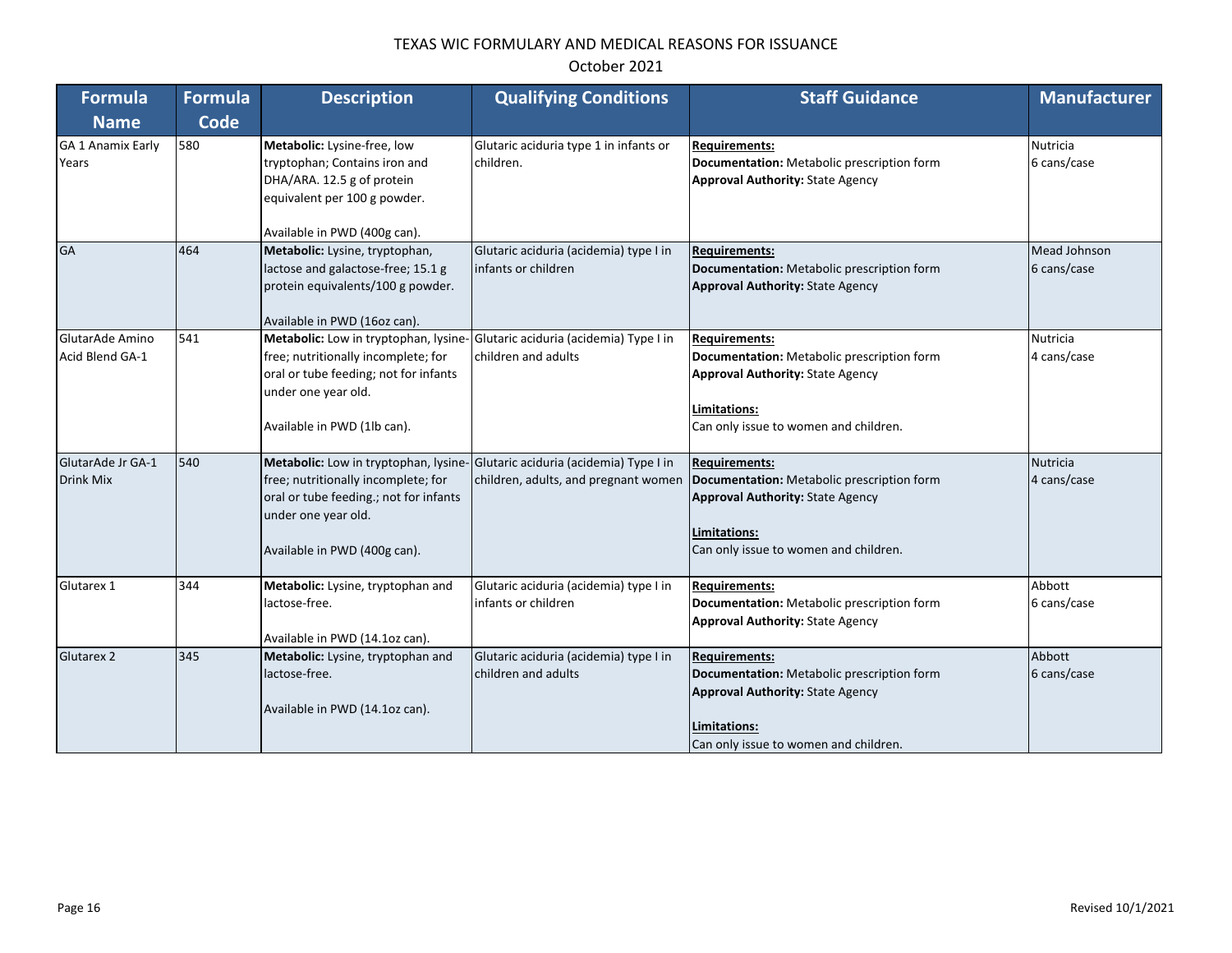| <b>Formula</b>          | <b>Formula</b> | <b>Description</b>                                                                                                                                                                                                      | <b>Qualifying Conditions</b>                                                                                             | <b>Staff Guidance</b>                                                                                                                                                                                          | <b>Manufacturer</b>                                                                      |
|-------------------------|----------------|-------------------------------------------------------------------------------------------------------------------------------------------------------------------------------------------------------------------------|--------------------------------------------------------------------------------------------------------------------------|----------------------------------------------------------------------------------------------------------------------------------------------------------------------------------------------------------------|------------------------------------------------------------------------------------------|
| <b>Name</b>             | <b>Code</b>    |                                                                                                                                                                                                                         |                                                                                                                          |                                                                                                                                                                                                                |                                                                                          |
| Glycosade               | 614            | Metabolic: Hydrothermally<br>processed high amylopectin starch.<br>Each 60g packet has an equivalent<br>carbohydrate content of 55g of<br>uncooked cornstarch.<br>Available in PWD (60g pack).                          | 1) Glycogen Storage Disease (GSD)<br>2) Hypoglycemia<br>3) Tube Feeding                                                  | <b>Requirements:</b><br>Documentation: Metabolic prescription form<br><b>Approval Authority: State Agency</b><br>Limitations:<br>For children 5 years of age and older and adults. Can only<br>issue to women. | Vitaflo<br>30 packs/case<br>smallest available unit:<br>must order in<br>multiples of 30 |
| Glytrol                 | 132            | <b>Special Medical Conditions: 30</b><br>cal/oz, lactose and sucrose-free<br>carbohydrate blend to support<br>glycemic control.<br>Available in RTU (250mL ctnr).                                                       | 1) Diabetes Mellitus<br>2) Glucose intolerance<br>3) Hyperglycemia                                                       | <b>Requirements:</b><br>Documentation: Rx and Formula history<br>Approval Authority: Local Agency - Certifying Authority<br>Limitations:<br>Can only issue to women and children.                              | <b>Nestle</b><br>24 ctnrs/case<br>vanilla                                                |
| Good Start Grow (3)     | 603            | <b>Special Medical Conditions: 19.3</b><br>cal/oz, milk-based toddler drink with<br>probiotics.<br>Similar to Enfagrow Toddler and<br>Similac Go & Grow.<br>Available in PWD (24oz can).                                | 1) Prematurity (<37 weeks)/LBW<br>2) Developmental delays (sensory &<br>motor)<br>3) Oral motor feeding issues/aversions | Requirements:<br><b>Documentation: Rx and Complete assessment</b><br>Approval Authority: Local Agency - Formula-certified WCS<br>Limitations:<br>For children 1 year of age and older.                         | Gerber<br>4 cans/case                                                                    |
| <b>HCU Anamix Early</b> | 576            | Metabolic: Methionine and cysteine-<br>free with iron, DHA/ARA and<br>prebiotic fiber blend. Provides 13.5 g<br>of protein equivalent per 100 g of<br>powder. For oral or tube feeding.<br>Available in PWD (400g can). | Vitamin B-6 non-responsive<br>homocystinuria or<br>hypermethioninemia in infants and<br>young children.                  | <b>Requirements:</b><br>Documentation: Metabolic prescription form<br><b>Approval Authority: State Agency</b>                                                                                                  | Nutricia<br>6 cans/case                                                                  |
| <b>HCU Anamix Next</b>  | 583            | Metabolic: Methionine-free.<br>Contains DHA and prebiotic fiber<br>blend.<br>Available in PWD (400g can).                                                                                                               | Vitamin B-6 non-responsive<br>homocystinuria or<br>hypermethioninemia in children 1<br>year of age and up.               | <b>Requirements:</b><br>Documentation: Metabolic prescription form<br><b>Approval Authority: State Agency</b>                                                                                                  | Nutricia<br>6 cans/case                                                                  |
| HCY <sub>1</sub>        | 465            | Metabolic: Methionine, lactose and<br>galactose-free, with cysteine and<br>iron; nutritionally incomplete; 16.2 g<br>protein equivalents/100 g powder.<br>Available in PWD (16oz can).                                  | Homocystinuria in infants or children                                                                                    | <b>Requirements:</b><br>Documentation: Metabolic prescription form<br><b>Approval Authority: State Agency</b>                                                                                                  | Mead Johnson<br>6 cans/case                                                              |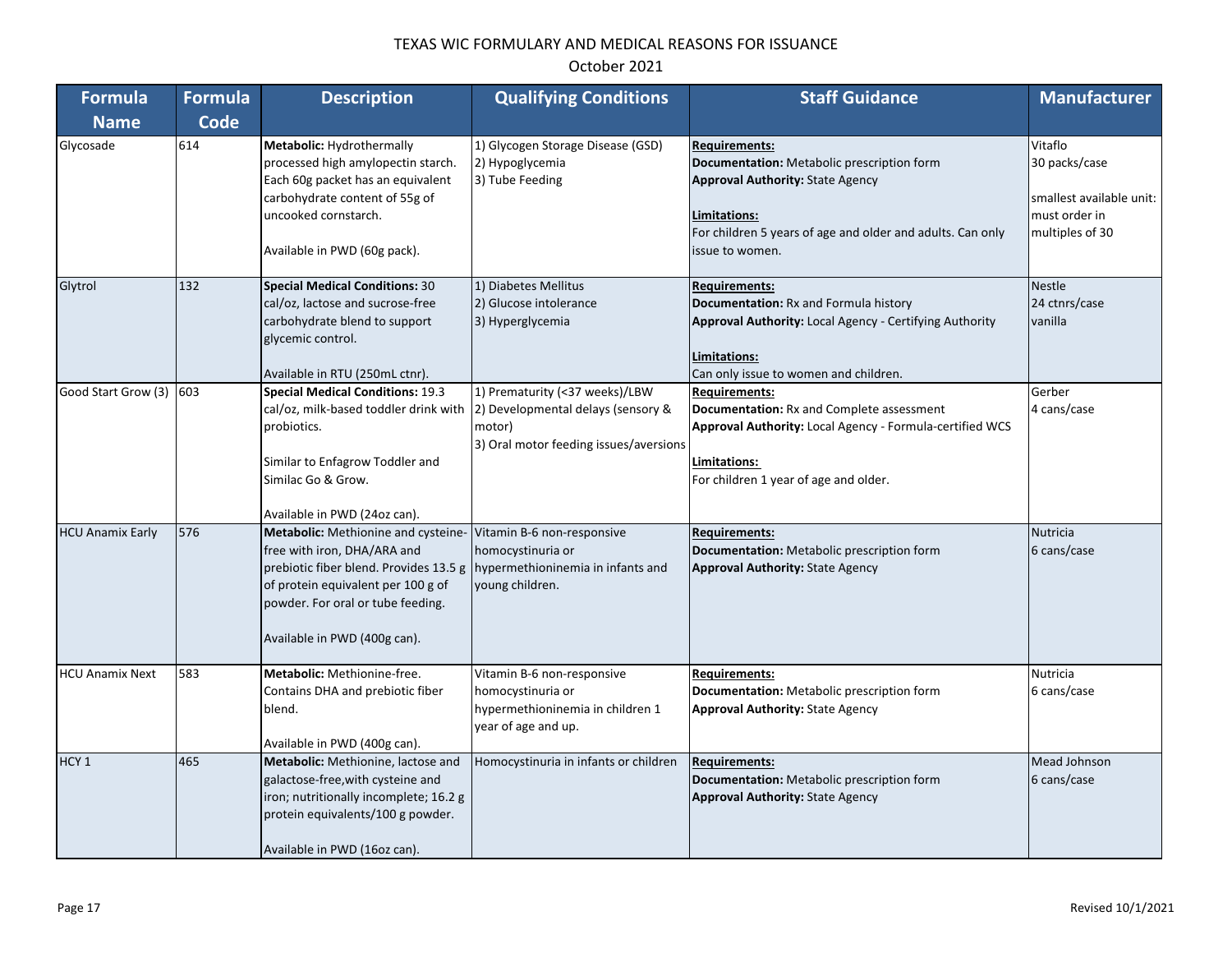# October 2021

| <b>Formula</b>   | <b>Formula</b> | <b>Description</b>                                                                                                                                                                       | <b>Qualifying Conditions</b>                                                                          | <b>Staff Guidance</b>                                                                                                                                                                                        | <b>Manufacturer</b>            |
|------------------|----------------|------------------------------------------------------------------------------------------------------------------------------------------------------------------------------------------|-------------------------------------------------------------------------------------------------------|--------------------------------------------------------------------------------------------------------------------------------------------------------------------------------------------------------------|--------------------------------|
| <b>Name</b>      | <b>Code</b>    |                                                                                                                                                                                          |                                                                                                       |                                                                                                                                                                                                              |                                |
| HCY <sub>2</sub> | 328            | Metabolic: Methionine, lactose and<br>galactose-free; nutritionally<br>incomplete; 22 g protein                                                                                          | Homocystinuria in children or adults                                                                  | <b>Requirements:</b><br>Documentation: Metabolic prescription form<br><b>Approval Authority: State Agency</b>                                                                                                | Mead Johnson<br>6 cans/case    |
|                  |                | equivalents/100 g powder.<br>Available in PWD (16oz can).                                                                                                                                |                                                                                                       | Limitations:<br>Can only issue to women and children.                                                                                                                                                        |                                |
| Hominex 1        | 346            | Metabolic: Methionine and lactose-<br>free.<br>Available in PWD (14.1oz can).                                                                                                            | Homocystinuria (vitamin B-6 non-<br>infants or toddlers.                                              | <b>Requirements:</b><br>responsive) or hypermethioninemia in <b>Documentation:</b> Metabolic prescription form<br><b>Approval Authority: State Agency</b>                                                    | Abbott<br>6 cans/case          |
| Hominex 2        | 347            | <b>Metabolic:</b> Methionine and lactose-<br>free.<br>Available in PWD (14.1oz can).                                                                                                     | Homocystinuria (vitamin B-6 non-<br>children or adults.                                               | <b>Requirements:</b><br>responsive) or hypermethioninemia in  Documentation: Metabolic prescription form<br><b>Approval Authority: State Agency</b><br>Limitations:<br>Can only issue to women and children. | Abbott<br>6 cans/case          |
| Valex 1          | 348            | <b>Metabolic:</b> Leucine and lactose-free.<br>Available in PWD (14.1oz can).                                                                                                            | Isovaleric acidemia or other disorders<br>of leucine catabolism in infants or<br>toddlers             | <b>Requirements:</b><br>Documentation: Metabolic prescription form<br><b>Approval Authority: State Agency</b>                                                                                                | Abbott<br>6 cans/case          |
| Valex 2          | 349            | <b>Metabolic:</b> Leucine and lactose-free.<br>Available in PWD (14.1oz can).                                                                                                            | Isovaleric acidemia or other disorders<br>of leucine catabolism in children or<br>adults.             | <b>Requirements:</b><br>Documentation: Metabolic prescription form<br><b>Approval Authority: State Agency</b><br>Limitations:<br>Can only issue to women and children.                                       | Abbott<br>6 cans/case          |
| Impact           | 140            | <b>Special Medical Conditions: 30</b><br>cal/oz; lactose-free enteral formula<br>for critically ill adults.<br>Available in RTU (250mL ctnr).                                            | 1) Trauma<br>2) Post-surgery<br>3) Burns or wounds<br>4) Mechanically ventilated<br>5) Critically ill | <b>Requirements:</b><br>Documentation: Rx and Formula history<br>Approval Authority: Local Agency - Certifying Authority<br>Limitations:<br>Can only issue to women and children.                            | <b>Nestle</b><br>24 ctnrs/case |
| Isosource 1.5    | 152            | <b>Increased Calorie Supplement: 45</b><br>cal/oz, lactose-free, high-calorie,<br>high-nitrogen; 2 g fiber per 250 mL<br>container; for tube feedings.<br>Available in RTU (250mL ctnr). | For tube feeding with:<br>1) High calorie needs<br>2) Increased protein needs<br>3) Fluid restriction | <b>Requirements:</b><br>Documentations: Rx and Formula history<br>Approval Authority: Local Agency - Certifying Authority<br>Limitations:<br>Can only issue to women and children.                           | <b>Nestle</b><br>24 ctnrs/case |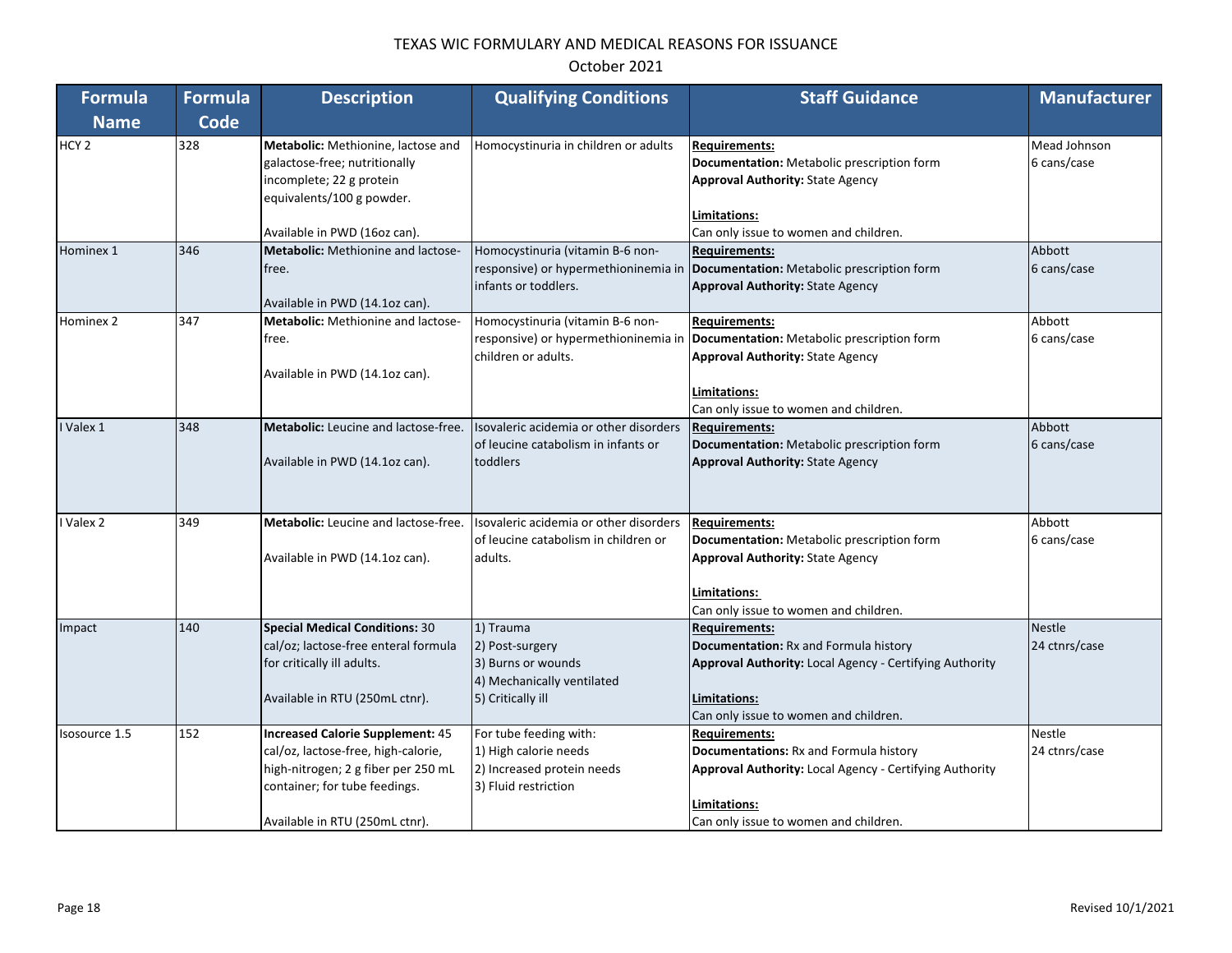| Formula                 | <b>Formula</b> | <b>Description</b>                                                                                                                                                                                                                                                          | <b>Qualifying Conditions</b>                                                                     | <b>Staff Guidance</b>                                                                                                                                                                    | <b>Manufacturer</b>            |
|-------------------------|----------------|-----------------------------------------------------------------------------------------------------------------------------------------------------------------------------------------------------------------------------------------------------------------------------|--------------------------------------------------------------------------------------------------|------------------------------------------------------------------------------------------------------------------------------------------------------------------------------------------|--------------------------------|
| <b>Name</b>             | <b>Code</b>    |                                                                                                                                                                                                                                                                             |                                                                                                  |                                                                                                                                                                                          |                                |
| <b>Isosource HN</b>     | 153            | Increased Calorie Supplement: 36<br>cal/oz, lactose-free, high-protein,<br>high-nitrogen; nutritionally complete (2) Increased protein needs<br>liquid formula with fiber; 13.4 g soy<br>protein/250 mL container; tube<br>feedings only.<br>Available in RTU (250mL ctnr). | For tube feeding with:<br>1) High calorie needs<br>3) Fluid restriction                          | <b>Requirements:</b><br>Documentation: Rx and Formula history<br>Approval Authority: Local Agency - Certifying Authority<br>Limitations:<br>Can only issue to women and children.        | <b>Nestle</b><br>24 ctnrs/case |
| <b>IVA Anamix Early</b> | 577            | Metabolic: Leucine-free with DHA<br>and ARA; 13.5 g of protein<br>equivalent per 100 g powder. For<br>oral or tube feeding.<br>Available in PWD (400g can).                                                                                                                 | Isovaleric acidemia or other disorders<br>of leucine catabolism in infants or<br>young children. | <b>Requirements:</b><br>Documentation: Metabolic prescription form<br><b>Approval Authority: State Agency</b>                                                                            | <b>Nutricia</b><br>6 cans/case |
| <b>IVA Anamix Next</b>  | 584            | <b>Metabolic:</b> Leucine-free with DHA<br>and ARA; 13.5 g of protein<br>equivalent per 100 g powder.<br>Available in PWD (400g can).                                                                                                                                       | Isovaleric acidemia or other disorders<br>of leucine catabolism in children or<br>adults.        | <b>Requirements:</b><br>Documentation: Metabolic prescription form<br><b>Approval Authority: State Agency</b><br>Limitations:<br>Can only issue to women and children.                   | <b>Nutricia</b><br>6 cans/case |
| Jevity 1 Cal            | 155            | <b>Special Medical Conditions: 31</b><br>cal/oz, nutritionally complete, high-<br>protein, lactose-free, isotonic with<br>fiber; 3.4 g fiber per 8 oz serving.<br>Available in RTU (8oz ctnr).                                                                              | 1) Tube feeding<br>2) Tube feeding with wound healing                                            | <b>Requirements:</b><br>Documentation: Rx and Formula history<br><b>Approval Authority: Local Agency - Certifying Authority</b><br>Limitations:<br>Can only issue to women and children. | Abbott<br>24 ctnrs/case        |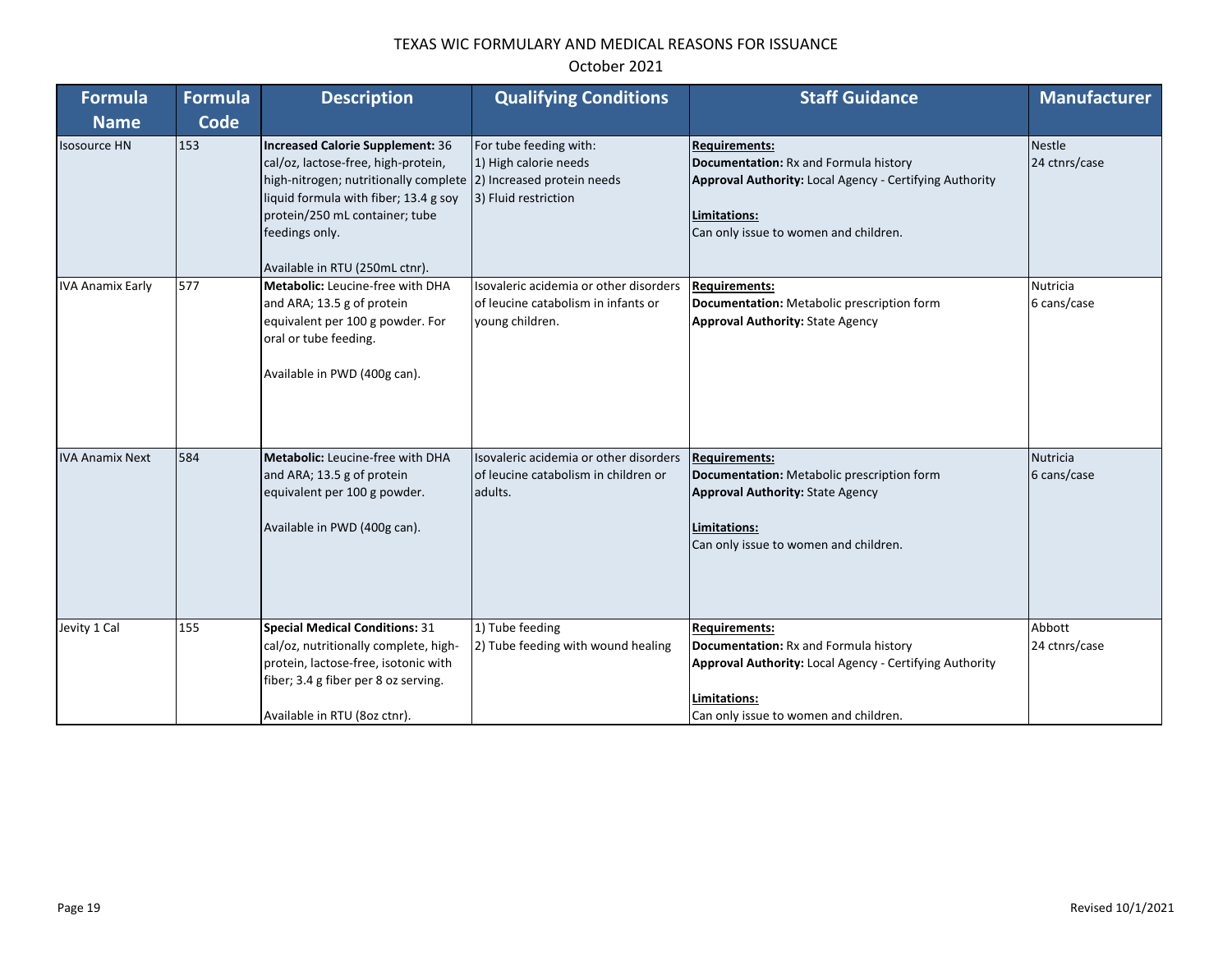| <b>Formula</b><br><b>Name</b>            | <b>Formula</b><br>Code | <b>Description</b>                                                                                                                                                                                                                                                                                | <b>Qualifying Conditions</b>                                                                                                                                                                                           | <b>Staff Guidance</b>                                                                                                                                                                                                                                     | <b>Manufacturer</b>                           |
|------------------------------------------|------------------------|---------------------------------------------------------------------------------------------------------------------------------------------------------------------------------------------------------------------------------------------------------------------------------------------------|------------------------------------------------------------------------------------------------------------------------------------------------------------------------------------------------------------------------|-----------------------------------------------------------------------------------------------------------------------------------------------------------------------------------------------------------------------------------------------------------|-----------------------------------------------|
| Kate Farms Pediatric 625<br>Peptide 1.0  |                        | <b>Special Medical Conditions: 29.5</b><br>cal/oz, vegan, plant-based, lactose,<br>soy, gluten, and corn-free.<br>Nutritionally complete; semi-<br>elemental formula with organic<br>hydrolyzed pea protein. For oral or<br>tube feeding.<br>Available in RTU (8.45oz ctnr).                      | 1) Condition that impairs<br>digestion/absorption<br>3) Food allergies (cow's milk, soy,<br>corn)<br>4) GI Disorder with increased calorie<br>needs, or fluid restriction<br>5) Tube feeding<br>6) FTT or malnutrition | <b>Requirements:</b><br>Documentation: Rx and Formula<br>2) Poor GI tolerance to other formulas   Approval Authority: Local Agency - Certifying Authority<br>Limitations:<br>Normally used for children. Can only issue to women and<br>children.         | Kate Farms<br>12 ctnrs/case<br>vanilla        |
| Kate Farms Pediatric 610<br>Peptide 1.5  |                        | <b>Special Medical Conditions: 44</b><br>cal/oz, vegan, plant-based, lactose,<br>soy, gluten, and corn-free.<br>Nutritionally complete; semi-<br>elemental formula with organic<br>hydrolyzed pea protein and 40% fat<br>as MCT oil. For oral or tube feeding.<br>Available in RTU (8.45oz ctnr). | 1) Condition that impairs<br>digestion/absorption<br>3) Food allergies (cow's milk, soy,<br>corn)<br>4) GI Disorder with increased calorie<br>needs, or fluid restriction<br>5) Tube feeding<br>6) FTT or malnutrition | <b>Requirements:</b><br>Documentation: Rx and Formula history<br>2) Poor GI tolerance to other formulas   Approval Authority: Local Agency - Certifying Authority<br>Limitations:<br>Normally used for children. Can only issue to women and<br>children. | Kate Farms<br>12 ctnrs/case<br>vanilla, plain |
| Kate Farms Pediatric 611<br>Standard 1.2 |                        | <b>Increased Calorie Supplement: 35</b><br>cal/oz, vegan, plant-based, lactose,<br>soy, gluten, and corn-free.<br>Nutritionally complete; Intact<br>organic pea protein. For oral or tube<br>feeding.<br>Available in RTU (8.45oz ctnr).                                                          | 1) Poor GI tolerance to other formulas Requirements:<br>2) FTT or malnutrition<br>3) Food allergies (cow's milk, soy, or<br>corn)<br>4) Tube feeding                                                                   | Documentation: Rx and Complete Assessment<br><b>Approval Authority: Local Agency - Certifying Authority</b><br>Limitations:<br>Normally used for children. Can only be issued to women<br>and children.                                                   | Kate Farms<br>12 ctnrs/case<br>vanilla        |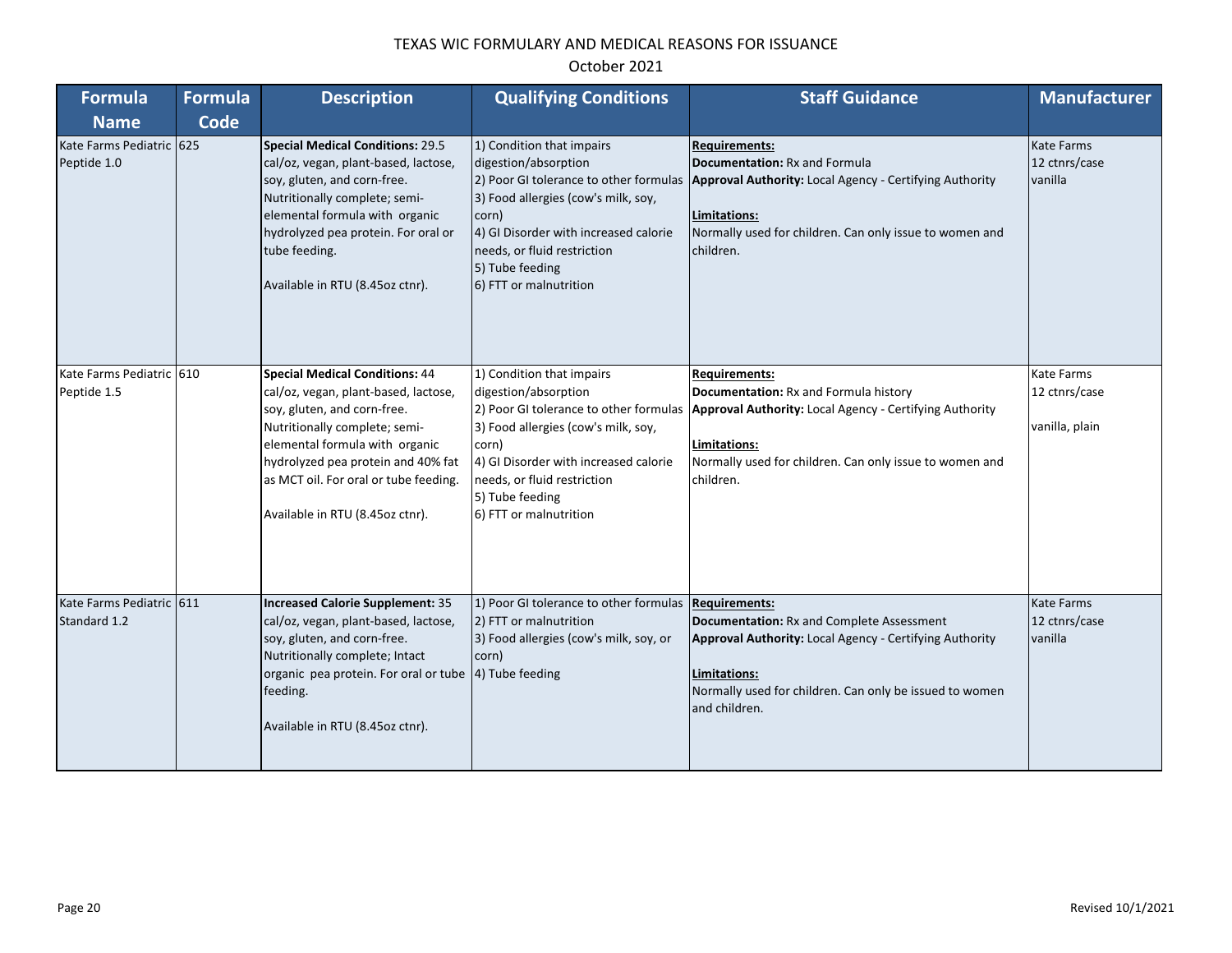| Formula            | <b>Formula</b> | <b>Description</b>                       | <b>Qualifying Conditions</b>           | <b>Staff Guidance</b>                                                   | <b>Manufacturer</b> |
|--------------------|----------------|------------------------------------------|----------------------------------------|-------------------------------------------------------------------------|---------------------|
| <b>Name</b>        | Code           |                                          |                                        |                                                                         |                     |
| Kate Farms Peptide | 612            | <b>Special Medical Conditions: 45.5</b>  | 1) Condition that impairs              | <b>Requirements:</b>                                                    | <b>Kate Farms</b>   |
| 1.5                |                | cal/oz, lactose-free, vegan, plant-      | digestion/absorption                   | Documentation: Rx and Formula history                                   | 12 ctnrs/case       |
|                    |                | based, gluten-free. Nutritionally        | 2) Poor GI tolerance to other formulas | Approval Authority: Local Agency - Certifying Authority                 |                     |
|                    |                | complete; semi-elemental formula         | 3) Food allergies (cow's milk, soy,    |                                                                         | vanilla, plain      |
|                    |                | with organic hydrolyzed pea protein      | corn)                                  | Limitations:                                                            |                     |
|                    |                | and 40% fat as MCT oil. For oral or      | 4) GI Disorder with increased calorie  | Normally used for adults. Can only issue to women and                   |                     |
|                    |                | tube feeding.                            | needs, or fluid restriction            | children.                                                               |                     |
|                    |                |                                          | 5) Tube feeding                        |                                                                         |                     |
|                    |                | Available in RTU (11oz ctnr).            | 6) FTT or malnutrition                 |                                                                         |                     |
|                    |                |                                          |                                        |                                                                         |                     |
|                    |                |                                          |                                        |                                                                         |                     |
| <b>Kate Farms</b>  | 613            | <b>Increased Calorie Supplement: 30</b>  | 1) Poor GI tolerance to other formulas | <b>Requirements:</b>                                                    | <b>Kate Farms</b>   |
| Standard 1.0       |                | cal/oz, lactose-free, vegan, plant-      | 2) FTT or malnutrition                 | Documentation: Rx and Complete Assessment                               | 12 ctnrs/case       |
|                    |                | based, gluten-free. Nutritionally        | 3) Food allergies (cow's milk, soy, or | Approval Authority: Local Agency - Certifying Authority                 |                     |
|                    |                | complete; Intact organic pea protein     | corn)                                  |                                                                         | vanilla, chocolate  |
|                    |                | and 30% fat as MCT oil. For oral or      | 4) Tube feeding                        | Limitations:                                                            |                     |
|                    |                | tube feeding.                            |                                        | Normally used for adults. Can only issue to women and                   |                     |
|                    |                |                                          |                                        | children.                                                               |                     |
|                    |                | Available in RTU (11oz ctnr).            |                                        |                                                                         |                     |
|                    |                |                                          |                                        |                                                                         |                     |
|                    |                |                                          |                                        |                                                                         |                     |
| Ketocal 3:1        | 456            | <b>Special Medical Conditions: High-</b> | Non-metabolic reason:                  | <b>Requirements for Non-Metabolic Reasons:</b>                          | Nutricia            |
|                    |                | fat, low-carbohydrate; for oral or       | 1) Intractable epilepsy                | Documentation: Rx and Formula history                                   | 6 cans/case         |
|                    |                | tube feeding; 3 to 1 fat to              | <b>Metabolic reason:</b>               | Approval Authority: Local Agency - Certifying Authority                 |                     |
|                    |                | carbohydrate and protein ratio;          | 1) Pyruvate dehydrogenase deficiency   |                                                                         |                     |
|                    |                | nutritionally complete.                  | (PDH)                                  | <b>Requirements for Metabolic Reasons:</b>                              |                     |
|                    |                |                                          | 2) Glucose transporter type-1          | Documentation: Metabolic prescription form                              |                     |
|                    |                | Available in PWD (300g can).             | deficiency (Glut1DS)                   | <b>Approval Authority: State Agency</b>                                 |                     |
|                    |                |                                          |                                        |                                                                         |                     |
|                    |                |                                          |                                        | Limitations:<br>For children 1 year of age and older. Can only issue to |                     |
|                    |                |                                          |                                        | women and children.                                                     |                     |
|                    |                |                                          |                                        |                                                                         |                     |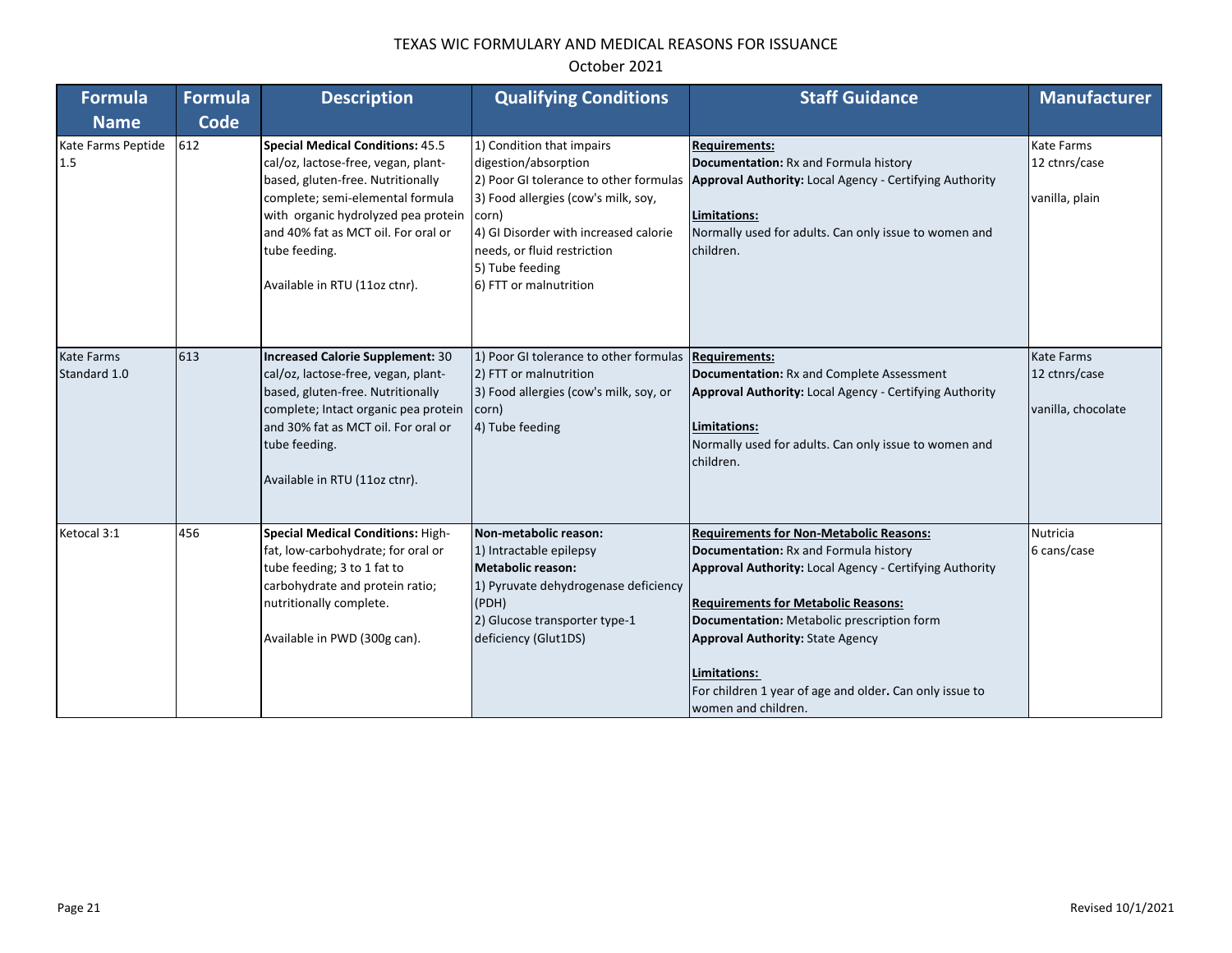| <b>Formula</b> | <b>Formula</b>         | <b>Description</b>                                                                                                                                                                                                                                                                                                                                                                                                                                                                                                        | <b>Qualifying Conditions</b>                                                                                                                                                                                                                                                                                                                    | <b>Staff Guidance</b>                                                                                                                                                                                                                                                                                                                                                                                                                                               | <b>Manufacturer</b>                                                    |
|----------------|------------------------|---------------------------------------------------------------------------------------------------------------------------------------------------------------------------------------------------------------------------------------------------------------------------------------------------------------------------------------------------------------------------------------------------------------------------------------------------------------------------------------------------------------------------|-------------------------------------------------------------------------------------------------------------------------------------------------------------------------------------------------------------------------------------------------------------------------------------------------------------------------------------------------|---------------------------------------------------------------------------------------------------------------------------------------------------------------------------------------------------------------------------------------------------------------------------------------------------------------------------------------------------------------------------------------------------------------------------------------------------------------------|------------------------------------------------------------------------|
| <b>Name</b>    | <b>Code</b>            |                                                                                                                                                                                                                                                                                                                                                                                                                                                                                                                           |                                                                                                                                                                                                                                                                                                                                                 |                                                                                                                                                                                                                                                                                                                                                                                                                                                                     |                                                                        |
| Ketocal 4:1    | 364 (PWD)<br>505 (RTU) | Special Medical Conditions: High-<br>fat, low-carbohydrate; for oral or<br>tube feeding; 4 to 1 fat to<br>carbohydrate and protein ratio;<br>nutritionally complete.<br>Available in PWD (300g can), RTU<br>(8oz ctnr).                                                                                                                                                                                                                                                                                                   | Non-metabolic reason:<br>1) Intractable epilepsy<br><b>Metabolic reason:</b><br>1) Pyruvate dehydrogenase deficiency<br>(PDH)<br>2) Glucose transporter type-1<br>deficiency (Glut1DS)                                                                                                                                                          | <b>Requirements for Non-Metabolic Reasons:</b><br>Documentation: Rx and Formula history<br><b>Approval Authority: State Agency</b><br><b>Requirements for Metabolic Reasons:</b><br>Documentation: Metabolic prescription form<br><b>Approval Authority: State Agency</b><br>Limitations:<br>For children 1 year of age and older. Can only issue to<br>women and children.                                                                                         | <b>Nutricia</b><br>Code 364: 6 cans/case<br>Code 505: 27<br>ctnrs/case |
| Ketonex 1      | 350                    | Metabolic: Branched-chain amino<br>acid and lactose-free.<br>Available in PWD (14.1oz can).                                                                                                                                                                                                                                                                                                                                                                                                                               | Maple syrup urine disease (MSUD),<br>branched-chain ketoaciduria or beta-<br>ketothiolase deficiency in infants or<br>toddlers.                                                                                                                                                                                                                 | <b>Requirements:</b><br>Documentation: Metabolic prescription form<br><b>Approval Authority: State Agency</b>                                                                                                                                                                                                                                                                                                                                                       | Abbott<br>6 ctnrs/case                                                 |
| Ketonex 2      | 351                    | Metabolic: Branched-chain amino<br>acid and lactose-free.<br>Available in PWD (14.1oz can).                                                                                                                                                                                                                                                                                                                                                                                                                               | Maple syrup urine disease (MSUD),<br>branched-chain ketoaciduria or beta-<br>ketothiolase deficiency in children or<br>adults.                                                                                                                                                                                                                  | <b>Requirements:</b><br>Documentation: Metabolic prescription form<br><b>Approval Authority: State Agency</b><br>Limitations:<br>Can only issue to women and children.                                                                                                                                                                                                                                                                                              | Abbott<br>6 ctnrs/case                                                 |
| Keto Peptide   | 643                    | <b>Special Medical Conditions: 77</b><br>cal/oz, high-fat, low-carbohydrate,<br>peptide-based with hydrolyzed pea<br>protein; 2.43 to 1 fat to<br>carbohydrate ratio; made with<br>blenderized whole foods; plant-<br>based, dairy-free, soy-free, gluten-<br>free, wheat-free, corn-free; contains<br>11 g fiber per 8 oz pouch, 21% of fat<br>is MCT oil; not intended for sole<br>source nutrition; for oral or tube<br>feeding under medical supervision;<br>osmolality 583 mOsm/kg.<br>Available in RTU (8oz pouch). | Non-metabolic reason:<br>1) intractable epilepsy<br><b>Metabolic reason:</b><br>1) Pyruvate dehydrogenase deficiency<br>(PDH)<br>2) Glucose transporter type-1<br>decificiency (Glut1DS)<br>3) Glucose-6-phosphate<br>dehydrogenase deficiency (G6PD)<br>4) Rett Syndrome<br>5) Neurological conditions which<br>impact carbohydrate metabolism | <b>Requirements for Non-Metabolic Reasons:</b><br>Documentation: Rx and Formula history<br><b>Approval Authority: State Agency</b><br><b>Requirements for Metabolic Reasons:</b><br>Documentation: Metabolic prescription form<br><b>Approval Authority: State Agency</b><br>Limitations:<br>For children over 1 year of age. Can only issue to women<br>and children. Participant must have health care team<br>support in place to supervise use of this formula. | <b>Functional Formularies</b><br>24 pouches/case                       |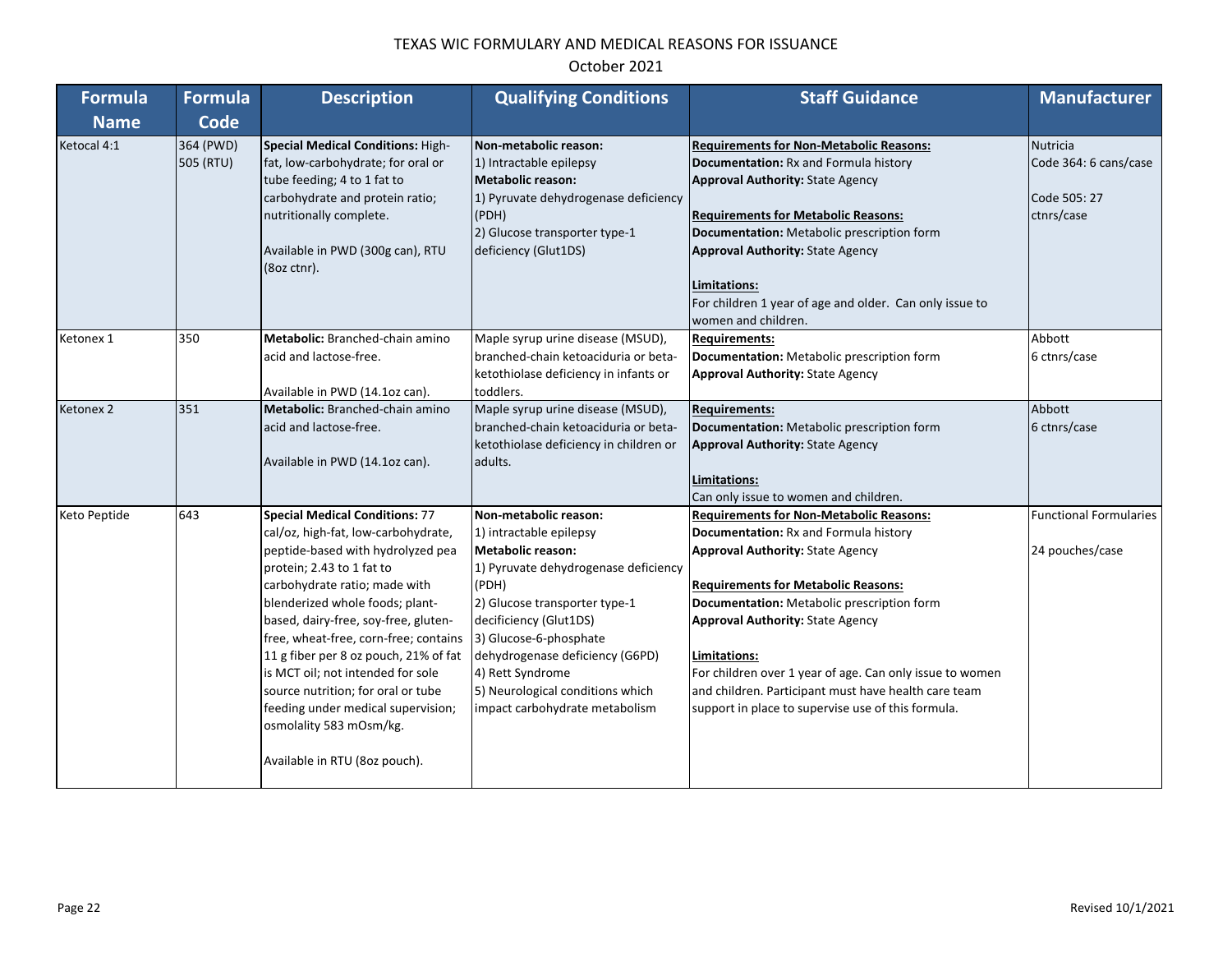| <b>Formula</b>      | <b>Formula</b> | <b>Description</b>                       | <b>Qualifying Conditions</b>         | <b>Staff Guidance</b>                                   | <b>Manufacturer</b>      |
|---------------------|----------------|------------------------------------------|--------------------------------------|---------------------------------------------------------|--------------------------|
| <b>Name</b>         | Code           |                                          |                                      |                                                         |                          |
| KetoVie 3:1         | 631            | <b>Special Medical Conditions: High-</b> | Non-metabolic reason:                | <b>Requirements for Non-Metabolic Reasons:</b>          | Ajinomoto Cambrooke      |
|                     |                | fat, low carbohydrate; for oral or       | 1) Intractable epilepsy              | Documentation: Rx and Formula history                   | Inc.                     |
|                     |                | tube feeding; 3 to 1 fat to              | Metabolic reason:                    | <b>Approval Authority: State Agency</b>                 | 30 ctnrs/case            |
|                     |                | carbohydrate ratio; nutritionally        | 1) Pyruvate dehydrogenase deficiency |                                                         | unflavored               |
|                     |                | complete; 20% of calories is MCT oil;    | (PDH)                                | <b>Requirements for Metabolic Reasons:</b>              |                          |
|                     |                | encriched with DHA/ARA, FOS/GOS          | 2) Glucose transporter type-1        | Documentation: Metabolic prescription form              | smallest available unit: |
|                     |                | prebiotics.                              | deficiency (Glut1DS)                 | <b>Approval Authority: State Agency</b>                 | must order in            |
|                     |                |                                          |                                      |                                                         | multiples of 30          |
|                     |                | Similar to Ketocal 3:1.                  |                                      | Limitations:                                            |                          |
|                     |                |                                          |                                      | For children 1 year of age and older. Can only issue to |                          |
|                     |                | Available in RTU (8.5oz ctnr).           |                                      | women and children.                                     |                          |
| KetoVie 4:1         | 630            | Special Medical Conditions: High-        | Non-metabolic reason:                | <b>Requirements for Non-Metabolic Reasons:</b>          | Ajinomoto Cambrooke      |
|                     |                | fat, low carbohydrate; for oral or       | 1) intractable epilepsy              | Documentation: Rx and Formula history                   | Inc.                     |
|                     |                | tube feeding; 4 to 1 fat to              | <b>Metabolic reason:</b>             | <b>Approval Authority: State Agency</b>                 | 30 ctnrs/case            |
|                     |                | carbohydrate ratio; nutritionally        | 1) Pyruvate dehydrogenase deficiency |                                                         |                          |
|                     |                | complete; 25% of calories is MCT oil;    | (PDH)                                | <b>Requirements for Metabolic Reasons:</b>              | vanilla, chocolate       |
|                     |                | encriched with DHA, inulin               | 2) Glucose transporter type-1        | Documentation: Metabolic prescription form              |                          |
|                     |                | prebiotics.                              | decificiency (Glut1DS)               | <b>Approval Authority: State Agency</b>                 | smallest available unit: |
|                     |                |                                          |                                      |                                                         | must order in            |
|                     |                | Similar to Ketocal 4:1.                  |                                      | Limitations:                                            | multiples of 30          |
|                     |                |                                          |                                      | For children 1 year of age and older. Can only issue to |                          |
|                     |                | Available in RTU (8.5oz ctnr).           |                                      | women and children.                                     |                          |
| KetoVie 4:1 Peptide | 629            | <b>Special Medical Conditions: High-</b> | Non-metabolic reason:                | <b>Requirements for Non-Metabolic Reasons:</b>          | Ajinomoto Cambrooke      |
|                     |                | fat, low-carbohydrate; for oral or       | 1) Intractable epilepsy              | Documentation: Rx and Formula history                   | Inc.                     |
|                     |                | tube feeding; 4 to 1 fat to              | Metabolic reason:                    | <b>Approval Authority: State Agency</b>                 | 30 ctnrs/case            |
|                     |                | carbohydrate ratio; nutritionally        | 1) Pyruvate dehydrogenase deficiency |                                                         | unflavored               |
|                     |                | complete; peptide-based, 100%            | (PDH)                                | <b>Requirements for Metabolic Reasons:</b>              |                          |
|                     |                | extensively hydrolyzed whey              | 2) Glucose transporter type-1        | Documentation: Metabolic prescription form              | smallest available unit: |
|                     |                | protein; 15% of calories is MCT oil;     | decificiency (Glut1DS)               | <b>Approval Authority: State Agency</b>                 | must order in            |
|                     |                | enriched with DHA, inulin prebiotics.    |                                      |                                                         | multiples of 30          |
|                     |                |                                          |                                      | Limitations:                                            |                          |
|                     |                | Available in RTU (8.5oz ctnr).           |                                      | For children 1 year of age and older. Can only issue to |                          |
|                     |                |                                          |                                      | women and children.                                     |                          |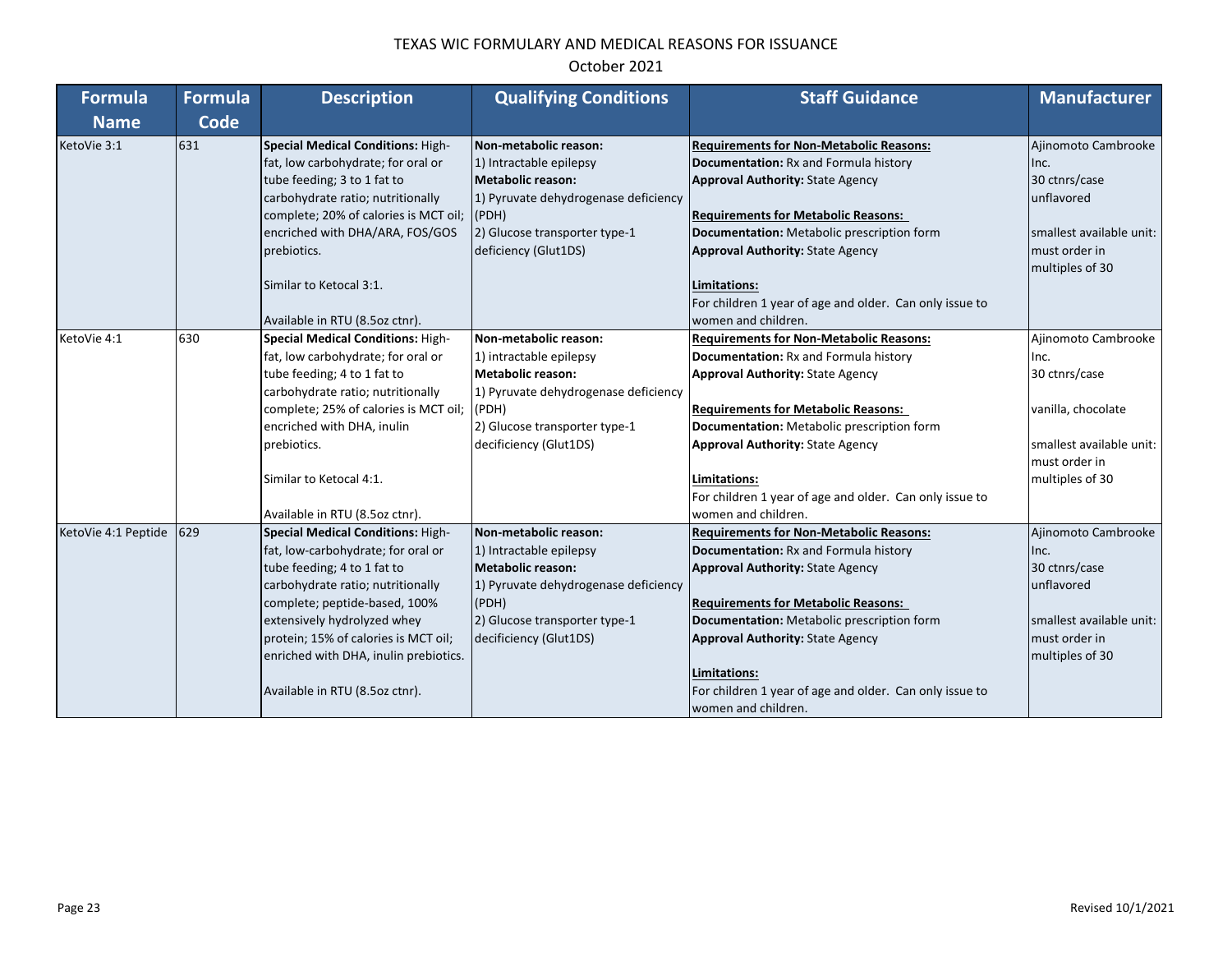| <b>Formula</b>            | <b>Formula</b> | <b>Description</b>                                                                                                                                                                                                                                                                                                                                                   | <b>Qualifying Conditions</b>                                                                                                                                                                                                                                             | <b>Staff Guidance</b>                                                                                                                                                                                                                                                                                                                                                       | <b>Manufacturer</b>                                                                                                        |
|---------------------------|----------------|----------------------------------------------------------------------------------------------------------------------------------------------------------------------------------------------------------------------------------------------------------------------------------------------------------------------------------------------------------------------|--------------------------------------------------------------------------------------------------------------------------------------------------------------------------------------------------------------------------------------------------------------------------|-----------------------------------------------------------------------------------------------------------------------------------------------------------------------------------------------------------------------------------------------------------------------------------------------------------------------------------------------------------------------------|----------------------------------------------------------------------------------------------------------------------------|
| <b>Name</b>               | <b>Code</b>    |                                                                                                                                                                                                                                                                                                                                                                      |                                                                                                                                                                                                                                                                          |                                                                                                                                                                                                                                                                                                                                                                             |                                                                                                                            |
| KetoVie 4:1<br>Unflavored | 632            | <b>Special Medical Conditions: High-</b><br>fat, low-carbohydrate; for oral or<br>tube feeding; 4 to 1 fat to<br>carbohydrate ratio; nutritionally<br>complete; 100% partially hydrolyzed<br>whey protein; 25% of calories is MCT<br>oil; enriched with DHA/ARA, inulin<br>prebiotics.<br>Available in RTU (8.5oz ctnr).                                             | Non-metabolic reason:<br>1) Intractable epilepsy<br><b>Metabolic reason:</b><br>1) Pyruvate dehydrogenase deficiency<br>(PDH)<br>2) Glucose transporter type-1<br>decificiency (Glut1DS)                                                                                 | <b>Requirements for Non-Metabolic Reasons:</b><br>Documentation: Rx and Formula history<br><b>Approval Authority: State Agency</b><br><b>Requirements for Metabolic Reasons:</b><br>Documentation: Metabolic prescription form<br><b>Approval Authority: State Agency</b><br>Limitations:<br>For children 1 year of age and older. Can only issue to<br>women and children. | Ajinomoto Cambrooke<br>Inc.<br>30 ctnrs/case<br>unflavored<br>smallest available unit:<br>must order in<br>multiples of 30 |
| Lipistart                 | 498            | Special Medical Conditions: Low-fat,<br>high in medium chain triglycerides<br>(MCT) and low in long chain<br>triglycerides (LCT); with DHA/ARA<br>and L-carnitine and taurine; suitable<br>for children from 12 months of age<br>and older. 1 scoop =5 g powder;<br>standard dilution = 1 scoop to 30mL<br>of water =1 fl oz approx.<br>Available in PWD (400g can). | 1) Condition that impairs<br>digestion/absorption<br>2) High MCT needs<br>3) Long chain fatty acid oxidation<br>disorders<br>4) Hyperlipoproteinemia type 1<br>5) Chylothorax                                                                                            | <b>Requirements:</b><br>Documentation: Rx and Formula history<br><b>Approval Authority: State Agency</b><br>Limitations:<br>Normally used for children.                                                                                                                                                                                                                     | Vitaflo<br>unflavored                                                                                                      |
| Liquigen                  | 567            | Modular: 45 cal/10 ml; Emulsion of<br>50% MCT oil & 50% water;<br>Nutritionally incomplete.<br>Available RTU (8.5oz ctnr).                                                                                                                                                                                                                                           | 1) Ketogenic Diet<br>2) Long-chain oxidation disorders<br>3) Condition that impairs<br>digestion/absorption<br>4) Increased calorie needs<br>5) Conditions with decreased<br>pancreatic lipase and/or decreased<br>bile salts<br>6) Defective lymphatic transport of fat | <b>Requirements:</b><br>Documentation: Rx and Complete assessment<br><b>Approval Authority: State Agency</b>                                                                                                                                                                                                                                                                | <b>Nutricia</b><br>12 ctnrs/case                                                                                           |
| <b>LMD</b>                | 574            | Metabolic: Leucine, lactose and<br>galactose-free; 16.2 g protein<br>equivalents/100 g powder.<br>Available in PWD (16oz can).                                                                                                                                                                                                                                       | Leucine metabolism disorders<br>(including isovaleric acidemia) in<br>infants, children or adults                                                                                                                                                                        | <b>Requirements:</b><br>Documentation: Metabolic prescription form<br><b>Approval Authority: State Agency</b>                                                                                                                                                                                                                                                               | Mead Johnson<br>6 cans/case                                                                                                |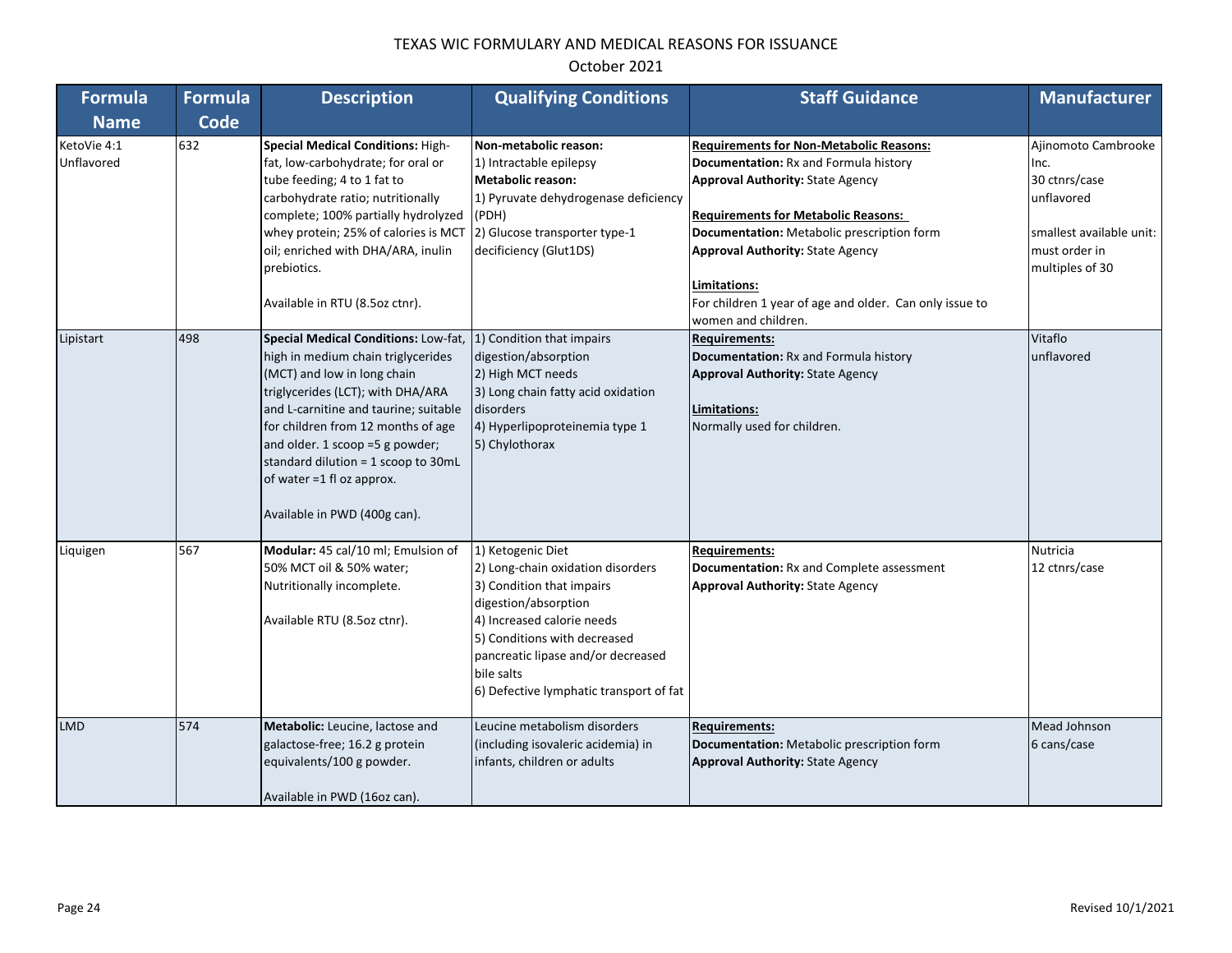| <b>Formula</b>    | <b>Formula</b> | <b>Description</b>                                                                                                                                                                                                                                                                                                                                                             | <b>Qualifying Conditions</b>                                                                                                                                                                                                                    | <b>Staff Guidance</b>                                                                                                                                                                                                       | <b>Manufacturer</b>                                                                                            |
|-------------------|----------------|--------------------------------------------------------------------------------------------------------------------------------------------------------------------------------------------------------------------------------------------------------------------------------------------------------------------------------------------------------------------------------|-------------------------------------------------------------------------------------------------------------------------------------------------------------------------------------------------------------------------------------------------|-----------------------------------------------------------------------------------------------------------------------------------------------------------------------------------------------------------------------------|----------------------------------------------------------------------------------------------------------------|
| <b>Name</b>       | <b>Code</b>    |                                                                                                                                                                                                                                                                                                                                                                                |                                                                                                                                                                                                                                                 |                                                                                                                                                                                                                             |                                                                                                                |
| Lophlex LQ PKU    | 499            | Metabolic: Phenylalanine and fat-<br>free; nutritionally incomplete; 20 g<br>protein equivalents/125 mL pouch.<br>Available in RTU (4.2oz ctnr).                                                                                                                                                                                                                               | Phenylketonuria in children older<br>than 4 years                                                                                                                                                                                               | <b>Requirements:</b><br>Documentation: Metabolic prescription form<br><b>Approval Authority: State Agency</b><br>Limitations:<br>Can only issue to women and children.                                                      | Nutricia<br>30 pouches/case<br>tropical, berry<br>smallest available unit:<br>must order in<br>multiples of 30 |
| <b>MCT Oil</b>    | 425            | Modular: 8.3 cal/g, 7.7 cal/mL,<br>lactose-free, 100% MCT oil.<br>Available in RTU (32oz ctnr).                                                                                                                                                                                                                                                                                | 1) Condition that impairs<br>digestion/absorption<br>2) Defective lymphatic transport of fat Approval Authority: State Agency<br>3) Conditions with decreased<br>pancreatic lipase and/or decreased<br>bile salts<br>4) Increased calorie needs | <b>Requirements:</b><br>Documentation: Rx and Complete assessment                                                                                                                                                           | <b>Nestle</b><br>6 bottles/case                                                                                |
| <b>MCT Procal</b> | 618            | Metabolic: High in medium-chain<br>triglyceride (MCT) fat for the dietary<br>management of disorders of<br>long-chain fatty acid oxidation, fat<br>malabsorption and other disorders<br>requiring a high MCT, low long-chain<br>triglyceride (LCT) diet. MCT procal<br>$(16g) = 10g$ MCT, 112kcal and 2g<br>protein.<br>Contains milk protein.<br>Available in PWD (16g pack). | 1) Long chain fatty acid oxidation<br>disorder<br>2) Fat malabsorption -Disorders<br>requiring a high MCT or low long<br>chain triglyceride (LCT) diet.                                                                                         | <b>Requirements:</b><br>Documentation: Metabolic prescription form<br><b>Approval Authority: State Agency</b><br>Limitations:<br>For children 3 years of age and older and adults. Can only<br>issue to women and children. | Vitaflo<br>30 packs/case<br>smallest available unit:<br>must order in<br>multiples of 30                       |
| Microlipid        | 424            | Modular: 4.5 cal/mL, lactose-free,<br>100% of total calories from safflower<br>oil; fat emulsion for use in oral or<br>tube-feeding formulas; discard<br>bottle 5 days after opening. 1 Tbsp =<br>68 cal.<br>Available in RTU (3oz btl).                                                                                                                                       | 1) Increased calorie needs<br>2) Anorexia<br>3) Fluid restriction<br>4) Decreased carbohydrate tolerance<br>5) Ketogenic diet                                                                                                                   | <b>Requirements:</b><br>Documentation: Rx and Complete assessment<br><b>Approval Authority: State Agency</b>                                                                                                                | <b>Nestle</b><br>48 bottles/case<br>smallest available unit:<br>8 bottles                                      |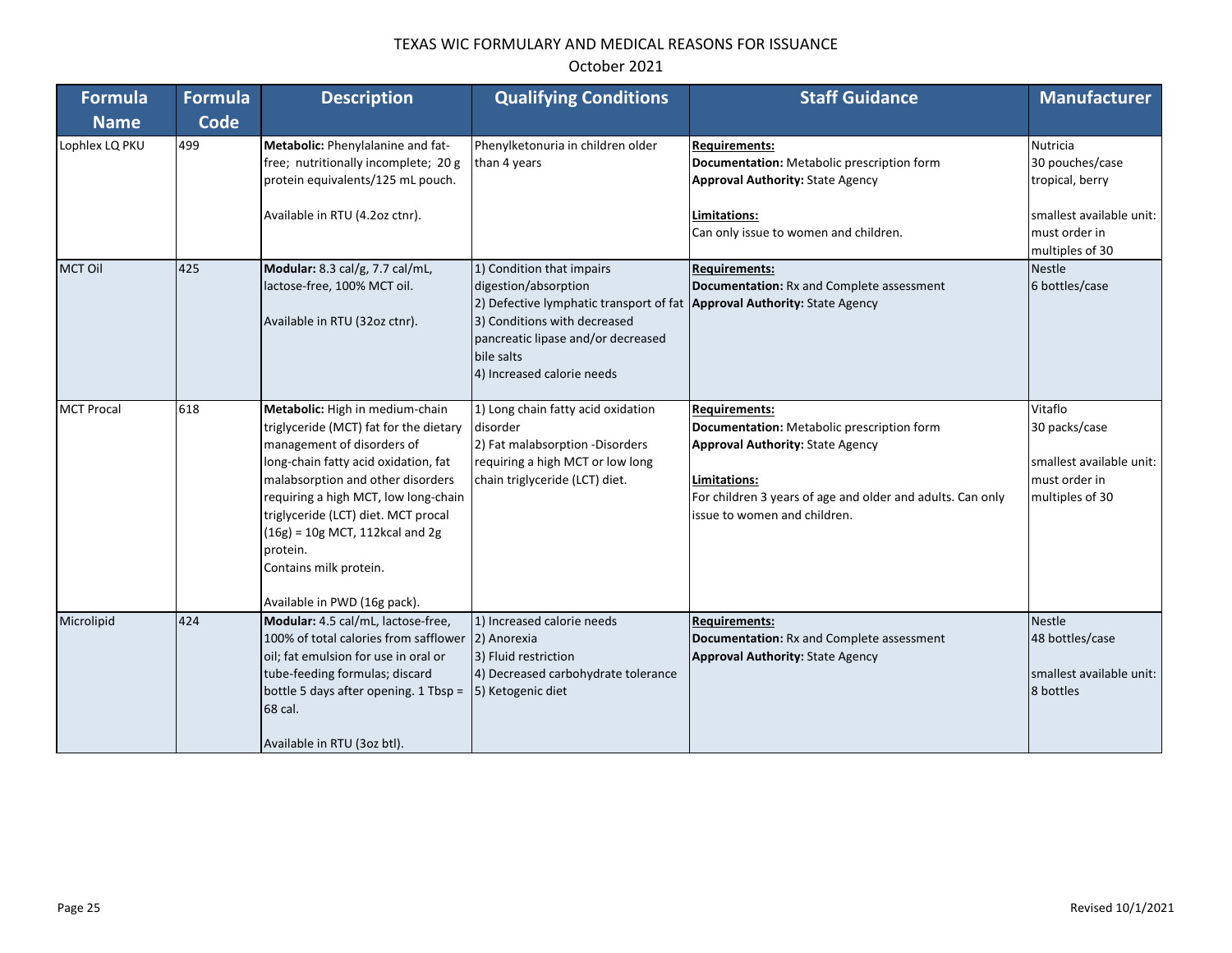| <b>Formula</b>           | <b>Formula</b> | <b>Description</b>                                                                                                                                                                                                                                                                                                                                                                              | <b>Qualifying Conditions</b>                                                                                                                                                                                                                                                                                                                                                                | <b>Staff Guidance</b>                                                                                         | <b>Manufacturer</b>     |
|--------------------------|----------------|-------------------------------------------------------------------------------------------------------------------------------------------------------------------------------------------------------------------------------------------------------------------------------------------------------------------------------------------------------------------------------------------------|---------------------------------------------------------------------------------------------------------------------------------------------------------------------------------------------------------------------------------------------------------------------------------------------------------------------------------------------------------------------------------------------|---------------------------------------------------------------------------------------------------------------|-------------------------|
| <b>Name</b>              | <b>Code</b>    |                                                                                                                                                                                                                                                                                                                                                                                                 |                                                                                                                                                                                                                                                                                                                                                                                             |                                                                                                               |                         |
| MMA-PA Anamix<br>Early   | 579            | Metabolic: Methionine, threonine,<br>valine-free and low isoleucine with a<br>prebiotic fiber, iron and DHA/ARA.<br>Provides 13.5 g of protein equivalent<br>per 100 g of powder.<br>Available in PWD (400g can).                                                                                                                                                                               | Vitamin B-12 non-reponsive<br>methylmalonic acidemia or propionic<br>acidemia in infants or young children.                                                                                                                                                                                                                                                                                 | <b>Requirements:</b><br>Documentation: Metabolic prescription form<br><b>Approval Authority: State Agency</b> | Nutricia<br>6 cans/case |
| <b>MMA-PA Anamix</b>     | 585            | Metabolic: Methionine, threonine,                                                                                                                                                                                                                                                                                                                                                               | Vitamin B-12 non-reponsive                                                                                                                                                                                                                                                                                                                                                                  | <b>Requirements:</b>                                                                                          | Nutricia                |
| <b>Next</b>              |                | valine-free and low isoleucine with a<br>prebiotic and DHA.<br>Available in PWD (400g can).                                                                                                                                                                                                                                                                                                     | methylmalonic acidemia or propionic<br>acidemia in children 1 year of age and<br>up.                                                                                                                                                                                                                                                                                                        | Documentation: Metabolic prescription form<br><b>Approval Authority: State Agency</b>                         | 6 cans/case             |
| Monogen                  | 449            | <b>Special Medical Conditions: Milk-</b>                                                                                                                                                                                                                                                                                                                                                        | 1) Chylothorax                                                                                                                                                                                                                                                                                                                                                                              | <b>Requirements:</b>                                                                                          | <b>Nutricia</b>         |
|                          |                | based; 90% of fat is MCT oil.<br>Nutritional complete, formula low in<br>long chain triglycerides (LCT) and<br>high in medium chain triglycerides<br>(MCT) containing linoleic acid (LA)<br>and alpha-linolenic acid (ALA);<br>supplemented with DHA/ARA; and<br>updated micronutrient profile; not<br>recommended for infants under 1.<br>Similar to Portagen.<br>Available in PWD (400g can). | 2) Condition that impairs<br>digestion/absorption<br>3) Fat and long chain fatty acid<br>oxidation disorders, e.g., decreased<br>pancreatic lipase, decreased bile salts,<br>defective mucosal fat absorption,<br>and/or defective lymphatic<br>anomalies, hyperlipoproteinemia<br>Type 1, or long chain 3-hydroxyacyl-<br>CoA dehydrogenase deficiency<br>(LCHAD)<br>4) High MCT oil needs | Documentation: Rx and Formula history<br>Approval Authority: Local Agency - Certifying Authority              | 6 cans/case             |
| <b>MSUD Anamix Early</b> | 575            | Metabolic: Isoleucine, leucine and                                                                                                                                                                                                                                                                                                                                                              | Maple syrup urine disease (MSUD).                                                                                                                                                                                                                                                                                                                                                           | <b>Requirements:</b>                                                                                          | Nutricia                |
|                          |                | valine-free with iron, DHA/ARA and<br>prebiotic fiber blend. For oral or<br>tube feeding.<br>Available in PWD (400g can).                                                                                                                                                                                                                                                                       |                                                                                                                                                                                                                                                                                                                                                                                             | Documentation: Metabolic prescription form<br><b>Approval Authority: State Agency</b>                         | 6 cans/case             |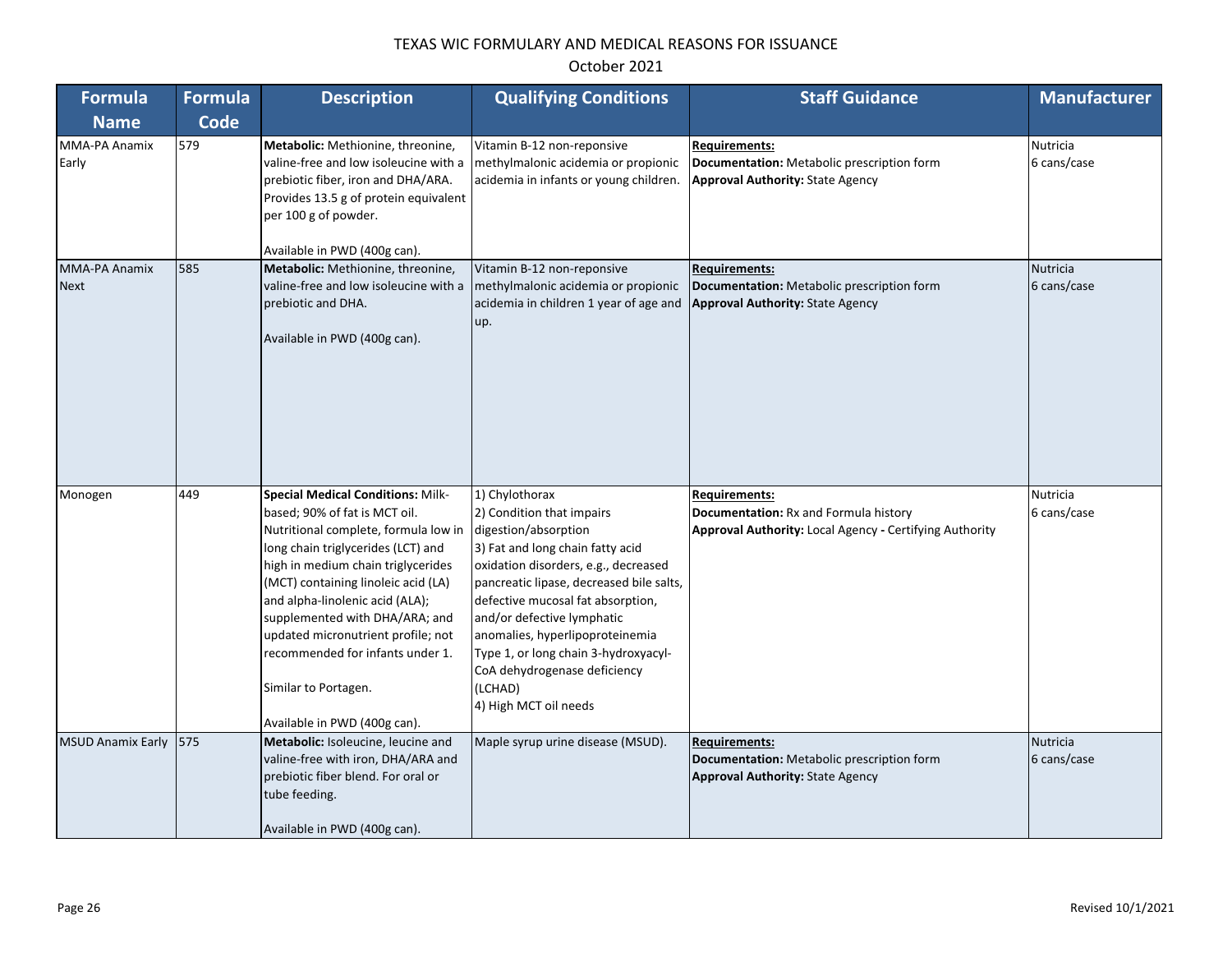# October 2021

| <b>Formula</b>       | <b>Formula</b> | <b>Description</b>                                                                                                                                                                                                                                                                                                                        | <b>Qualifying Conditions</b>                                                                                                                                                                                                                                                                                      | <b>Staff Guidance</b>                                                                                                                                                                                                                                                                                    | <b>Manufacturer</b>                   |
|----------------------|----------------|-------------------------------------------------------------------------------------------------------------------------------------------------------------------------------------------------------------------------------------------------------------------------------------------------------------------------------------------|-------------------------------------------------------------------------------------------------------------------------------------------------------------------------------------------------------------------------------------------------------------------------------------------------------------------|----------------------------------------------------------------------------------------------------------------------------------------------------------------------------------------------------------------------------------------------------------------------------------------------------------|---------------------------------------|
| <b>Name</b>          | Code           |                                                                                                                                                                                                                                                                                                                                           |                                                                                                                                                                                                                                                                                                                   |                                                                                                                                                                                                                                                                                                          |                                       |
| <b>MSUD Maxamum</b>  | 173            | Metabolic: Isoleucine, leucine and<br>valine-free; nutritionally incomplete;<br>not intended for children under 9<br>years of age; 40 g protein<br>equivalents/100 g powder.<br>Available in PWD (454g can).                                                                                                                              | Maple syrup urine disease (MSUD) in<br>older children and adults                                                                                                                                                                                                                                                  | <b>Requirements:</b><br>Documentation: Metabolic prescription form<br><b>Approval Authority: State Agency</b><br>Limitations:<br>Can only issue to women and children.                                                                                                                                   | <b>Nutricia</b><br>6 cans/case        |
| Neocate<br>w/DHA/ARA | 440            | Elemental: 20 cal/oz, lactose,<br>sucrose, and soy-free;<br>hypoallergenic; 100% free amino<br>acids; 33% of fat is MCT oil.<br>Standard 20 cal mixing is 1 scoop of<br>powder to 1 oz water.<br>Similar to Alfamino, PurAmino and<br>Elecare.<br>Available in PWD (400g can).                                                            | 1) Condition that impairs<br>digestion/absorption<br>2) GI Disorder<br>3) GER/GERD<br>4) Food allergies (cow's milk, soy or<br>intact protein)/FPIES<br>5) Medical condition requiring an<br>elemental formula such as: short<br>bowel syndrome, necrotizing<br>enterocolitis, eosinophilic esophagitis,<br>etc.  | <b>Requirements:</b><br>Documentation: Rx and Formula history<br><b>Approval Authority: Local Agency - Certifying Authority</b><br>Recommendations:<br>A protein hydrolysate (Extensive HA, Nutramigen,<br>Alimentum, or Pregestimil) is recommended before issuing<br>unless medically contraindicated. | <b>Nutricia</b><br>4 cans/case        |
| Neocate Junior       | 332            | Elemental: 30 cal/oz, hypoallergenic,<br>nutritionally complete, 100% non-<br>allergenic free amino-acids; for oral<br>or tube feeding; 35% of fat is MCT<br>oil. Unflavored: 1 Tbsp = 7 g; 1 C =<br>100 g;<br>Similar to Alfamino Jr., Elecare Jr.,<br>Equacare Jr., Essential Care Jr.,<br>Puramino Jr.<br>Available in PWD (400g can). | 1) Condition that impairs<br>digestion/absorption<br>2) GI Disorder<br>3) GER/GERD<br>4) Food allergies (cow's milk, soy or<br>intact protein)/FPIES<br>5) Medical condition requiring an<br>lelemental formula such as: short<br>bowel syndrome, necrotizing<br>enterocolitis, eosinophilic esophagitis,<br>etc. | <b>Requirements:</b><br>Documentation: Rx and Formula history<br>Approval Authority: Local Agency - Certifying Authority<br>Limitations:<br>Can only issue to women and children.                                                                                                                        | Nutricia<br>4 cans/case<br>unflavored |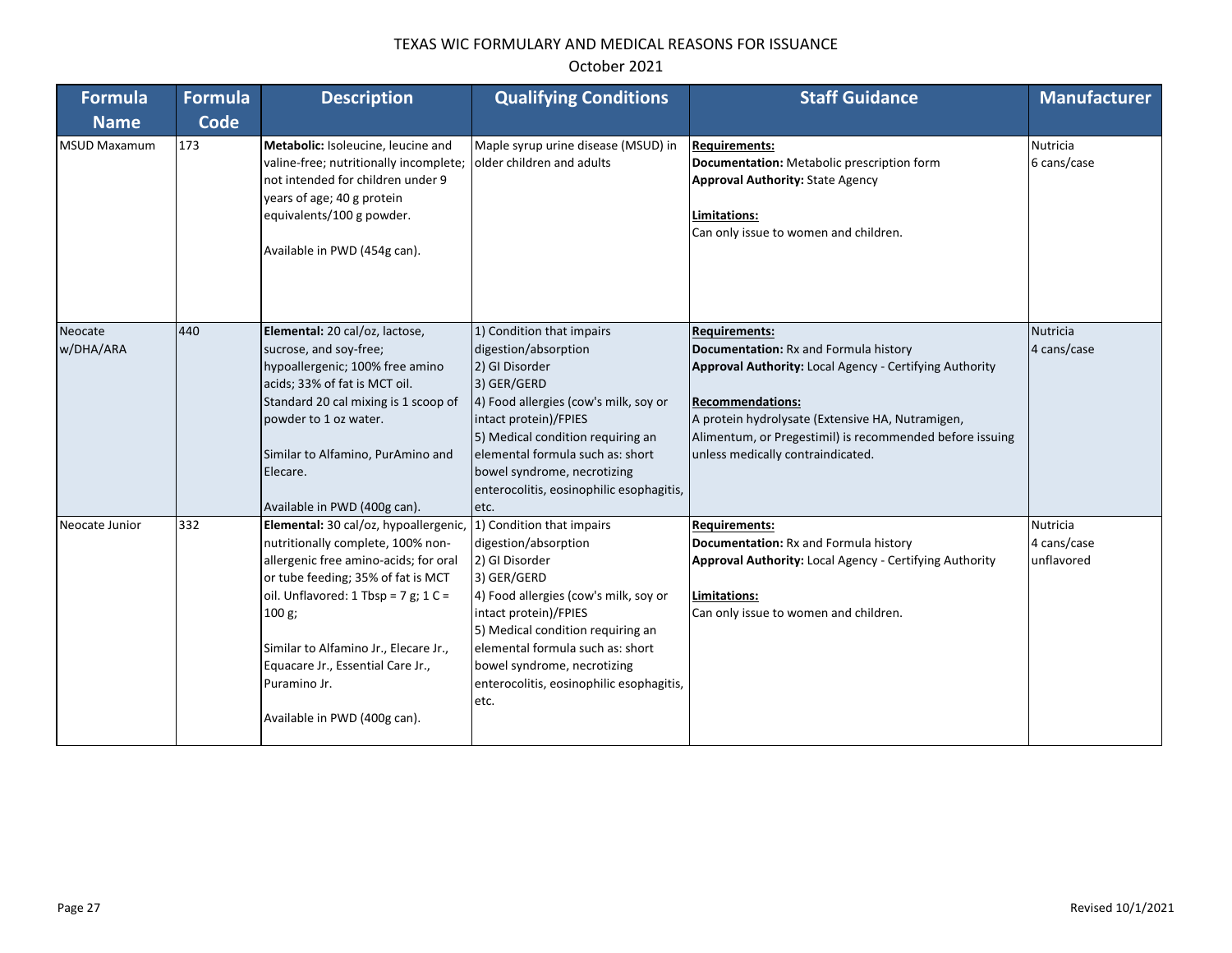| <b>Formula</b>      | <b>Formula</b> | <b>Description</b>                           | <b>Qualifying Conditions</b>             | <b>Staff Guidance</b>                                          | <b>Manufacturer</b>    |
|---------------------|----------------|----------------------------------------------|------------------------------------------|----------------------------------------------------------------|------------------------|
| <b>Name</b>         | <b>Code</b>    |                                              |                                          |                                                                |                        |
| Neocate Junior with | $\sqrt{504}$   | Elemental: 30 cal/oz, hypoallergenic,        | 1) Condition that impairs                | <b>Requirements:</b>                                           | <b>Nutricia</b>        |
| Prebiotics          |                | nutritionally complete, 100% non-            | digestion/absorption                     | Documentation: Rx and Formula history                          | 4 cans/case            |
|                     |                | allergenic free amino-acids with             | 2) GI Disorder                           | Approval Authority: Local Agency - Certifying Authority        |                        |
|                     |                | prebiotic fiber; for oral or tube            | 3) GER/GERD                              |                                                                | unflavored, vanilla,   |
|                     |                | feeding; 35% of fat is MCT oil. 1            | 4) Food allergies (cow's milk, soy or    | Limitations:                                                   | strawberry, chocolate, |
|                     |                | $\vert$ scoop = 1 Tbsp = 7.7 g (Unflavored), | intact protein)/FPIES                    | Can only issue to women and children.                          | tropical fruit         |
|                     |                | 7.5 g (Chocolate), 7.3 g (Vanilla,           | 5) Medical condition requiring an        |                                                                |                        |
|                     |                | Strawberry, Tropical)                        | elemental formula such as: short         |                                                                |                        |
|                     |                |                                              | bowel syndrome, necrotizing              |                                                                |                        |
|                     |                | Available in PWD (400g can).                 | enterocolitis, eosinophilic esophagitis, |                                                                |                        |
|                     |                |                                              | etc.                                     |                                                                |                        |
| Neocate Nutra       | 525            | Elemental: 472 cal/ 100 g; 4.7 g per         | 1) Condition that impairs                | <b>Requirements:</b>                                           | Nutricia               |
|                     |                | scoop, approximately 22 cal/scoop,           | digestion/absorption                     | Documentation: Rx and Formula history                          | 3 cans/case            |
|                     |                | $(1$ tsp = 2 g), serving size = 8 scoops;    | 2) GI Disorder                           | <b>Approval Authority: State Agency</b>                        |                        |
|                     |                | hypoallergenic, amino acid-based             | 3) GER/GERD                              |                                                                |                        |
|                     |                | semi-solid food intended to be               | 4) Food allergies (cow's milk, soy or    | Limitations:                                                   |                        |
|                     |                | added to water or liquid; not                | intact protein)/FPIES                    | For infants 6 months of age or older.                          |                        |
|                     |                | nutritionally complete; oral use only;       | 5) Medical condition requiring an        | Typically issued with another formula.                         |                        |
|                     |                | not for bottle or tube feeding.              | elemental formula such as: short         |                                                                |                        |
|                     |                |                                              | bowel syndrome, necrotizing              |                                                                |                        |
|                     |                | Available in PWD (14oz can).                 | enterocolitis, eosinophilic esophagitis, |                                                                |                        |
|                     |                |                                              | etc.                                     |                                                                |                        |
| Neocate Splash      | 565            | Elemental: 30 cal/oz, hypoallergenic,        | 1) Condition that impairs                | <b>Requirements:</b>                                           | <b>Nutricia</b>        |
|                     |                | nutritionally complete, 100% non-            | digestion/absorption                     | Documentation: Rx and Formula history                          | 27 ctnrs/case          |
|                     |                | allergenic free amino-acids; for oral        | 2) GI Disorder                           | <b>Approval Authority: Local Agency - Certifying Authority</b> |                        |
|                     |                | or tube feeding; 35% of fat is MCT           | 3) GER/GERD                              |                                                                | unflavored, grape,     |
|                     |                | loil.                                        | 4) Food allergies (cow's milk, soy or    | Limitations:                                                   | orange-pineapple,      |
|                     |                |                                              | intact protein)/FPIES                    | Can only issue to women and children.                          | tropical fruit         |
|                     |                | Available in RTU (8oz ctnr).                 | 5) Medical condition requiring an        |                                                                |                        |
|                     |                |                                              | elemental formula such as: short         |                                                                |                        |
|                     |                |                                              | bowel syndrome, necrotizing              |                                                                |                        |
|                     |                |                                              | enterocolitis, eosinophilic esophagitis, |                                                                |                        |
|                     |                |                                              | etc.                                     |                                                                |                        |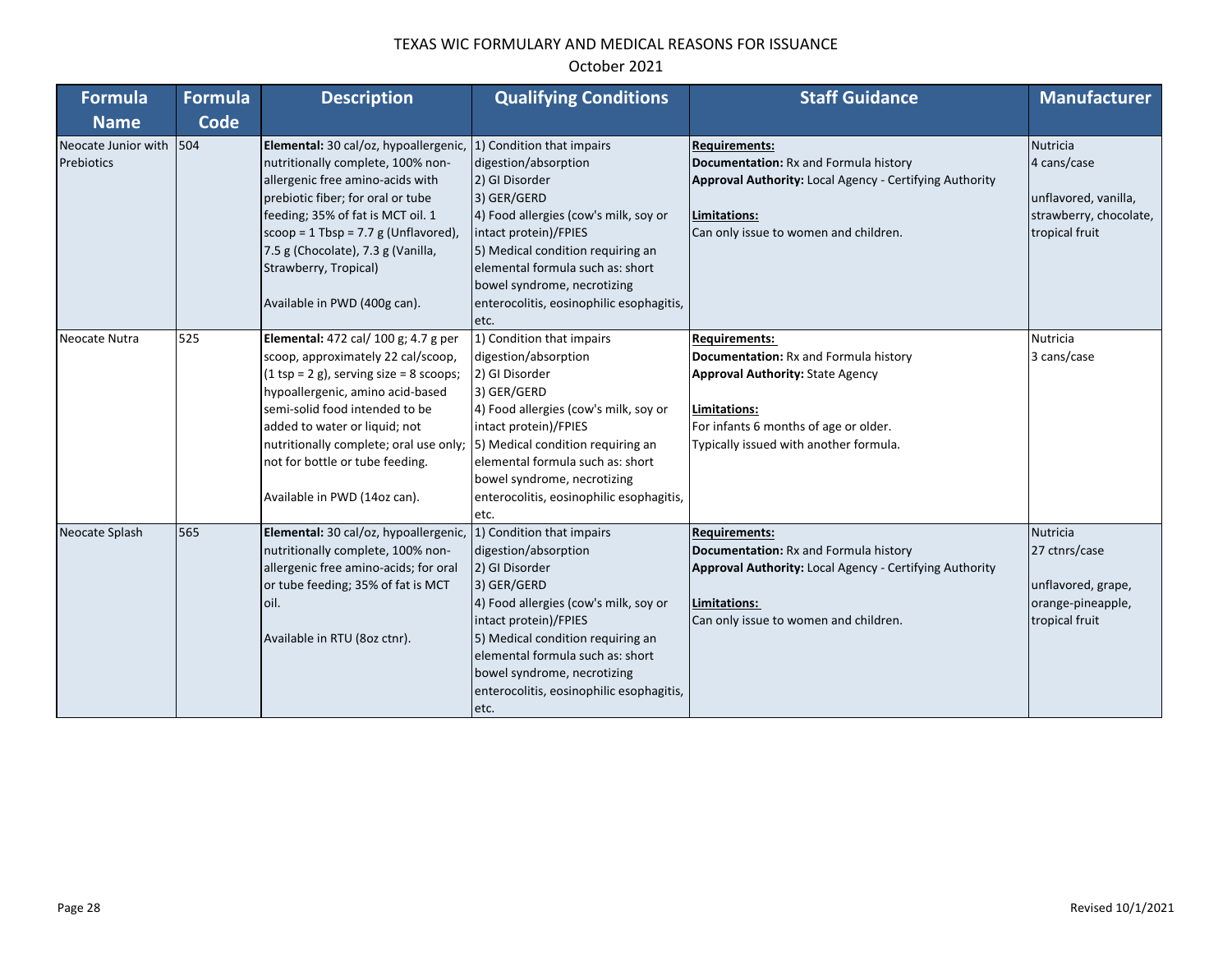| <b>Formula</b><br><b>Name</b> | Formula<br>Code        | <b>Description</b>                                                                                                                                                                                                                                                              | <b>Qualifying Conditions</b>                                                                                                          | <b>Staff Guidance</b>                                                                                                                                                                                                                                                                                                       | <b>Manufacturer</b>                                              |
|-------------------------------|------------------------|---------------------------------------------------------------------------------------------------------------------------------------------------------------------------------------------------------------------------------------------------------------------------------|---------------------------------------------------------------------------------------------------------------------------------------|-----------------------------------------------------------------------------------------------------------------------------------------------------------------------------------------------------------------------------------------------------------------------------------------------------------------------------|------------------------------------------------------------------|
| Neocate Syneo                 | 601                    | Elemental: 20 cal/oz, lactose,<br>sucrose, and soy-free;<br>hypoallergenic; 100% free amino<br>acids; 33% of fat is MCT oil; contains<br>a blend of prebiotics and probiotics.<br>Standard 20 cal mixing is 1 scoop of<br>powder to 1 oz water.<br>Available in PWD (400g can). | 1) Condition that impairs<br>digestion/absorption<br>2) GI Disorder<br>3) Food allergies (cow's milk, soy or<br>intact protein)/FPIES | <b>Requirements:</b><br>Documentation: Rx and Formula history<br><b>Approval Authority: Local Agency - Certifying Authority</b><br><b>Recommendations:</b><br>A protein hydrolysate (Extensive HA, Nutramigen,<br>Alimentum, or Pregestimil) is recommended before issuing<br>unless medically contraindicated.             | Nutricia<br>4 cans/case                                          |
| <b>NeoSure</b>                | 370 (PWD)<br>430 (RTU) | Premature/LBW: 22 cal/oz, high in<br>protein, vitamins, and minerals for<br>preterm and/or low birth weight<br>infants; contains 25% fat from MCT<br>loil.<br>Similar to EnfaCare.<br>Available in PWD (13.1oz can), RTU<br>(32oz btl).                                         | 1) Prematurity (<37 weeks),<br>regardless of birthweight<br>2) Low or very low birth weight<br>$(LBW/VLBW) \le 5lb 8oz$               | <b>Requirements:</b><br>Documentation: Rx and Complete assessment<br>Approval Authority: Local Agency - Formula-certified WCS<br>Limitations:<br>Can only issue to infants up to 12 months chronological age.<br>Recommendations:<br>At 6 months chronological age staff should assess infant's<br>readiness to eat solids. | Abbott<br>Code 370: 6 cans/case<br>Code 420: 6<br>bottles/case   |
| Nepro                         | 174                    | <b>Special Medical Conditions: 54</b><br>cal/oz, calorically dense and lactose-<br>free; for oral or tube feeding.<br>Available in RTU (8oz ctnr).                                                                                                                              | 1) Electrolyte and/or fluid restriction<br>2) Dialysis<br>3) Acute kidney injury<br>4) Chronic renal failure                          | <b>Requirements:</b><br>Documentation: Rx and Formula history<br><b>Approval Authority: Local Agency - Certifying Authority</b><br>Limitations:<br>Can only issue to women and children.                                                                                                                                    | Abbott<br>24 ctnrs/case<br>vanilla, butter pecan,<br>mixed berry |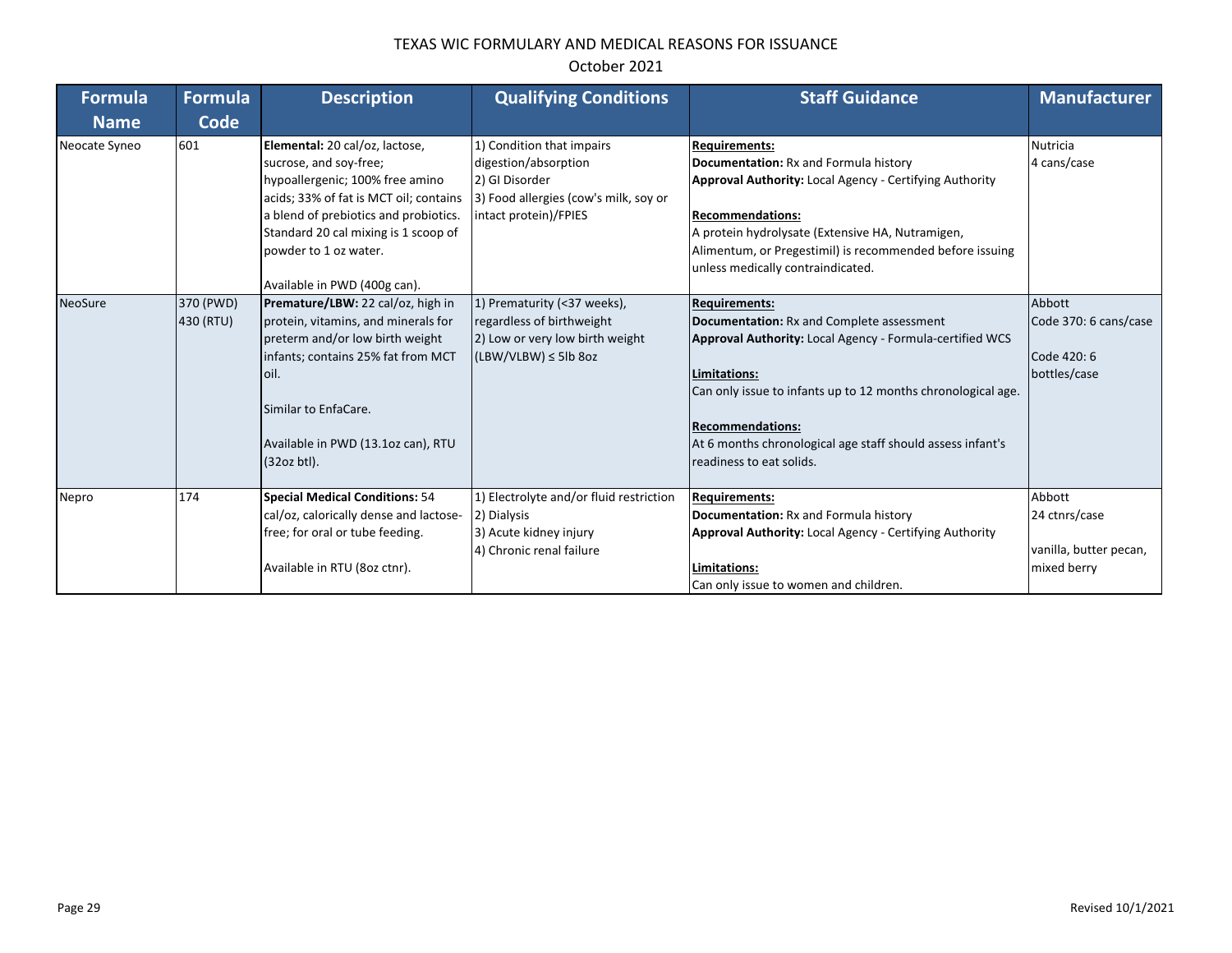| <b>Formula</b>   | <b>Formula</b> | <b>Description</b>                                                                                                                                                                                                                                                                                                                                                                                                                                                                                                                                                                    | <b>Qualifying Conditions</b>                                                                                                                                                                                                                                     | <b>Staff Guidance</b>                                                                                                                                                                                                                                                                                                                             | <b>Manufacturer</b>                              |
|------------------|----------------|---------------------------------------------------------------------------------------------------------------------------------------------------------------------------------------------------------------------------------------------------------------------------------------------------------------------------------------------------------------------------------------------------------------------------------------------------------------------------------------------------------------------------------------------------------------------------------------|------------------------------------------------------------------------------------------------------------------------------------------------------------------------------------------------------------------------------------------------------------------|---------------------------------------------------------------------------------------------------------------------------------------------------------------------------------------------------------------------------------------------------------------------------------------------------------------------------------------------------|--------------------------------------------------|
| <b>Name</b>      | <b>Code</b>    |                                                                                                                                                                                                                                                                                                                                                                                                                                                                                                                                                                                       |                                                                                                                                                                                                                                                                  |                                                                                                                                                                                                                                                                                                                                                   |                                                  |
| Nourish          | 641            | <b>Special Medical Conditions: 33</b><br>cal/oz, blenderized, plant-based,<br>non-gmo, made from whole foods,<br>dairy-free, tree-nut free, gluten-free,<br>soy-free, corn-free; contains 7 g fiber (5) Food allergies (cow's milk, soy or<br>per 12 oz pouch; nectar-like<br>consistency at room temperature;<br>for oral or tube feeding under<br>medical supervision; osmolality 553<br>mOsm/kg; 3-12 oz pouches meet<br>100% of DRI for ages 4-8.<br>Similar to Compleat Pediatric<br>Organic Blends.<br>Available in RTU (12oz pouch).                                           | 1) Tube Feeding<br>2) GI Disorder<br>3) GER/GERD<br>4) Poor GI tolerance to other formulas<br>intact protein)/FPIES<br>6) Developmental Delays<br>7) Failure to Thrive                                                                                           | <b>Requirements:</b><br>Documentation: Rx and Formula history<br><b>Approval Authority: State Agency</b><br>Limitations:<br>For children 1 year of age and older. Can only issue to<br>women and children. Participants must have health care<br>team support in place to supervise use of this formula.                                          | <b>Functional Formularies</b><br>24 pouches/case |
| Nourish Peptide  | 642            | <b>Special Medical Conditions: 43</b><br>cal/oz, blenderized, plant-based,<br>non-gmo, made from whole foods;<br>nutritionally complete, peptide-<br>based with hydrolyzed pea protein;<br>dairy-free, tree-nut free, gluten-free,<br>soy-free, corn-free; 20% of fat is<br>MCT oil; 10g fiber per 12 oz pouch;<br>nectar-like consistency at room<br>temperature; for oral or tube<br>feeding under medical supervision;<br>osmolality 460 mOsm/kg; 3-12 oz<br>pouches meet 100% DRI for ages 4-8.<br>Similar to Compleat Pediatric<br>Peptide 1.5<br>Available in RTU (12oz pouch). | 1) Tube Feeding<br>2) Condition that impairs<br>digestion/absorption<br>3) GI Disorder with increased calorie<br>needs or fluid restriction<br>5) Food allergies (cow's milk, soy or<br>intact protein)/FPIES<br>6) Developmental Delays<br>7) Failure to Thrive | <b>Requirements:</b><br>Documentation: Rx and Formula history<br><b>Approval Authority: State Agency</b><br>Limitations:<br>4) Poor GI tolerance to other formulas   For children 1 year of age and older. Can only issue to<br>women and children. Participants must have health care<br>team support in place to supervise use of this formula. | <b>Functional Formularies</b><br>24 pouches/case |
| NovaSource Renal | 176            | <b>Special Medical Conditions: 60</b><br>cal/oz, lactose-free, high-calories;<br>with MCT oil.<br>Available in RTU (8oz ctnr).                                                                                                                                                                                                                                                                                                                                                                                                                                                        | 1) Electrolyte and/or fluid restriction<br>2) Dialysis<br>3) Acute kidney injury<br>4) Chronic renal failure                                                                                                                                                     | <b>Requirements:</b><br>Documentation: Rx and Formula history<br><b>Approval Authority: Local Agency - Certifying Authority</b>                                                                                                                                                                                                                   | <b>Nestle</b><br>27 ctnrs/case<br>vanilla        |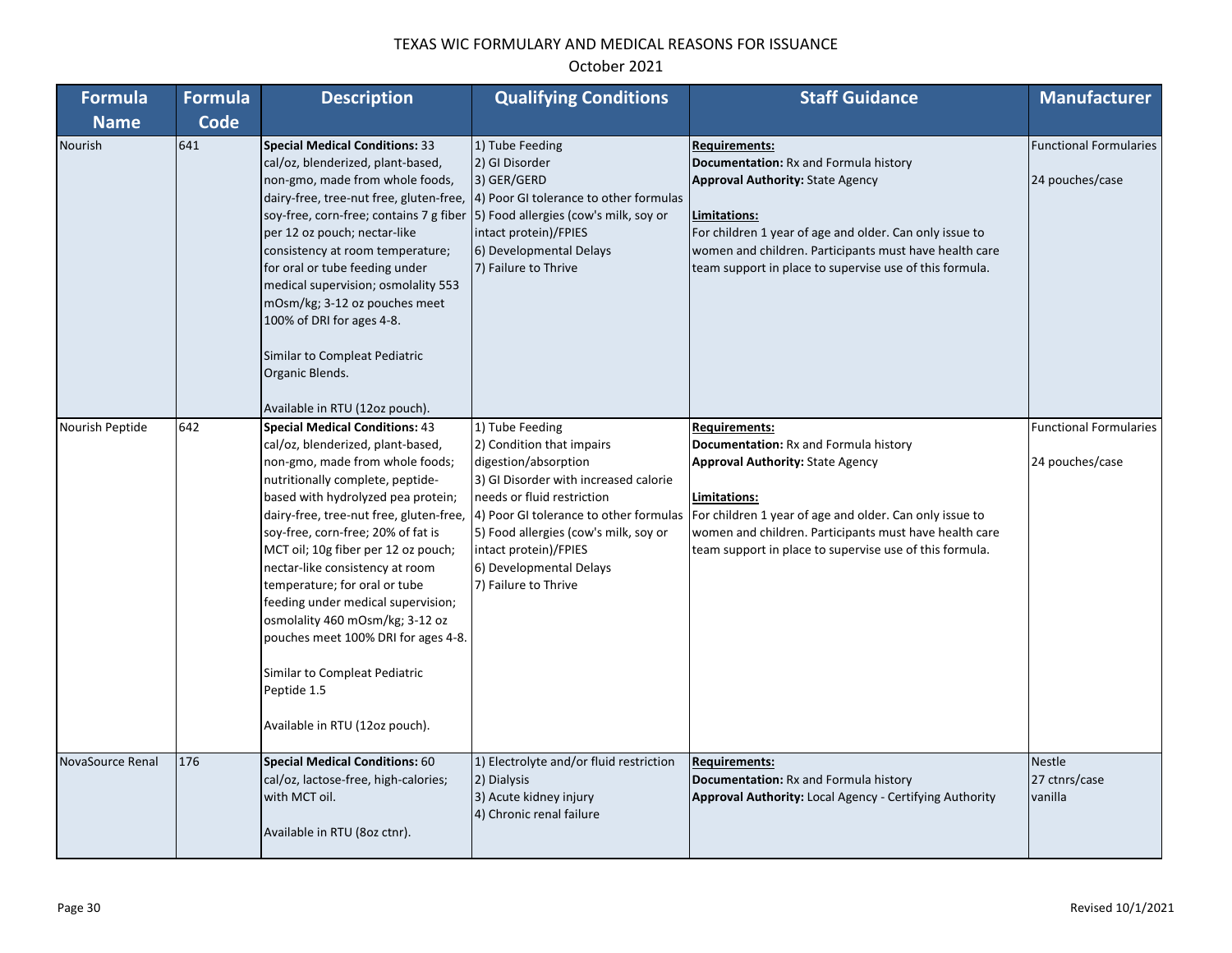| <b>Formula</b>                   | <b>Formula</b>         | <b>Description</b>                                                                                                                                                                                                                                                                                                                                 | <b>Qualifying Conditions</b>                                                                                                                                                             | <b>Staff Guidance</b>                                                                                                                                                                                                                                     | <b>Manufacturer</b>                                             |
|----------------------------------|------------------------|----------------------------------------------------------------------------------------------------------------------------------------------------------------------------------------------------------------------------------------------------------------------------------------------------------------------------------------------------|------------------------------------------------------------------------------------------------------------------------------------------------------------------------------------------|-----------------------------------------------------------------------------------------------------------------------------------------------------------------------------------------------------------------------------------------------------------|-----------------------------------------------------------------|
| <b>Name</b>                      | Code                   |                                                                                                                                                                                                                                                                                                                                                    |                                                                                                                                                                                          |                                                                                                                                                                                                                                                           |                                                                 |
| Nutramigen                       | 031 (CON)<br>024 (RTU) | Protein Hydrolysate: 20 cal/oz,<br>hypoallergenic casein hydrolysate,<br>lactose, sucrose, and galactose-free;<br>does not contain MCT oil.<br>Available in CON (13oz can) & RTU<br>(32oz can).                                                                                                                                                    | 1) Food allergies (cow's milk, soy or<br>intact protein)/FPIES<br>2) Condition that impairs<br>digestion/absorption<br>3) GER/GERD<br>4) GI Disorder                                     | <b>Requirements:</b><br>Documentation: Rx and Formula history<br>Approval Authority: Local Agency - Formula-certified WCS                                                                                                                                 | Mead Johnson<br>Code 031: 12 cans/case<br>Code 024: 6 cans/case |
| Nutramigen Enflora<br><b>LGG</b> | 480                    | Protein Hydrolysate: 20 cal/oz,<br>hypoallergenic, lactose, sucrose, and<br>galactose-free; contains probiotic<br>Lactobacillus rhamnosus GG (LGG);<br>does not contain MCT oil; Powder<br>should be measured with packed,<br>level scoops.<br>Some similarities to Extensive HA,<br>Alimentum, and Pregestimil.<br>Available in PWD (12.6oz can). | 1) Food allergies (cow's milk, soy or<br>intact protein)/FPIES<br>2) Condition that impairs<br>digestion/absorption<br>3) GER/GERD<br>4) GI Disorder                                     | <b>Requirements:</b><br>Documentation: Rx and Formula history<br>Approval Authority: Local Agency - Formula-certified WCS                                                                                                                                 | Mead Johnson<br>6 cans/case                                     |
| Nutramigen Toddler               | 555                    | Protein Hydrolysate: 20 cal/oz,<br>hypoallergenic, lactose, sucrose, and<br>galactose-free toddler formula;<br>contains probiotic Lactobacillus<br>rhamnosus GG (LGG); does not<br>contain MCT oil; powder should be<br>measured with packed, level scoops.<br>Availble in PWD (12.6oz can).                                                       | Medical need for 20 cal/oz with:<br>1) Food allergies (cow's milk, soy or<br>intact protein)/FPIES<br>2) Condition that impairs<br>digestion/absorption<br>3) GER/GERD<br>4) GI Disorder | <b>Requirements:</b><br>Documentation: Rx and Formula history<br>Approval Authority: Local Agency - Formula-certified WCS<br>Limitations:<br>For children over 1 year of age. Can only issue to children.                                                 | Mead Johnson<br>6 cans/case                                     |
| Nutren 1.0                       | 183                    | <b>Increased Calorie Supplement: 30</b><br>cal/oz, lactose-free, oral or tube<br>feeding supplement; 25% of fat is<br>MCT oil.<br>Available in RTU (250mL ctnr).                                                                                                                                                                                   | 1) Increased calorie needs<br>3) Tube feeding                                                                                                                                            | <b>Requirements:</b><br>2) Oral motor feeding issues/aversions Documentation: Rx and Complete assessment<br>Approval authority: Local Agency - Certifying Authority<br>Limitations:<br>Normally used for adults. Can only issue to women and<br>children. | <b>Nestle</b><br>24 ctnrs/case<br>vanilla                       |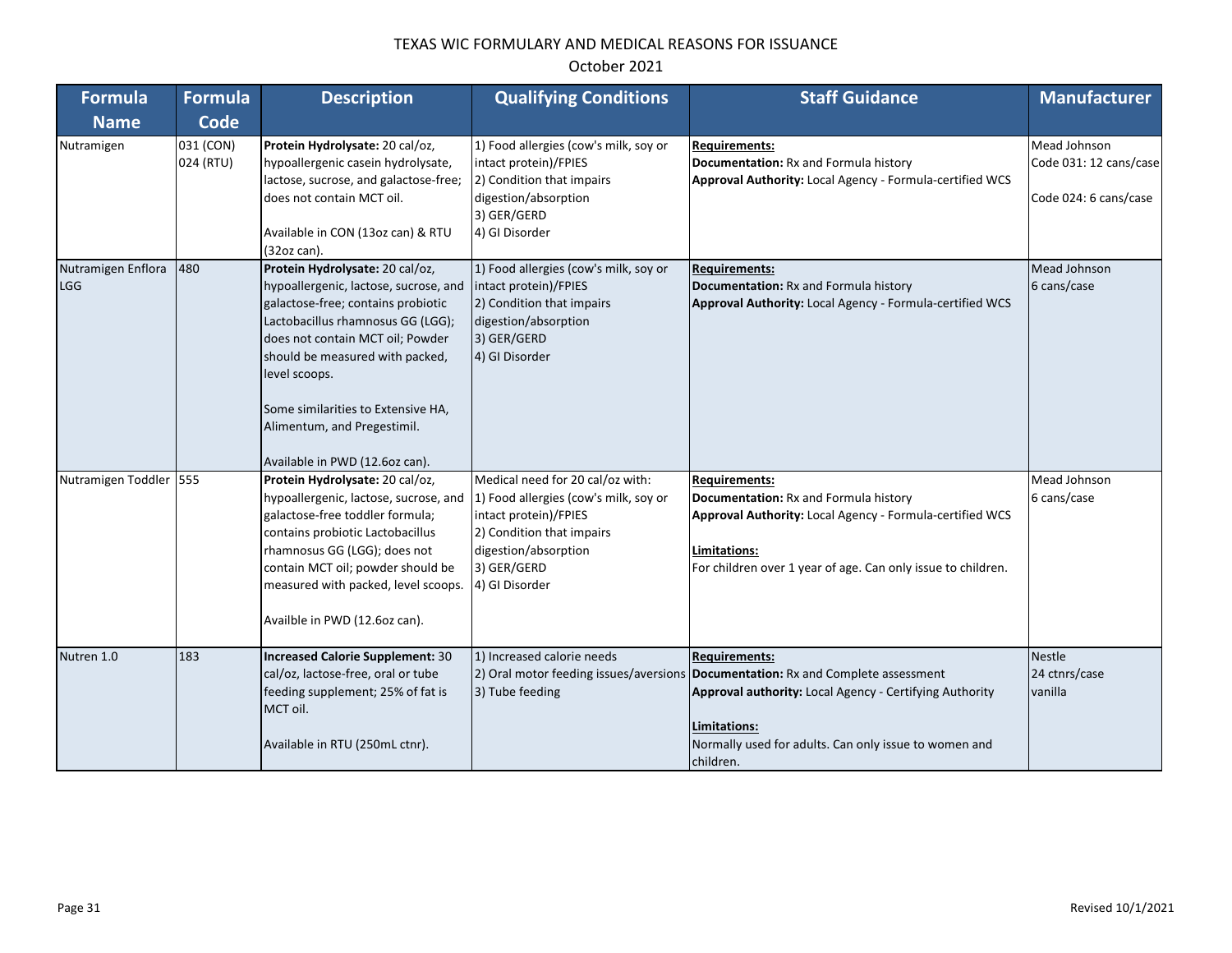| <b>Formula</b>           | <b>Formula</b> | <b>Description</b>                                                                                                                                                                                                   | <b>Qualifying Conditions</b>                                                                                                                                                                                                                                                                                                              | <b>Staff Guidance</b>                                                                                                                                                                                                     | <b>Manufacturer</b>                       |
|--------------------------|----------------|----------------------------------------------------------------------------------------------------------------------------------------------------------------------------------------------------------------------|-------------------------------------------------------------------------------------------------------------------------------------------------------------------------------------------------------------------------------------------------------------------------------------------------------------------------------------------|---------------------------------------------------------------------------------------------------------------------------------------------------------------------------------------------------------------------------|-------------------------------------------|
| <b>Name</b>              | Code           |                                                                                                                                                                                                                      |                                                                                                                                                                                                                                                                                                                                           |                                                                                                                                                                                                                           |                                           |
| Nutren 1.0 w/Fiber       | 184            | Increased Calorie Supplement: 30<br>cal/oz, lactose-free, oral or tube<br>feeding supplement with fiber; 25%<br>of fat is MCT oil; 3.5 g fiber/250 mL<br>container.<br>Available in RTU (250mL ctnr).                | Increased fiber needs with one or<br>more of the following:<br>1) Increased calorie needs<br>2) Tube feeding<br>3) Oral motor feeding issues/aversions Limitations:                                                                                                                                                                       | <b>Requirements:</b><br><b>Documentation: Rx and Complete assessment</b><br>Approval authority: Local Agency - Certifying Authority<br>Normally used for adults. Can only issue to women and<br>children.                 | <b>Nestle</b><br>24 ctnrs/case<br>vanilla |
| Nutren 2.0               | 187            | Increased Calorie Supplement: 60<br>cal/oz, high calorie, lactose-free,<br>oral or tube feeding; 75% of fat is<br>MCT oil.<br>Available in RTU (250mL ctnr).                                                         | 1) Fluid restriction<br>2) Increased calorie needs                                                                                                                                                                                                                                                                                        | <b>Requirements:</b><br><b>Documentation: Rx and Complete assessment</b><br>Approval authority: Local Agency - Certifying Authority<br>Limitations:<br>Normally used for adults. Can only issue to women and<br>children. | <b>Nestle</b><br>24 ctnrs/case<br>vanilla |
| Nutren Junior            | 189            | Increased Calorie Supplement: 30<br>cal/oz, lactose-free, oral or tube<br>feeding; contains 50% whey protein<br>concentrate; 22% of fat is MCT oil.<br>Available in RTU (250mL ctnr).                                | 1) Increased calorie needs<br>2) Inadequate growth<br>3) Failure to Thrive (FTT) with<br>weight/length or height <10% and/or<br>downward crossing of 2 major<br>percentiles<br>4) Tube feeding<br>5) Oral motor feeding issues/aversions<br>6) Prematurity (<37 weeks)/LBW                                                                | <b>Requirements:</b><br>Documentation: Rx and Complete assessment<br>Approval authority: Local Agency - Certifying Authority<br>Limitations:<br>Normally used for adults. Can only issue to women and<br>children.        | Nestle<br>24 ctnrs/case<br>vanilla        |
| Nutren Junior<br>w/Fiber | 188            | <b>Increased Calorie Supplement: 30</b><br>cal/oz, lactose-free, oral or tube<br>feeding; 22% of fat is MCT oil; 50%<br>whey protein concentrate; 1.5 g<br>fiber/250 mL container.<br>Available in RTU (250mL ctnr). | Increased fiber needs with one or<br>more of the following:<br>1) Increased calorie needs<br>2) Inadequate growth<br>3) Failure to Thrive (FTT) with<br>weight/length or height <10% and/or<br>downward crossing of 2 major<br>percentiles<br>4) Tube feeding<br>5) Oral motor feeding issues/aversions<br>6) Prematurity (<37 weeks)/LBW | <b>Requirements:</b><br><b>Documentation: Rx and Complete assessment</b><br>Approval authority: Local Agency - Certifying Authority<br>Limitations:<br>Normally used for adults. Can only issue to women and<br>children. | <b>Nestle</b><br>24 ctnrs/case<br>vanilla |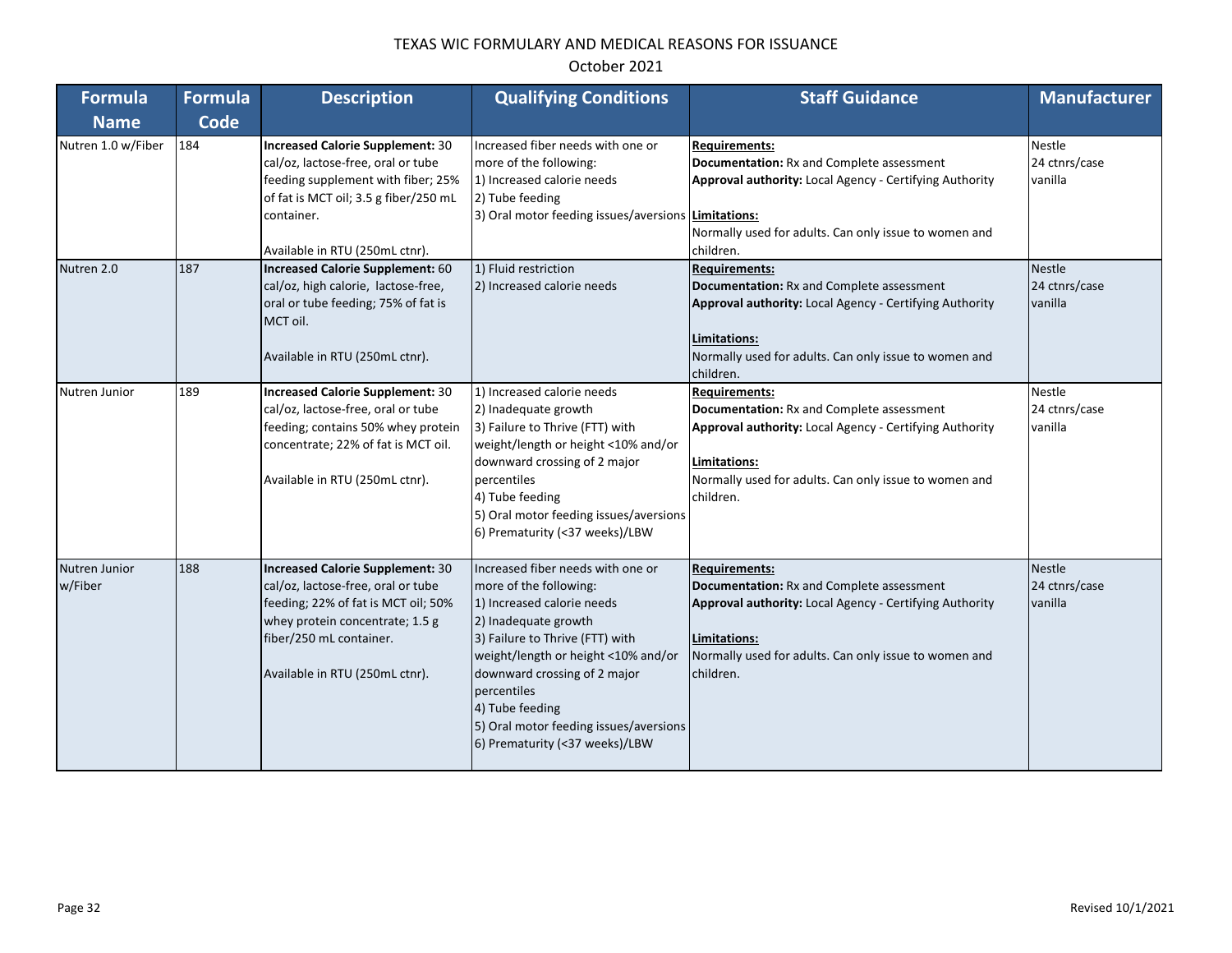| <b>Formula</b>   | <b>Formula</b> | <b>Description</b>                                                                                                                                                                                                                                           | <b>Qualifying Conditions</b>                                                                                         | <b>Staff Guidance</b>                                                                                                                                                                    | <b>Manufacturer</b>                |
|------------------|----------------|--------------------------------------------------------------------------------------------------------------------------------------------------------------------------------------------------------------------------------------------------------------|----------------------------------------------------------------------------------------------------------------------|------------------------------------------------------------------------------------------------------------------------------------------------------------------------------------------|------------------------------------|
| <b>Name</b>      | <b>Code</b>    |                                                                                                                                                                                                                                                              |                                                                                                                      |                                                                                                                                                                                          |                                    |
| Nutren Pulmonary | 192            | <b>Special Medical Conditions: 45</b><br>cal/oz, high-calorie, high-protein,<br>low-carbohydrate, lactose-free;<br>nutritionally complete; 40% of fat is<br>MCT oil.<br>Available in RTU (250mL ctnr).                                                       | 1) Pulmonary disease<br>2) Respiratory disorder<br>3) Ventilator dependency<br>4) Fluid restriction                  | <b>Requirements:</b><br>Documentation: Rx and Formula history<br>Approval Authority: Local Agency - Certifying Authority<br>Limitations:<br>Can only issue to women and children.        | Nestle<br>24 ctnrs/case<br>vanilla |
| NutriHep         | 190            | <b>Special Medical Conditions: 45</b><br>cal/oz, high calorie, high branched-<br>chain amino acid, low-aromatic and<br>ammonogenic amino acid hepatic<br>formula, lactose-free; 70% of fat is<br>MCT oil.<br>Available in RTU (250mL ctnr).                  | 1) Hepatic insufficiency<br>2) Liver disease                                                                         | <b>Requirements:</b><br>Documentation: Rx and Formula history<br><b>Approval Authority:</b> Local Agency - Certifying Authority<br>Limitations:<br>Can only issue to women and children. | <b>Nestle</b><br>24 ctnrs/case     |
| OA <sub>1</sub>  | 445            | Metabolic: Isoleucine, methionine,<br>threonine, valine, lactose and<br>galactose-free; nutritionally<br>incomplete; OA stands for organic<br>acid; 15.7 g protein equivalents/100<br>g powder.<br>Available in PWD (16oz ctnr).                             | Propionic acidemia or methylmalonic<br>acidemia in infants or toddlers                                               | <b>Requirements:</b><br>Documentation: Metabolic prescription form<br><b>Approval Authority: State Agency</b>                                                                            | Mead Johnson<br>6 ctnrs/case       |
| OA <sub>2</sub>  | 446            | Metabolic: Isoleucine, methionine,<br>threonine, valine, fat-free;<br>nutritionally incomplete; OA stands<br>for organic acid; 21 g protein<br>equivalent/100 g powder. 60<br>calories per scoop (14.5 grams per<br>scoop).<br>Available in PWD (16oz ctnr). | Propionic acidemia or methylmalonic<br>acidemia in children or adults                                                | <b>Requirements:</b><br>Documentation: Metabolic prescription form<br><b>Approval Authority: State Agency</b><br>Limitations:<br>Can only issue to women and children.                   | Mead Johnson<br>6 ctnrs/case       |
| Osmolite 1.0     | 062            | <b>Special Medical Conditions: 32</b><br>cal/oz, soy-based, lactose-free,<br>isotonic; nutritionally complete; for<br>oral or tube feeding; 20% of fat is<br>MCT oil; 10.5 g soy protein per 8 oz<br>can.<br>Available in RTU (8oz ctnr).                    | Increased protein needs with<br>intolerance to hyper-osmolar feedings<br>and calorie needs less than 2000<br>cal/day | <b>Requirements:</b><br>Documentation: Rx and Formula history<br><b>Approval Authority:</b> Local Agency - Certifying Authority<br>Limitations:<br>Can only issue to women and children. | Abbott<br>24 ctnrs/case            |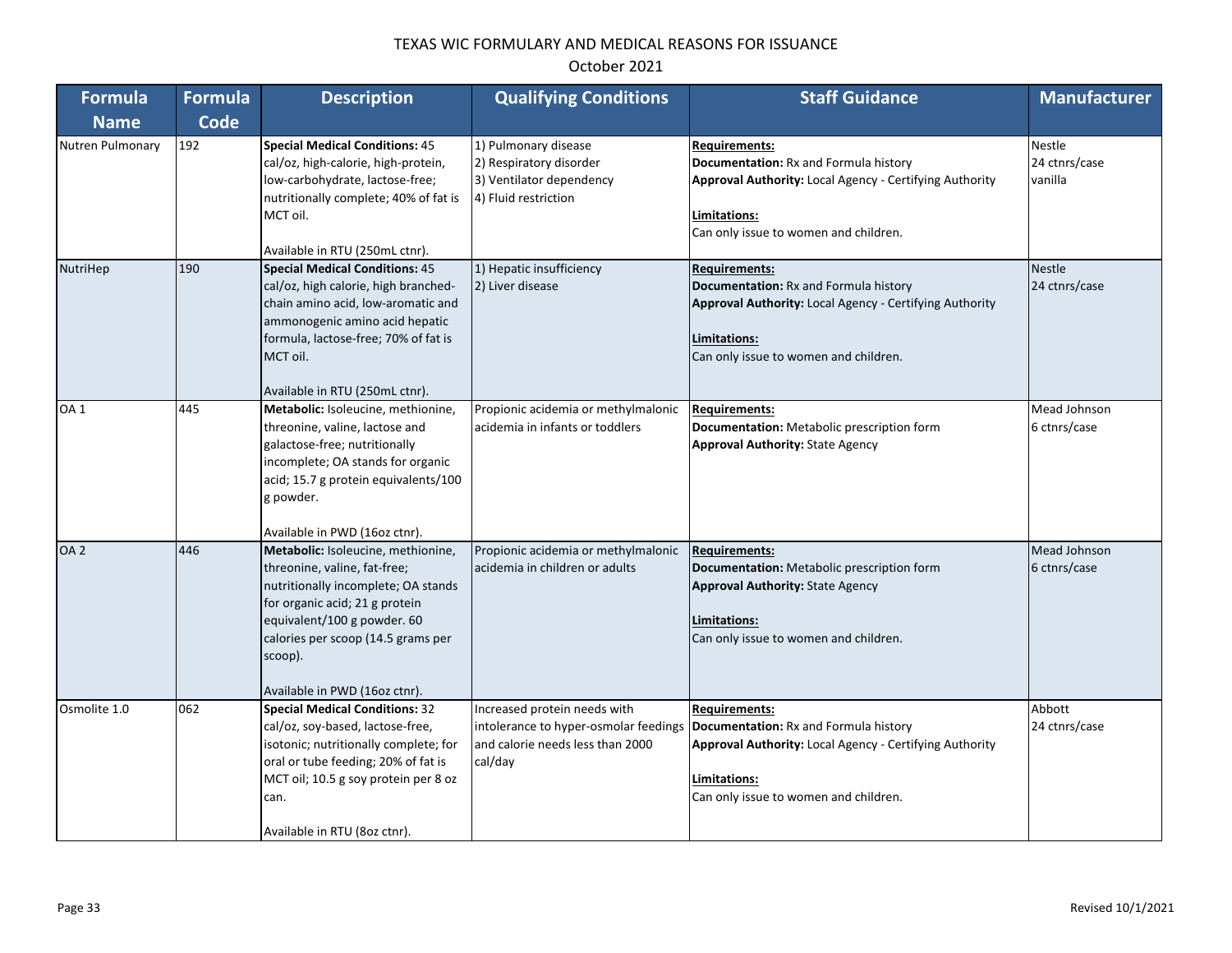| <b>Formula</b> | <b>Formula</b> | <b>Description</b>                                                                                                                                                                                                                                                                                                                       | <b>Qualifying Conditions</b>                                                                                                                                                                                                                                                                                                                                                                   | <b>Staff Guidance</b>                                                                                                                                                                    | <b>Manufacturer</b>                                                                                                                                                               |
|----------------|----------------|------------------------------------------------------------------------------------------------------------------------------------------------------------------------------------------------------------------------------------------------------------------------------------------------------------------------------------------|------------------------------------------------------------------------------------------------------------------------------------------------------------------------------------------------------------------------------------------------------------------------------------------------------------------------------------------------------------------------------------------------|------------------------------------------------------------------------------------------------------------------------------------------------------------------------------------------|-----------------------------------------------------------------------------------------------------------------------------------------------------------------------------------|
| <b>Name</b>    | Code           |                                                                                                                                                                                                                                                                                                                                          |                                                                                                                                                                                                                                                                                                                                                                                                |                                                                                                                                                                                          |                                                                                                                                                                                   |
| Osmolite 1.2   | 193            | <b>Special Medical Conditions: 36</b><br>cal/oz, high-protein, lactose-free,<br>isotonic, nutritionally complete, for<br>oral or tube feeding; 20% of fat is<br>MCT oil.<br>Available in RTU (8oz ctnr).                                                                                                                                 | Increased calorie or protein needs<br>with intolerance to hyperosmolar<br>feedings                                                                                                                                                                                                                                                                                                             | <b>Requirements:</b><br>Documentation: Rx and Formula history<br><b>Approval Authority: Local Agency - Certifying Authority</b><br>Limitations:<br>Can only issue to women and children. | Abbott<br>24 ctnrs/case                                                                                                                                                           |
| Охера          | 196            | <b>Special Medical Conditions: 45</b><br>cal/oz, high-calorie, low-<br>carbohydrate, lactose-free, for tube<br>feeding; 25% of fat is MCT oil.<br>Available in RTU (8oz ctnr).                                                                                                                                                           | Mechanical ventilation, e.g., acute<br>respiratory distress syndrome                                                                                                                                                                                                                                                                                                                           | <b>Requirements:</b><br>Documentation: Rx and Formula history<br>Approval Authority: Local Agency - Certifying Authority<br>Limitations:<br>Can only issue to women and children.        | Abbott<br>24 ctnrs/case                                                                                                                                                           |
| Pediasmart     | 524            | <b>Increased Calorie Supplement: 30</b><br>cal/oz, lactose-free, organic milk-<br>based and nutritionally complete;<br>free of artificial colors, dyes DHA,<br>ARA, hexane processed oils,<br>sweeteners, genetically modified<br>ingredients, pesticides, and added<br>growth hormones.<br>Available in PWD (12.7oz can).               | 1) Medical conditions that show<br>intolerance to dyes, chemicals or<br>sensitivity to organophosphates or<br>other additives and/or<br>2) Increase calorie needs<br>3) Inadequate growth<br>4) Failure to Thrive (FTT) with<br>weight/length or height <10% and/or<br>downward crossing of 2 major<br>percentiles<br>5) Oral motor feeding issues/aversions<br>6) Prematurity (<37 weeks)/LBW | <b>Requirements:</b><br>Documentation: Rx and Complete assessment<br>Approval Authority: Local Agency - Certifying Authority<br>Limitations:<br>Can only issue to women and children.    | Natures One<br>6 cans/case<br>vanilla, chocolate                                                                                                                                  |
| PediaSure      | 034            | <b>Increased Calorie Supplement: 30</b><br>cal/oz, lactose-free; with DHA and<br>prebiotic scFOS; nutritionally<br>complete; 15% MCT oil; Osmolality:<br>vanilla, strawberry and banana<br>cream = 480, chocolate = 560; 1 g<br>fiber and 18 g sugar/8 oz container.<br>Similar to Boost Kid Essentials.<br>Available in RTU (8oz ctnr). | 1) Increased calorie needs<br>2) Inadequate growth<br>3) FTT with weight/length or height<br><10% and/or downward crossing of 2<br>major percentiles<br>4) Tube feeding<br>5) Oral motor feeding issues/aversions<br>6) Prematurity (<37 weeks)/LBW                                                                                                                                            | <b>Requirements:</b><br>Documentation: Rx and Complete assessment<br>Approval Authority: Local Agency - Certifying Authority<br>Limitations:<br>Can only issue to women and children.    | Abbott<br>16 ctnrs/case<br>vanilla, chocolate<br>24 ctnrs/case<br>vanilla, chocolate,<br>strawberry, banana<br>crème, smores<br>smallest available unit:<br>6-pack at retail only |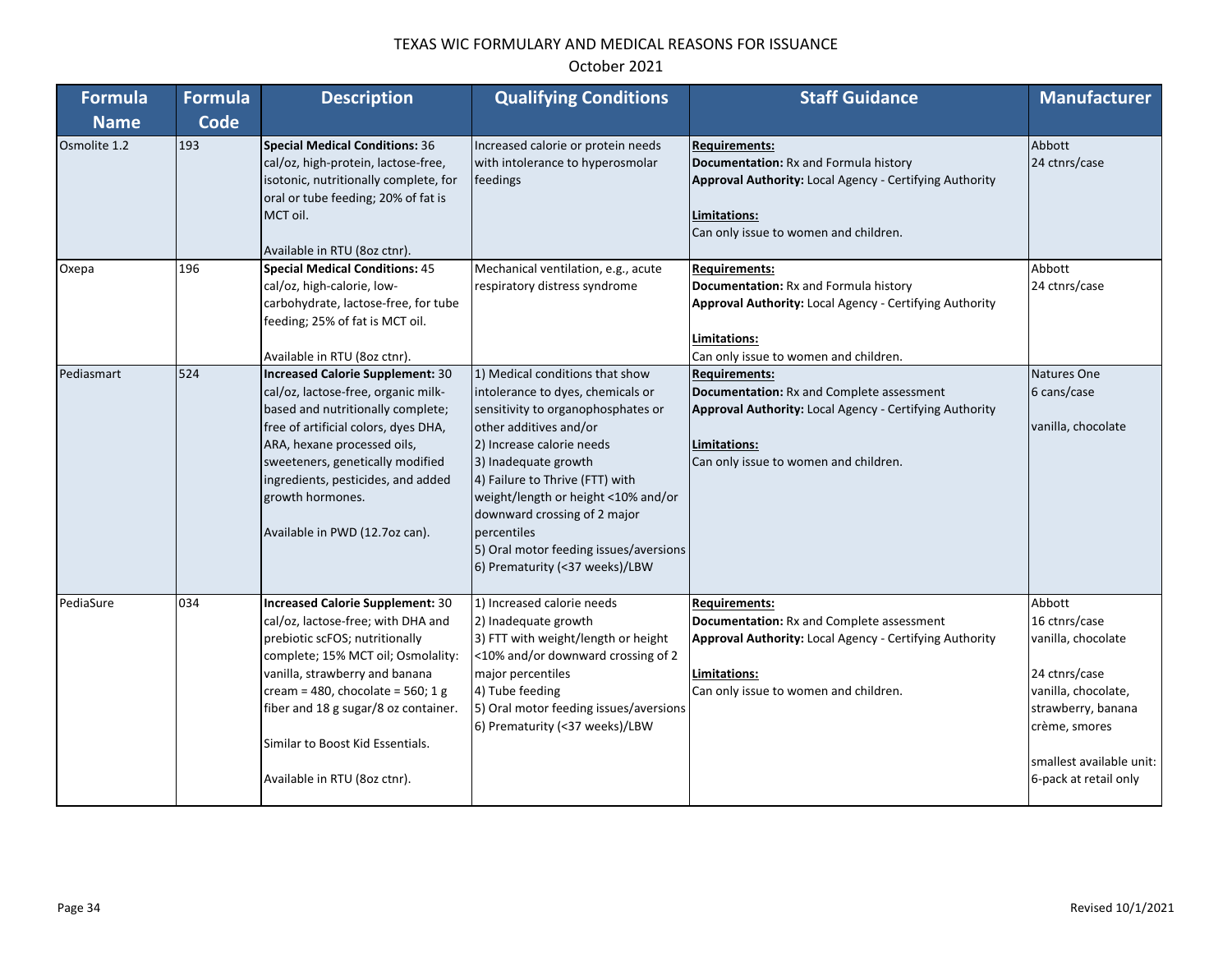| <b>Formula</b>                   | <b>Formula</b> | <b>Description</b>                                                                                                                                                                                                                                                                                                                          | <b>Qualifying Conditions</b>                                                                                                                                                                                                                                                                                         | <b>Staff Guidance</b>                                                                                                                                                                        | <b>Manufacturer</b>                                                                          |
|----------------------------------|----------------|---------------------------------------------------------------------------------------------------------------------------------------------------------------------------------------------------------------------------------------------------------------------------------------------------------------------------------------------|----------------------------------------------------------------------------------------------------------------------------------------------------------------------------------------------------------------------------------------------------------------------------------------------------------------------|----------------------------------------------------------------------------------------------------------------------------------------------------------------------------------------------|----------------------------------------------------------------------------------------------|
| <b>Name</b>                      | <b>Code</b>    |                                                                                                                                                                                                                                                                                                                                             |                                                                                                                                                                                                                                                                                                                      |                                                                                                                                                                                              |                                                                                              |
| PediaSure w/Fiber                | 035            | <b>Increased Calorie Supplement: 30</b><br>cal/oz, lactose-free with fiber and<br>DHA; nutritionally complete; 15%<br>MCT oil; 3.2 g fiber and 18 g sugar/8<br>oz container; Osmolality: 480.<br>Available in RTU (8oz ctnr).                                                                                                               | Increased fiber needs and/or one or<br>more of the following:<br>1) Increased calorie needs<br>2) Inadequate growth<br>3) FTT with weight/length or height<br><10% and/or downward crossing of 2<br>major percentiles<br>4) Tube feeding<br>5) Oral motor feeding issues/aversions<br>6) Prematurity (<37 weeks)/LBW | <b>Requirements:</b><br>Documentation: Rx and Complete assessment<br>Approval Authority: Local Agency - Certifying Authority<br>Limitations:<br>Can only issue to women and children.        | Abbott<br>24 ctnrs/case<br>vanilla, strawberry<br>smallest available unit:<br>6 ctnrs/carton |
| PediaSure Enteral<br>1.0         | 292            | <b>Increased Calorie Supplement: 30</b><br>cal/oz, lactose-free and isotonic;<br>nutritionally complete, 15% MCT oil;<br>oral or tube feeding; 7 g sugar/8 oz<br>container; Osmolality: 335.<br>Available in RTU (8oz can).                                                                                                                 | 1) Increased calorie needs<br>2) Inadequate growth<br>3) FTT with weight/length or height<br><10% and/or downward crossing of 2<br>major percentiles<br>4) Tube feeding<br>5) Oral motor feeding issues/aversions<br>6) Prematurity (<37 weeks)/LBW                                                                  | <b>Requirements:</b><br>Documentation: Rx and Complete assessment<br>Approval Authority: Local Agency - Certifying Authority<br>Limitations:<br>Can only issue to women and children.        | Abbott<br>24 cans/case<br>vanilla                                                            |
| PediaSure Enteral<br>w/Fiber 1.0 | 293            | <b>Increased Calorie Supplement: 30</b><br>cal/oz, lactose-free and isotonic with<br>fiber and prebiotic short-chain<br>fructo-oligosaccharides (scFOS);<br>nutritionally complete; 15% of fat is<br>MCT oil; for oral or tube feeding; 1.9<br>g fiber and 7 g sugar per 8 oz<br>container; Osmolality: 345.<br>Available in RTU (8oz can). | Increased fiber needs and/or one or<br>more of the following:<br>1) Increased calorie needs<br>2) Inadequate growth<br>3) FTT with weight/length or height<br><10% and/or downward crossing of 2<br>major percentiles<br>4) Tube feeding<br>5) Oral motor feeding issues/aversions<br>6) Prematurity (<37 weeks)/LBW | <b>Requirements:</b><br>Documentation: Rx and Complete assessment<br><b>Approval Authority: Local Agency - Certifying Authority</b><br>Limitations:<br>Can only issue to women and children. | Abbott<br>24 cans/case<br>vanilla                                                            |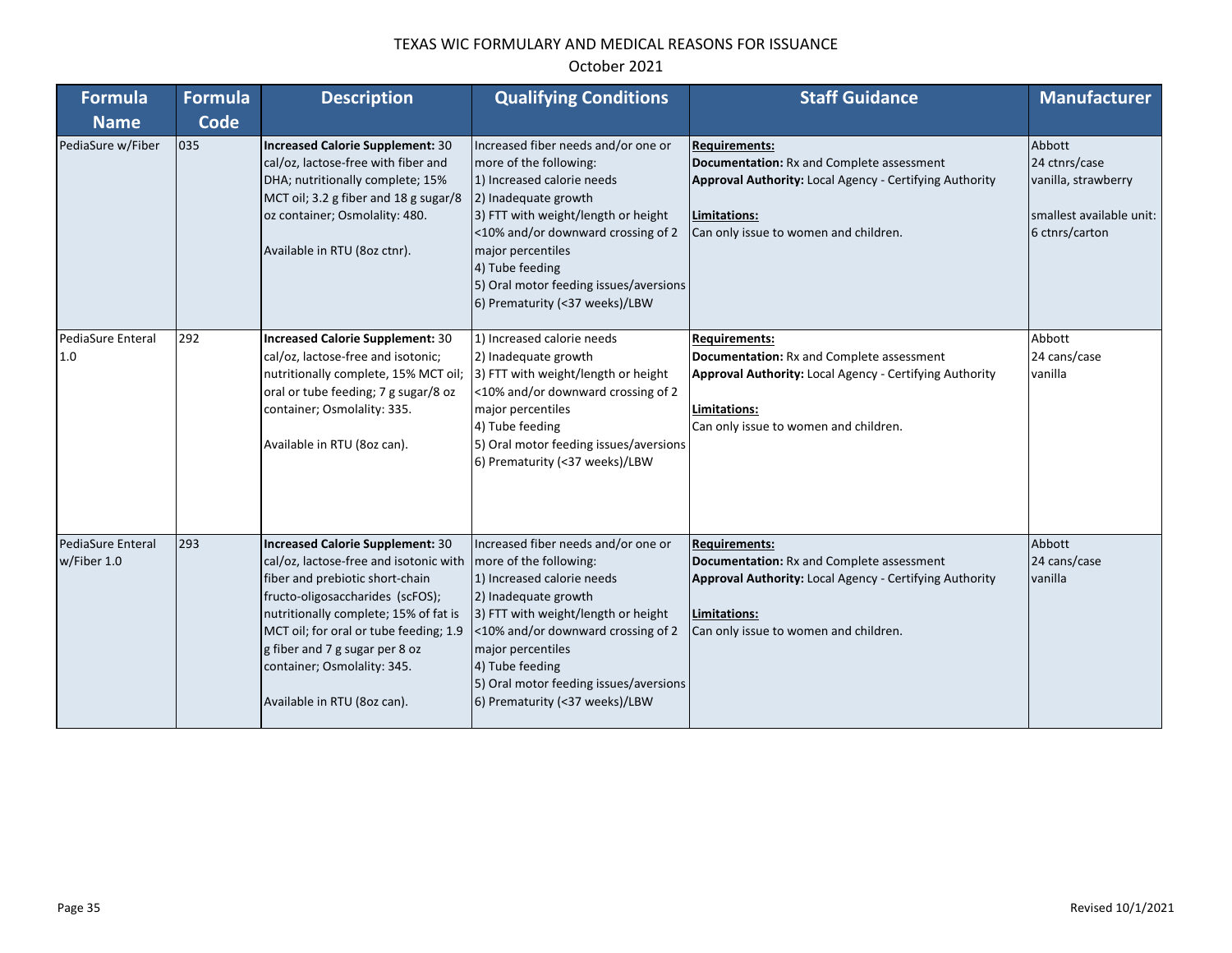| <b>Formula</b>           | <b>Formula</b> | <b>Description</b>                                                                                                                                                                                                                                                                                                                                    | <b>Qualifying Conditions</b>                                                                                                                                                                                                                                                                                             | <b>Staff Guidance</b>                                                                                                                                                                                                                                                                                                               | <b>Manufacturer</b>                |
|--------------------------|----------------|-------------------------------------------------------------------------------------------------------------------------------------------------------------------------------------------------------------------------------------------------------------------------------------------------------------------------------------------------------|--------------------------------------------------------------------------------------------------------------------------------------------------------------------------------------------------------------------------------------------------------------------------------------------------------------------------|-------------------------------------------------------------------------------------------------------------------------------------------------------------------------------------------------------------------------------------------------------------------------------------------------------------------------------------|------------------------------------|
| <b>Name</b>              | Code           |                                                                                                                                                                                                                                                                                                                                                       |                                                                                                                                                                                                                                                                                                                          |                                                                                                                                                                                                                                                                                                                                     |                                    |
| Pediasure Harvest        | 624            | <b>Increased Calorie Supplement: 30</b><br>cal/oz, blenderized, made with food;<br>plant-based; milk-free, lactose-free,<br>gluten-free; primarily designed for<br>tube feeding, suitable for bolus<br>syringe, gravity syringe, and pump-<br>assisted tube feeding; for use under<br>medical supervision;<br>Available in RTU (8oz ctnr).            | 1) Tube Feeding<br>2) Increased calorie needs<br>3) Inadequate growth<br>4) FTT with weight/length or height<br><10% and/or downward crossing of 2<br>major percentiles<br>5) Oral motor feeding issues/aversions                                                                                                        | <b>Requirements:</b><br>Documentation: Rx and Complete assessment<br>Approval Authority: Local Agency - Certifying Authority<br>Limitations:<br>Can only issue to women and children.                                                                                                                                               | Abbott<br>24 ctnrs/case            |
| PediaSure 1.5            | 506            | Increased Calorie Supplement: 45<br>cal/oz, lactose-free with DHA;<br>nutritionally complete; 15% MCT oil;<br>for oral or tube feeding; Osmolality:<br>370.<br>Similar to Boost Kid Essentials 1.5.<br>Available in RTU (8oz ctnr).                                                                                                                   | 1) Increased calorie needs<br>2) Inadequate growth<br>3) FTT with weight/length or height<br><10% and/or downward crossing of 2<br>major percentiles<br>4) Tube feeding<br>5) Oral motor feeding issues/aversions<br>6) Prematurity (<37 weeks)/LBW                                                                      | <b>Requirements:</b><br><b>Documentation:</b> Rx and Complete assessment<br><b>Approval Authority: Local Agency - Certifying Authority</b><br>Limitations:<br>Can only issue to women and children.<br><b>Recommendations:</b><br>Typically used when calorie needs are higher than what can<br>be achieved with 30cal/oz products. | Abbott<br>24 ctnrs/case<br>vanilla |
| PediaSure 1.5<br>w/Fiber | 507            | <b>Increased Calorie Supplement: 45</b><br>cal/oz, lactose-free with DHA and<br>prebiotic short-chain<br>fructooligosaccharides (scFOS);<br>nutritionally complete, for oral or<br>tube feeding; 15% MCT oil and 3 g<br>fiber per 8 oz container; Osmolality:<br>390.<br>Similar to Kid Essentials 1.5 with<br>Fiber.<br>Available in RTU (8oz ctnr). | Increased fiber needs and/or one or<br>more of the following:<br>1) Increased calorie needs<br>2) Inadequate growth<br>3) FTT with weight/length or height<br><10% and/or downward crossing of 2<br>major percentiles<br>4) Tube feeding<br>5) Oral motor feeding<br>issues/averssions<br>6) Prematurity (<37 weeks)/LBW | <b>Requirements:</b><br>Documentation: Rx and Complete assessment<br>Approval Authority: Local Agency - Certifying Authority<br>Limitations:<br>Can only issue to women and children.<br><b>Recommendations:</b><br>Typically used when calorie needs are higher than what can<br>be achieved with 30cal/oz products.               | Abbott<br>24 ctnrs/case<br>vanilla |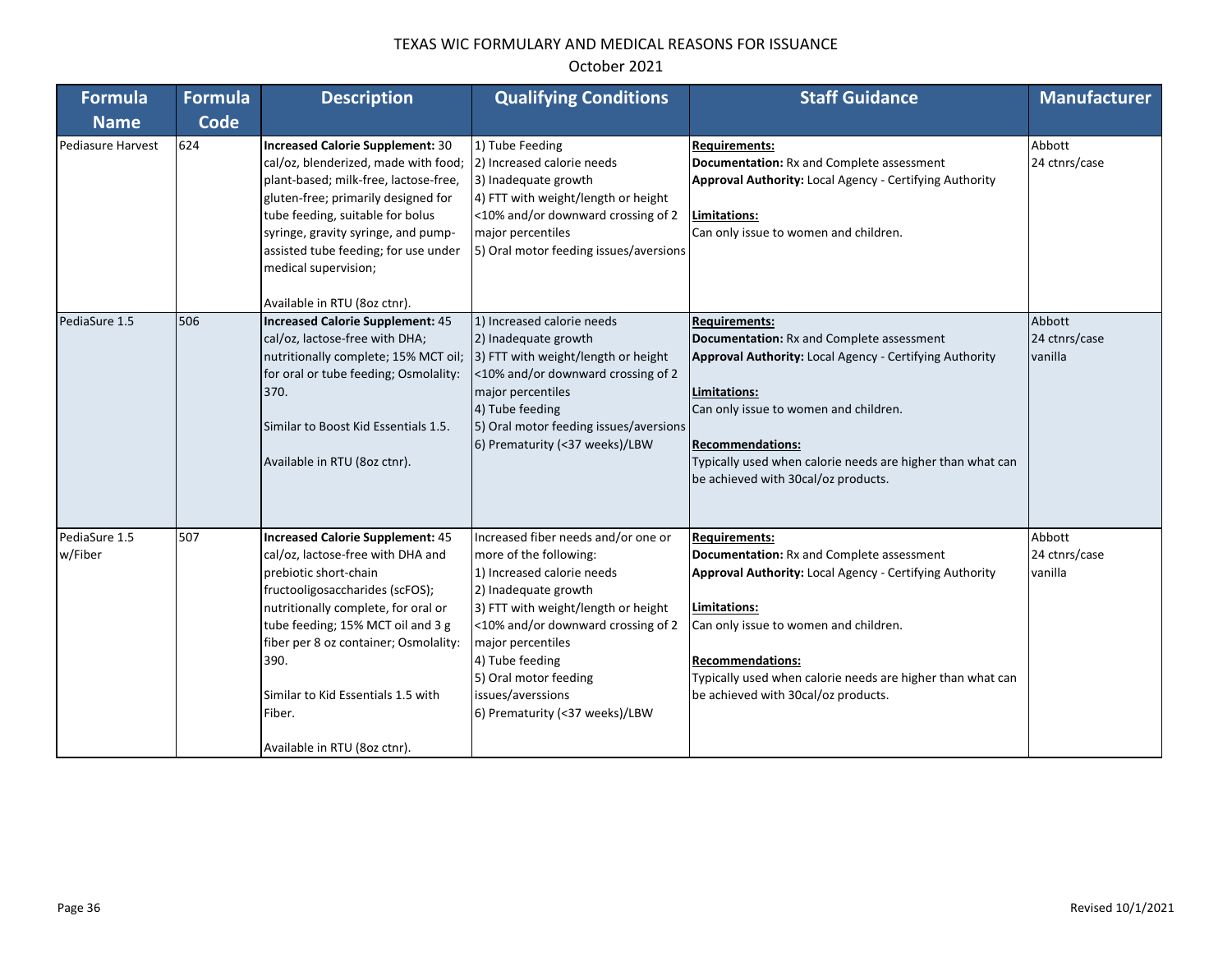| <b>Formula</b>               | <b>Formula</b> | <b>Description</b>                                                                                                                                                                                                                              | <b>Qualifying Conditions</b>                                                                      | <b>Staff Guidance</b>                                                                                                                                                                                          | <b>Manufacturer</b>                                                                   |
|------------------------------|----------------|-------------------------------------------------------------------------------------------------------------------------------------------------------------------------------------------------------------------------------------------------|---------------------------------------------------------------------------------------------------|----------------------------------------------------------------------------------------------------------------------------------------------------------------------------------------------------------------|---------------------------------------------------------------------------------------|
| <b>Name</b>                  | <b>Code</b>    |                                                                                                                                                                                                                                                 |                                                                                                   |                                                                                                                                                                                                                |                                                                                       |
| PediaSure Peptide<br>1.0     | 514            | <b>Increased Calorie Supplement: 30</b><br>cal/oz, lactose-free, nutritionally<br>complete, hydrolyzed whey protein<br>for oral or tube feeding; 50% of fat is<br>MCT oil.<br>Available in RTU (8oz btl).                                       | 1) Condition that impairs<br>digestion/absorption<br>2) GI Disorder                               | <b>Requirements:</b><br>Documentation: Rx and Formula history<br>Approval Authority: Local Agency - Certifying Authority<br>Limitations:<br>Can only issue to women and children.                              | Abbott<br>24 bottles/case<br>vanilla, strawberry,<br>unflavored                       |
| PediaSure Peptide<br>1.5     | 529            | <b>Increased Calorie Supplement: 45</b><br>cal/oz, lactose-free; nutritionally<br>complete; semi-elemental formula<br>with hydrolyzed whey protein and<br>50% of fat as MCT oil; for oral or<br>tube feeding.<br>Available in RTU (8oz ctnr).   | 1) Condition that impairs<br>digestion/absorption<br>2) GI Disorder<br>3) Increased calorie needs | <b>Requirements:</b><br>Documentation: Rx and Formula history<br>Approval Authority: Local Agency - Certifying Authority<br>Limitations:<br>Can only issue to women and children.                              | Abbott<br>24 ctnrs/case<br>vanilla                                                    |
| PediaSure Reduced<br>Calorie | 550            | <b>Special Medical Conditions: 18.75</b><br>cal/oz, lactose-free; nutritionally<br>complete; for oral or tube feeding;<br>contains 3 g prebiotic fiber and milk<br>protein with 40% less fat than<br>PediaSure.<br>Available in RTU (8oz ctnr). | 1) Oral motor feeding issues/aversions Requirements:<br>2) Neurological conditions                | Documentation: Rx and Complete assessment<br>Approval Authority: Local Agency - Certifying Authority<br>Limitations:<br>Can only issue to women and children.                                                  | Abbott<br>24 ctnrs/case<br>vanilla, chocolate,<br>strawberry<br>institutional only    |
| Pediasure Sidekicks          | 607            | <b>Special Medical Conditions: 22.5</b><br>cal/oz, lactose-free; nutritionally<br>complete; for oral or tube feeding;<br>contains 3 g prebiotic fiber and 10 g<br>milk protein.<br>Available in RTU (8oz ctnr).                                 | 1) Oral motor feeding issues/aversions Requirements:<br>2) Neurological conditions                | <b>Documentation: Rx and Complete assessment</b><br>Approval Authority: Local Agency - Certifying Authority<br>Limitations:<br>Can only issue to women and children.                                           | Abbott<br>6-pack<br>24 ctnrs/case<br>vanilla, chocolate,<br>strawberry<br>retail only |
| Peptamen                     | 197            | <b>Special Medical Conditions: 30</b><br>cal/oz, lactose-free, gluten-free,<br>peptide-based, 100% hydrolyzed<br>whey protein, nutritionally<br>complete; for oral or tube feeding;<br>70% of fat is MCT oil.<br>Available in RTU (250mL ctnr). | <b>GI Disorder</b>                                                                                | <b>Requirements:</b><br>Documentation: Rx and Formula history<br>Approval Authority: Local Agency - Certifying Authority<br>Limitations:<br>Normally used for adults. Can only issue to women and<br>children. | <b>Nestle</b><br>24 ctnrs/case<br>unflavored, vanilla                                 |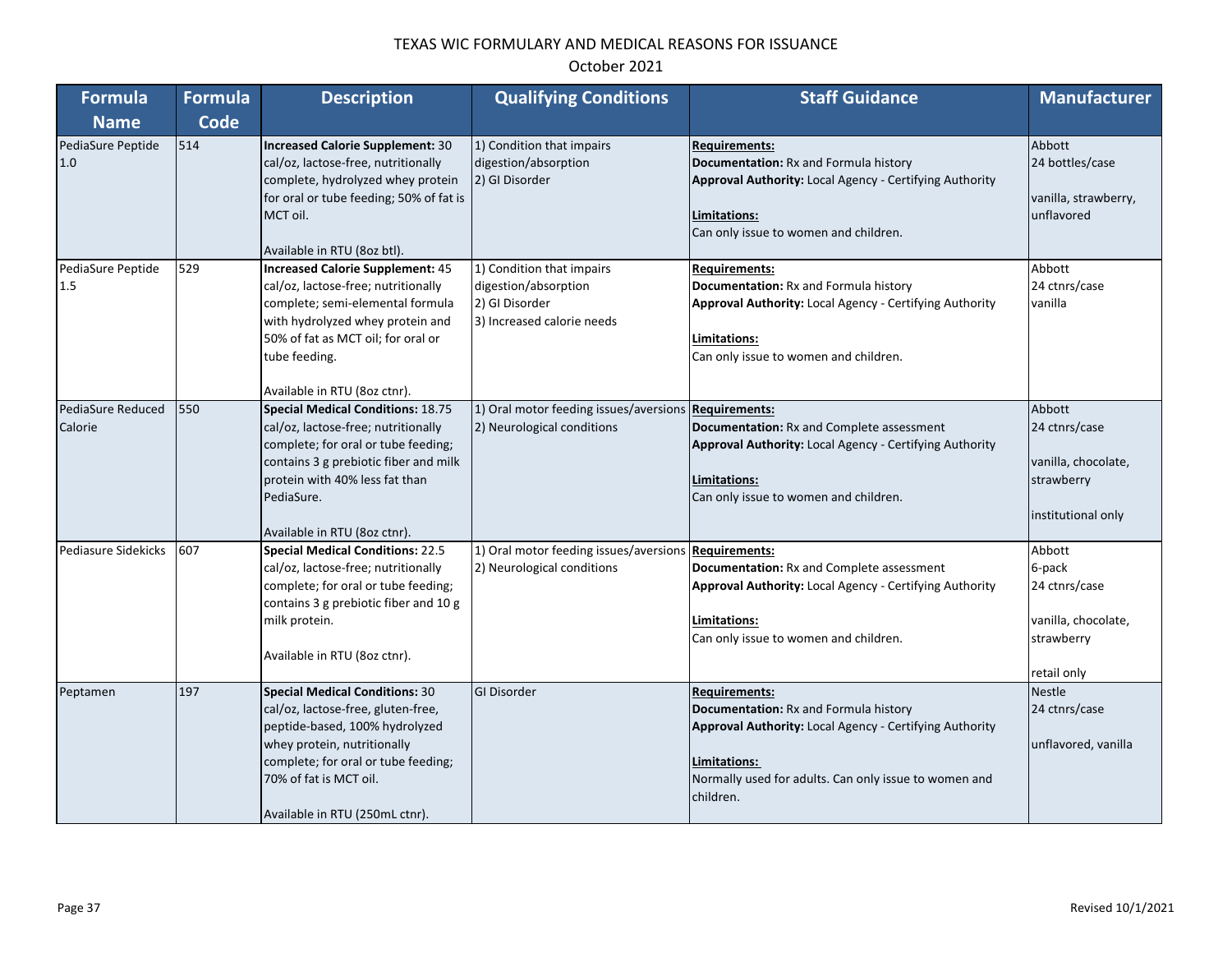| <b>Formula</b>           | <b>Formula</b> | <b>Description</b>                                                                                                                                                                                                                                                                                                             | <b>Qualifying Conditions</b>                                     | <b>Staff Guidance</b>                                                                                                                                                                                                                                                                                                                           | <b>Manufacturer</b>                                                             |
|--------------------------|----------------|--------------------------------------------------------------------------------------------------------------------------------------------------------------------------------------------------------------------------------------------------------------------------------------------------------------------------------|------------------------------------------------------------------|-------------------------------------------------------------------------------------------------------------------------------------------------------------------------------------------------------------------------------------------------------------------------------------------------------------------------------------------------|---------------------------------------------------------------------------------|
| <b>Name</b>              | Code           |                                                                                                                                                                                                                                                                                                                                |                                                                  |                                                                                                                                                                                                                                                                                                                                                 |                                                                                 |
| Peptamen 1.5             | 199            | <b>Special Medical Conditions: 45</b><br>cal/oz, high calorie, lactose-free,<br>gluten-free; peptide-based, 100%<br>hydrolyzed whey protein,<br>nutritionally complete; for oral or<br>tube feeding; 71% of fat is MCT oil.<br>Available in RTU (250mL ctnr).                                                                  | GI Disorder with increased calorie<br>needs or fluid restriction | <b>Requirements:</b><br>Documentation: Rx and Formula history<br>Approval Authority: Local Agency - Certifying Authority<br>Limitations:<br>Normally used for adults. Can only issue to women and<br>children.<br><b>Recommendations:</b><br>Typically used when calorie needs are higher than what can<br>be achieved with 30 cal/oz products. | <b>Nestle</b><br>24 ctnrs/case<br>unflavored, vanilla                           |
| Peptamen Junior          | 051            | <b>Special Medical Conditions: 30</b><br>cal/oz, lactose-free, gluten-free;<br>peptide-based, 100% hydrolyzed<br>whey protein, nutritionally<br>complete; for oral or tube feeding;<br>60% of fat is MCT oil.<br>Available in RTU (250mL ctnr).                                                                                | <b>GI Disorder</b>                                               | <b>Requirements:</b><br>Documentation: Rx and Formula history<br><b>Approval Authority: Local Agency - Certifying Authority</b><br>Limitations:<br>Normally used for children. Can only issue to women and<br>children.                                                                                                                         | <b>Nestle</b><br>24 ctnrs/case<br>unflavored, vanilla,<br>chocolate, strawberry |
| Peptamen Junior 1.5 478  |                | <b>Special Medical Conditions: 45</b><br>cal/oz, high calorie, lactose-free,<br>gluten-free; peptide-based, 100%<br>hydrolyzed whey protein,<br>nutritionally complete; for oral or<br>tube feeding; 60% of fat is MCT oil;<br>enriched with EPA, DHA. 1.35 g fiber<br>per 250 mL container.<br>Available in RTU (250mL ctnr). | GI Disorder with increased calorie<br>needs or fluid restriction | <b>Requirements:</b><br>Documentation: Rx and Formula history<br>Approval Authority: Local Agency - Certifying Authority<br>Limitations:<br>Can only issue to women and children.<br><b>Recommendations:</b><br>Typically used when calorie needs are higher than what can<br>be achieved with 30cal/oz products.                               | <b>Nestle</b><br>24 ctnrs/case<br>unflavored, vanilla                           |
| Peptamen Junior<br>Fiber | 469            | <b>Special Medical Conditions: 30</b><br>cal/oz, lactose-free, gluten-free,<br>peptide-based, 100% hydrolyzed<br>whey protein, nutritionally<br>complete; for oral or tube feeding;<br>60% of fat is MCT oil; 1.8 g fiber per<br>250 mL container.<br>Available in RTU (250mL ctnr).                                           | GI Disorder with increased fiber needs                           | <b>Requirements:</b><br>Documentation: Rx and Formula history<br>Approval Authority: Local Agency - Certifying Authority<br>Limitations:<br>Normally used for children. Can only be issued to women<br>and children.                                                                                                                            | <b>Nestle</b><br>24 ctnrs/case<br>vanilla                                       |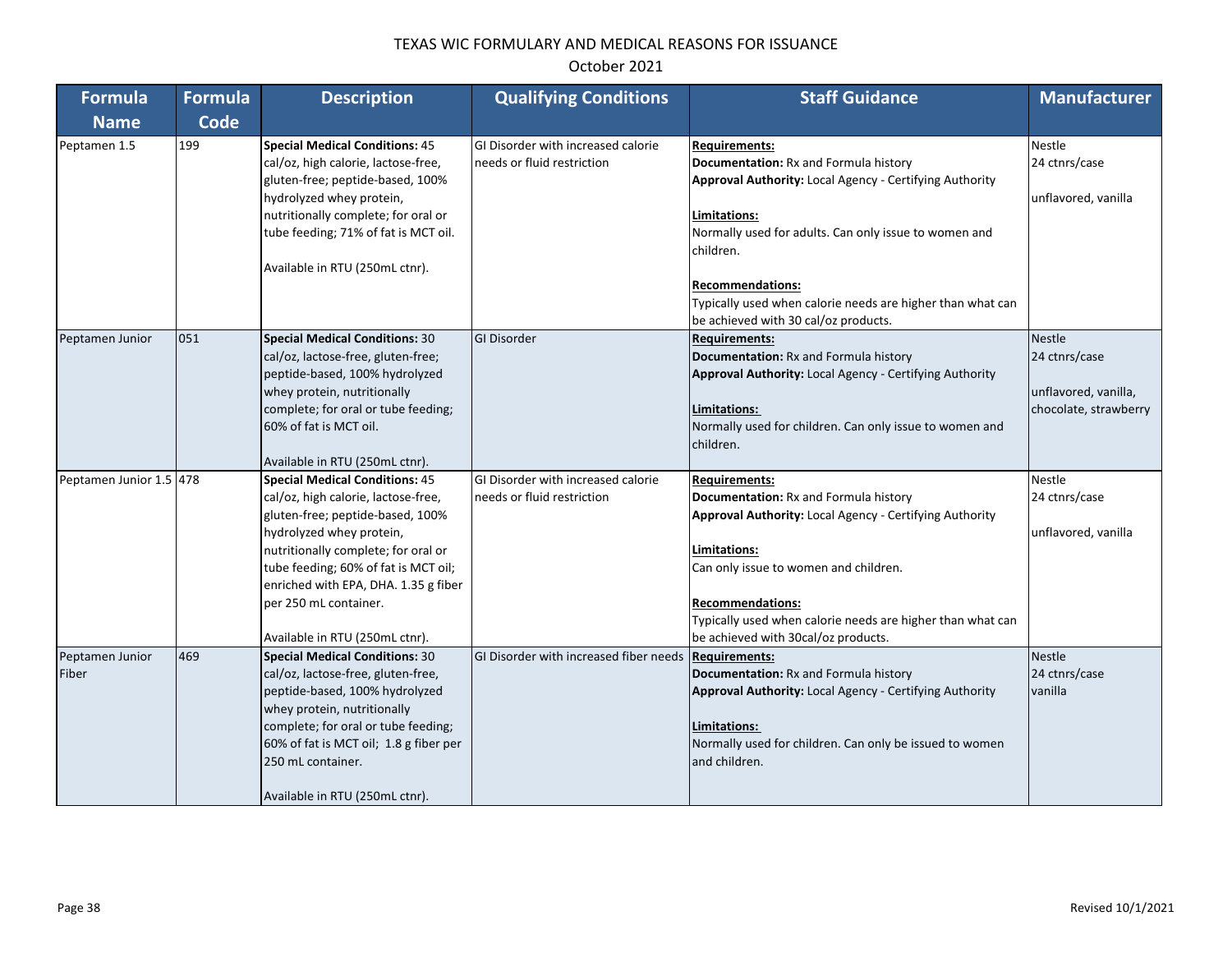| Formula                       | <b>Formula</b> | <b>Description</b>                                                                                                                                                                                                                                                                                                | <b>Qualifying Conditions</b>                                                                                                                                                                                                                                                    | <b>Staff Guidance</b>                                                                                                                                                                                                       | <b>Manufacturer</b>                                         |
|-------------------------------|----------------|-------------------------------------------------------------------------------------------------------------------------------------------------------------------------------------------------------------------------------------------------------------------------------------------------------------------|---------------------------------------------------------------------------------------------------------------------------------------------------------------------------------------------------------------------------------------------------------------------------------|-----------------------------------------------------------------------------------------------------------------------------------------------------------------------------------------------------------------------------|-------------------------------------------------------------|
| <b>Name</b>                   | <b>Code</b>    |                                                                                                                                                                                                                                                                                                                   |                                                                                                                                                                                                                                                                                 |                                                                                                                                                                                                                             |                                                             |
| Peptamen Junior HP 637<br>1.2 |                | <b>Special Medical Conditions: 35</b><br>cal/oz, high protein, high calorie;<br>lactose-free, gluten-free, peptide-<br>based, 100% hydrolyzed whey<br>protein, nutritionally complete; for<br>oral or tube feeding; 60% of fat is<br>MCT oil; 1g fiber per 250 mL<br>container.<br>Available in RTU (8.5oz ctnr). | GI Disorder with one or more of the<br>following conditions:<br>1) Increased calorie needs<br>2) Increased protein needs<br>3) Protein energy malnutrition<br>4) Failure to thrive (FTT) with<br>weight/height or length <10% or<br>downward crossing of 2 major<br>percentiles | <b>Requirements:</b><br><b>Documentation: Rx and Complete assessment</b><br>Approval Authority: Local Agency - Certifying Authority<br>Limitations:<br>Normally used for children. Can only issue to women and<br>children. | Nestle<br>24 ctnrs/case<br>vanilla                          |
| Peptamen Junior<br>w/PreBio   | 438            | <b>Special Medical Conditions: 30</b><br>cal/oz, lactose-free, gluten-free,<br>peptide-based, 100% hydrolyzed<br>whey protein, nutritionally<br>complete, for oral or tube feeding;<br>enriched with prebiotics; 60% of fat<br>is MCT oil; 1 g fiber per 250 mL<br>container.<br>Available in RTU (250mL ctnr).   | GI Disorder with malabsorption or<br>formula intolerance                                                                                                                                                                                                                        | <b>Requirements:</b><br>Documentation: Rx and Formula history<br><b>Approval Authority: Local Agency - Certifying Authority</b><br>Limitations:<br>Normally used for children. Can only issue to women and<br>children.     | Nestle<br>24 ctnrs/case<br>vanilla                          |
| Perative                      | 200            | <b>Special Medical Conditions: 39</b><br>cal/oz, lactose-free, hydrolyzed<br>peptide-based protein; with<br>arginine; nutritionally complete; for<br>tube feeding; 40% of fat is MCT oil.<br>Available in RTU (8oz ctnr).                                                                                         | For tube feeding with one of more of<br>the following:<br>1) Pressure ulcers, multiple fractures,<br>wounds, burns, or surgery<br>2) Multiple fractures<br>3) Wounds, burns, or surgery<br>4) Conditions causing metabolic stress                                               | <b>Requirements:</b><br>Documentation: Rx and Formula history<br>Approval Authority: Local Agency - Certifying Authority<br>Limitations:<br>Can only issue to women and children.                                           | Abbott<br>24 ctnrs/case                                     |
| Periflex Advance              | 527            | Metabolic: Phenylalanine-free;<br>nutritionally incomplete; intended<br>for older children and adults<br>(including pregnant women).<br>Available in PWD (16oz can).                                                                                                                                              | Phenylketonuria                                                                                                                                                                                                                                                                 | <b>Requirements:</b><br>Documentation: Metabolic prescription form<br><b>Approval Authority: State Agency</b><br>Limitations:<br>Can only issue to women and children.                                                      | Nutricia<br>6 cans/case<br>unflavored, orange,<br>chocolate |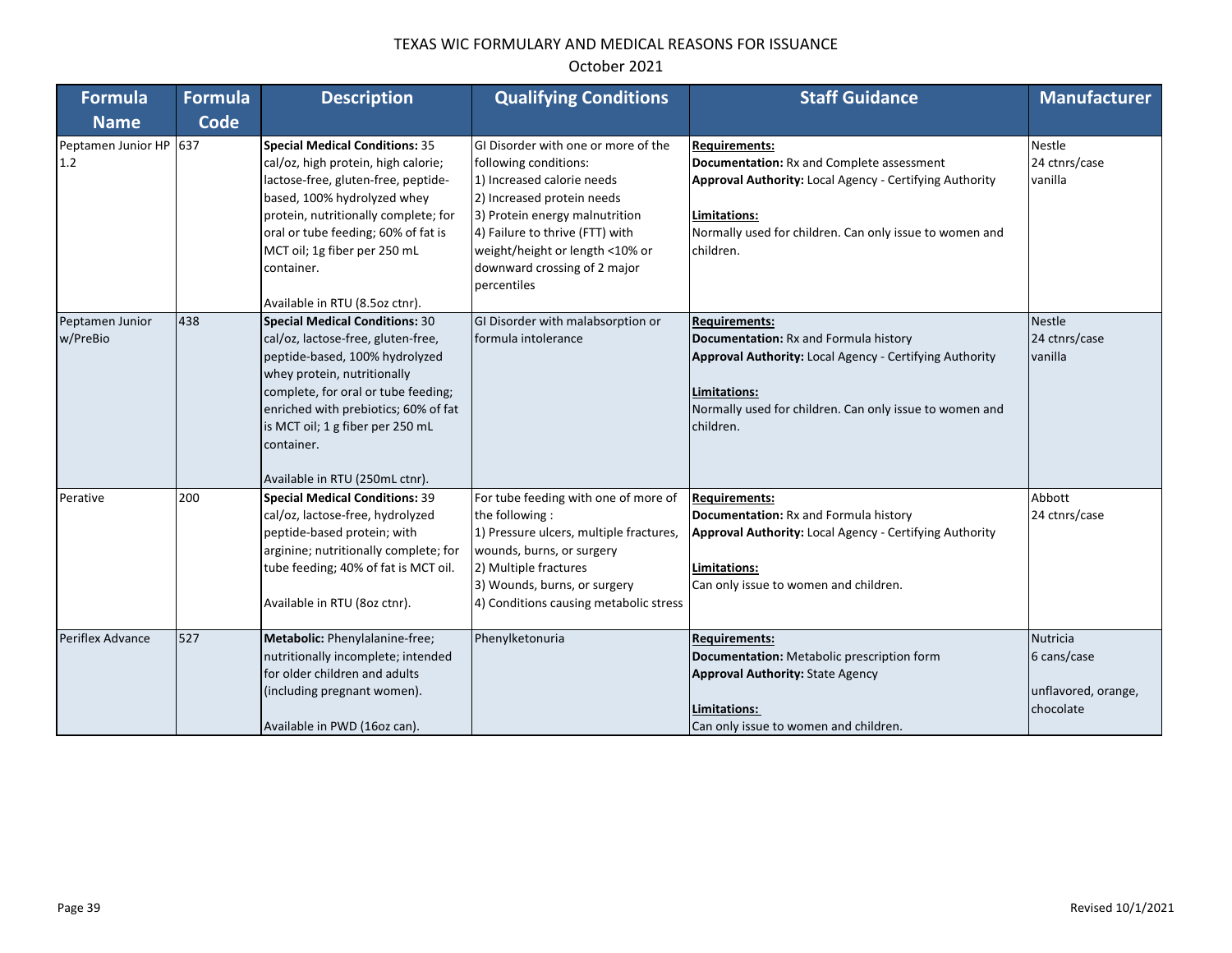| <b>Formula</b>       | <b>Formula</b> | <b>Description</b>                                                                                                                                                                                                                       | <b>Qualifying Conditions</b>                                     | <b>Staff Guidance</b>                                                                                                                                                                              | <b>Manufacturer</b>                                         |
|----------------------|----------------|------------------------------------------------------------------------------------------------------------------------------------------------------------------------------------------------------------------------------------------|------------------------------------------------------------------|----------------------------------------------------------------------------------------------------------------------------------------------------------------------------------------------------|-------------------------------------------------------------|
| <b>Name</b>          | <b>Code</b>    |                                                                                                                                                                                                                                          |                                                                  |                                                                                                                                                                                                    |                                                             |
| Periflex Junior Plus | 566            | Metabolic: Phenylalanine-free;<br>nutritionally incomplete, 100% RDI<br>Vitamin D, 90 % RDA of DHA in 20 g<br>protein, 30% RDA of soluble &<br>insoluble fiber. 28 protein<br>equivalents per 100 g PWD,<br>Available in PWD (400g can). | Phenylketonuria (PKU)                                            | <b>Requirements:</b><br>Documentation: Metabolic prescription form<br><b>Approval Authority: State Agency</b><br>Limitations:<br>Can only issue to women and children.                             | Nutricia<br>6 cans/case<br>plain, orange, berry,<br>vanilla |
| Periflex LQ PKU      | 497            | Metabolic: Phenylalanine-free;<br>nutritionally incomplete; contains 5<br>g fat and 15 g protein<br>equivalents/250 mL container;<br>intended for older children and<br>adults.<br>Available in RTU (8.5oz ctnr).                        | Phenylketonuria (PKU), including<br>maternal PKU                 | <b>Requirements:</b><br>Documentation: Metabolic prescription form<br><b>Approval Authority: State Agency</b><br>Limitations:<br>Can only issue to women and children.                             | Nutricia<br>18 ctnrs/case<br>berry, orange                  |
| PFD <sub>2</sub>     | 329            | Metabolic: Amino-acid, protein,<br>lactose and galactose-free formula;<br>nutritionally incomplete.<br>Available in PWD (16oz can).                                                                                                      | Inborn errors of amino acid<br>metabolism in children and adults | <b>Requirements:</b><br>Documentation: Metabolic prescription form<br><b>Approval Authority: State Agency</b><br>Limitations:<br>Can only issue to women and children.                             | Mead Johnson<br>6 cans/case                                 |
| Phenex 1             | 352            | Metabolic: Phenylalanine and<br>lactose-free; for infants and<br>toddlers.<br>Available in PWD (14.1oz can).                                                                                                                             | Phenylketonuria (PKU) or<br>hyperphenylalaninemia                | <b>Requirements:</b><br>Documentation: Metabolic prescription form<br><b>Approval Authority: State Agency</b><br>Limitations:<br>For infants and toddlers.                                         | Abbott<br>6 cans/case                                       |
| Phenex 2             | 353            | Metabolic: Phenylalanine and<br>lactose-free; nutritionally<br>incomplete; for children and adults.<br>Available in PWD (14.1oz can).                                                                                                    | Phenylketonuria (PKU) or<br>hyperphenylalaninemia                | <b>Requirements:</b><br>Documentation: Metabolic prescription form<br><b>Approval Authority: State Agency</b><br>Limitations:<br>For children and adults. Can only issue to women and<br>children. | Abbott<br>6 cans/case<br>vanilla                            |
| Phenyl Free 1        | 311            | Metabolic: Phenylalanine, lactose<br>and galactose-free; nutritionally<br>incomplete; 16.2 g protein<br>equivalents/100 g powder.<br>Available in PWD (16oz can).                                                                        | Phenylketonuria (PKU) or<br>hyperphenylalaninemia                | <b>Requirements:</b><br>Documentation: Metabolic prescription form<br><b>Approval Authority: State Agency</b><br>Limitations:<br>For infants and toddlers.                                         | Mead Johnson<br>6 cans/case                                 |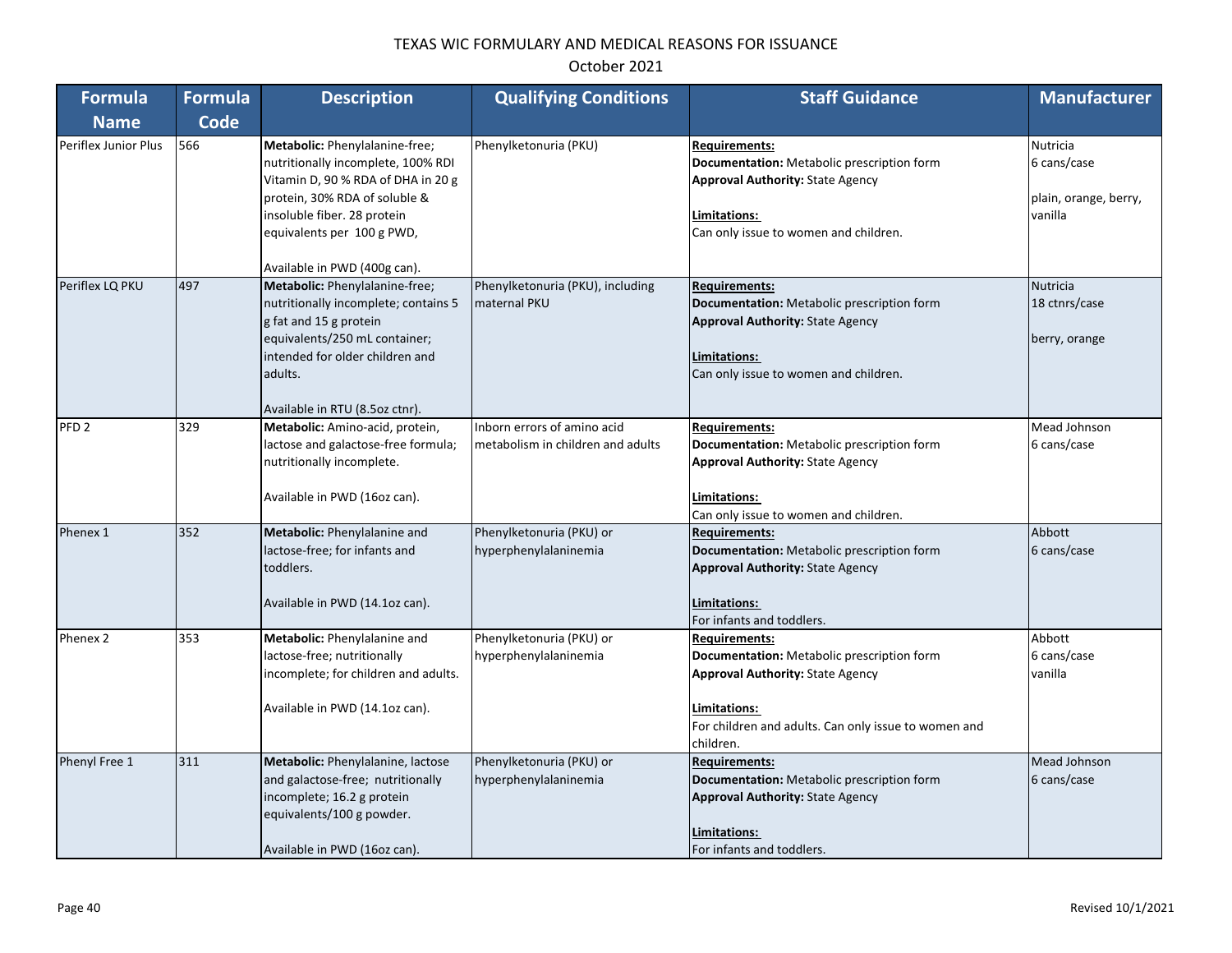| <b>Formula</b>                   | <b>Formula</b> | <b>Description</b>                                                                                                                                                                                                                      | <b>Qualifying Conditions</b>                      | <b>Staff Guidance</b>                                                                                                                                                                                           | <b>Manufacturer</b>                                                           |
|----------------------------------|----------------|-----------------------------------------------------------------------------------------------------------------------------------------------------------------------------------------------------------------------------------------|---------------------------------------------------|-----------------------------------------------------------------------------------------------------------------------------------------------------------------------------------------------------------------|-------------------------------------------------------------------------------|
| <b>Name</b>                      | Code           |                                                                                                                                                                                                                                         |                                                   |                                                                                                                                                                                                                 |                                                                               |
| Phenyl Free 2                    | 297            | Metabolic: Phenylalanine, lactose<br>and galactose-free; nutritionally<br>incomplete, 22 g protein<br>equivalents/100 g powder.<br>Available in PWD (16oz can).                                                                         | Phenylketonuria (PKU) or<br>hyperphenylalaninemia | <b>Requirements:</b><br>Documentation: Metabolic prescription form<br><b>Approval Authority: State Agency</b><br>Limitations:<br>For children and adults. Can only issue to women and                           | Mead Johnson<br>6 cans/case                                                   |
| Phenyl Free 2HP                  | 298            | Metabolic: Phenylalanine, lactose,<br>galactose-free; higher in protein and<br>most vitamins and minerals than<br>Phenyl Free 2; nutritionally<br>incomplete; 40 g protein<br>equivalents/100 g powder.<br>Available in PWD (16oz can). | Phenylketonuria (PKU) or<br>hyperphenylalaninemia | children.<br><b>Requirements:</b><br>Documentation: Metabolic prescription form<br><b>Approval Authority: State Agency</b><br>Limitations:<br>For children and adults. Can only issue to women and<br>children. | Mead Johnson<br>6 cans/case                                                   |
| PhenylAde 60 Drink<br><b>Mix</b> | 545            | Metabolic: Phenylalanine-free;<br>nutritionally incomplete; for oral or<br>tube feeding; 294 cal per 100 g<br>powder; not for infants under 1 year<br>of age.<br>Available in PWD (1lb can).                                            | Phenylketonuria (PKU)                             | <b>Requirements:</b><br>Documentation: Metabolic prescription form<br><b>Approval Authority: State Agency</b><br>Limitations:<br>For children and adults. Can only issue to women and<br>children.              | Nutricia<br>4 cans/case<br>unflavored, vanilla                                |
| PhenylAde Drink Mix 338          |                | Metabolic: Phenylalanine free;<br>nutritionally incomplete; not for<br>children under one year of age; 40<br>$g/\text{scope} = 10 g$ protein equivalents.<br>Available in PWD (454g can).                                               | Phenylketonuria (PKU)                             | <b>Requirements:</b><br>Documentation: Metabolic prescription form<br><b>Approval Authority: State Agency</b><br>Limitations:<br>For children and adults. Can only issue to women and<br>children.              | <b>Nutricia</b><br>4 cans/case<br>vanilla, strawberry,<br>orange crème        |
| PhenylAde Essential              | 501            | Metabolic: Phenylalanine-free,<br>nutritionally incomplete; with flax<br>and soluble fiber; 40 $g$ /scoop = 10 $g$<br>protein equivalents; not for children<br>under 1 year of age.<br>Available in PWD (454g can).                     | Phenylketonuria (PKU)                             | <b>Requirements:</b><br>Documentation: Metabolic prescription form<br><b>Approval Authority: State Agency</b><br>Limitations:<br>For children and adults. Can only issue to women and<br>children.              | Nutricia<br>4 cans/case<br>vanilla, strawberry,<br>orange crème,<br>chocolate |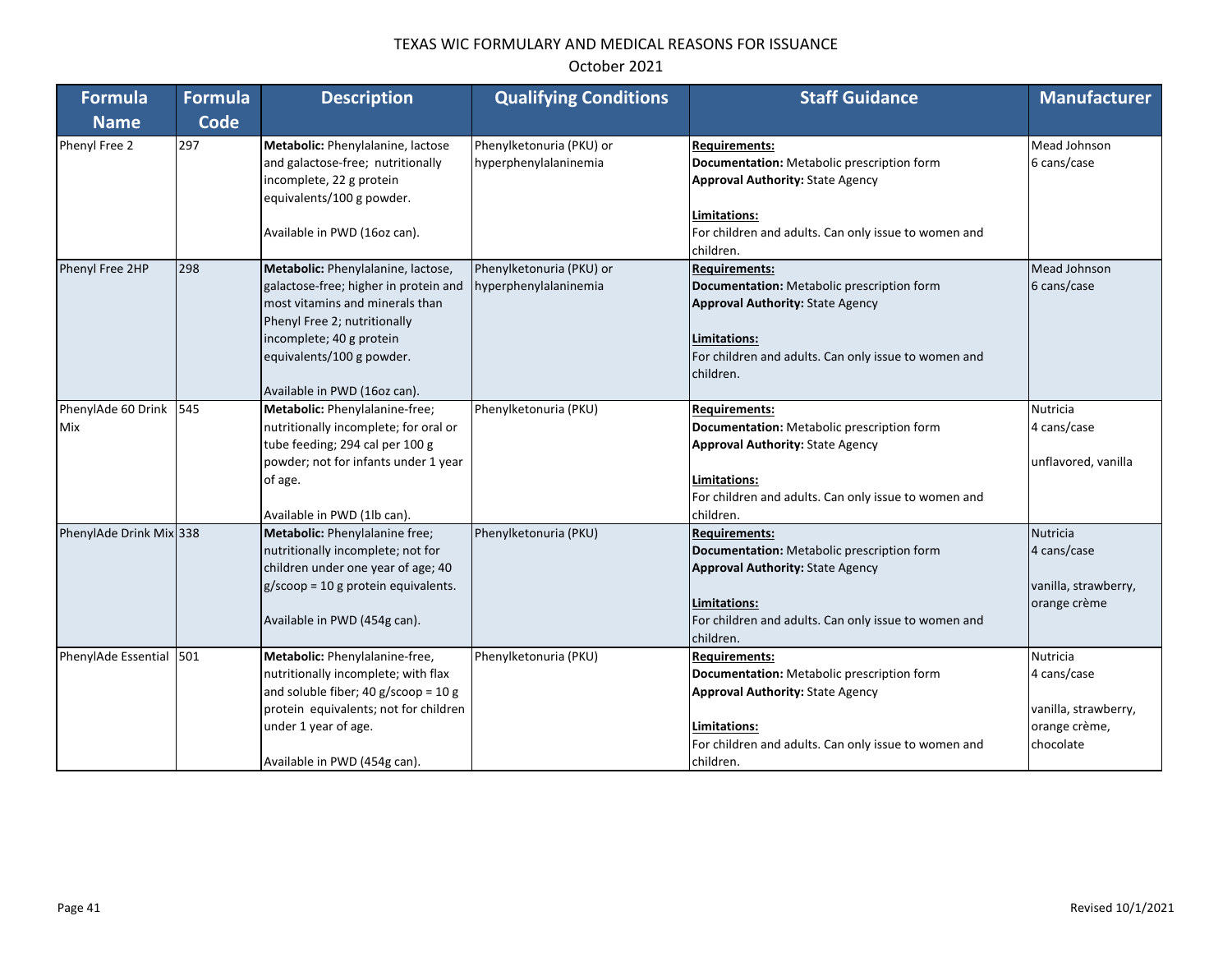| <b>Formula</b>                    | <b>Formula</b> | <b>Description</b>                                                                                                                                                                                        | <b>Qualifying Conditions</b> | <b>Staff Guidance</b>                                                                                                                                                                                                | <b>Manufacturer</b>                                                                                                                                                 |
|-----------------------------------|----------------|-----------------------------------------------------------------------------------------------------------------------------------------------------------------------------------------------------------|------------------------------|----------------------------------------------------------------------------------------------------------------------------------------------------------------------------------------------------------------------|---------------------------------------------------------------------------------------------------------------------------------------------------------------------|
| <b>Name</b>                       | <b>Code</b>    |                                                                                                                                                                                                           |                              |                                                                                                                                                                                                                      |                                                                                                                                                                     |
| PhenylAde MTE<br>Amino Acid Blend | 547            | Metabolic: Phenylalanine-free,<br>nutritionally incomplete; for oral or<br>tube feeding; 313 cal per 100 g<br>powder.<br>Available in PWD (1lb can).                                                      | Phenylketonuria (PKU)        | <b>Requirements:</b><br>Documentation: Metabolic prescription form<br><b>Approval Authority: State Agency</b><br>Limitations:<br>For children and adults. Can only issue to women and<br>children.                   | <b>Nutricia</b><br>4 cans/case                                                                                                                                      |
| Phlexy - 10 Drink<br>Mix          | 439            | Metabolic: Phenylalanine, vitamin,<br>mineral, and fat-free; nutritionally<br>incomplete.<br>Available in PWD (20g pack).                                                                                 | Phenylketonuria (PKU)        | <b>Requirements:</b><br>Documentation: Metabolic prescription form<br><b>Approval Authority: State Agency</b><br>Limitations:<br>For children 3 years and older and adults. Can only issue to<br>women and children. | <b>Nutricia</b><br>30 packs/case<br>black currant, apple,<br>tropical sunrise                                                                                       |
| PKU Air20                         | 617            | Metabolic: Phenylalanine-free* with<br>docosahexaenoic acid<br>(DHA);nutritionally incomplete; 20g<br>protein equivalents/174 mL pouch.<br>Contains tuna oil, and soy.<br>Available in RTU (5.88oz ctnr). | Phenylketonuria (PKU)        | <b>Requirements:</b><br>Documentation: Metabolic prescription form<br><b>Approval Authority: State Agency</b><br>Limitations:<br>For children 3 years and older and adults. Can only issue to<br>women and children. | Vitaflo<br>30 ctnrs/case<br>green - citrus twist,<br>gold - coffee fusion,<br>yellow - mango breeze<br>smallest available unit:<br>must order in<br>multiples of 30 |
| <b>PKU Periflex Early</b>         | 581            | Metabolic: Phenylalanine-free with<br>DHA/ARA and prebiotic blend. 13.5 g<br>of pretein equivalent per 100 g<br>powder.<br>Available in PWD (400g can).                                                   | Phenylketonuria (PKU)        | <b>Requirements:</b><br>Documentation: Metabolic prescription form<br><b>Approval Authority: State Agency</b><br>Limitations:<br>For infants and young children.                                                     | <b>Nutricia</b><br>6 cans/case                                                                                                                                      |
| PKU Sphere15                      | 615            | Metabolic: Phenylalanine -free,<br>nutritionally incomplete. 15g protein<br>equivalents.<br>Contains tuna oil, soy, milk protein.<br>Available in PWD (27g ctnr).                                         | Phenylketonuria (PKU)        | <b>Requirements:</b><br>Documentation: Metabolic prescription form<br><b>Approval Authority: State Agency</b><br>Limitations:<br>For children 4 years and older and adults. Can only issue to<br>women and children. | Vitaflo<br>30 ctnrs/case<br>red berry, vanilla<br>smallest available unit:<br>must order in<br>multiples of 30                                                      |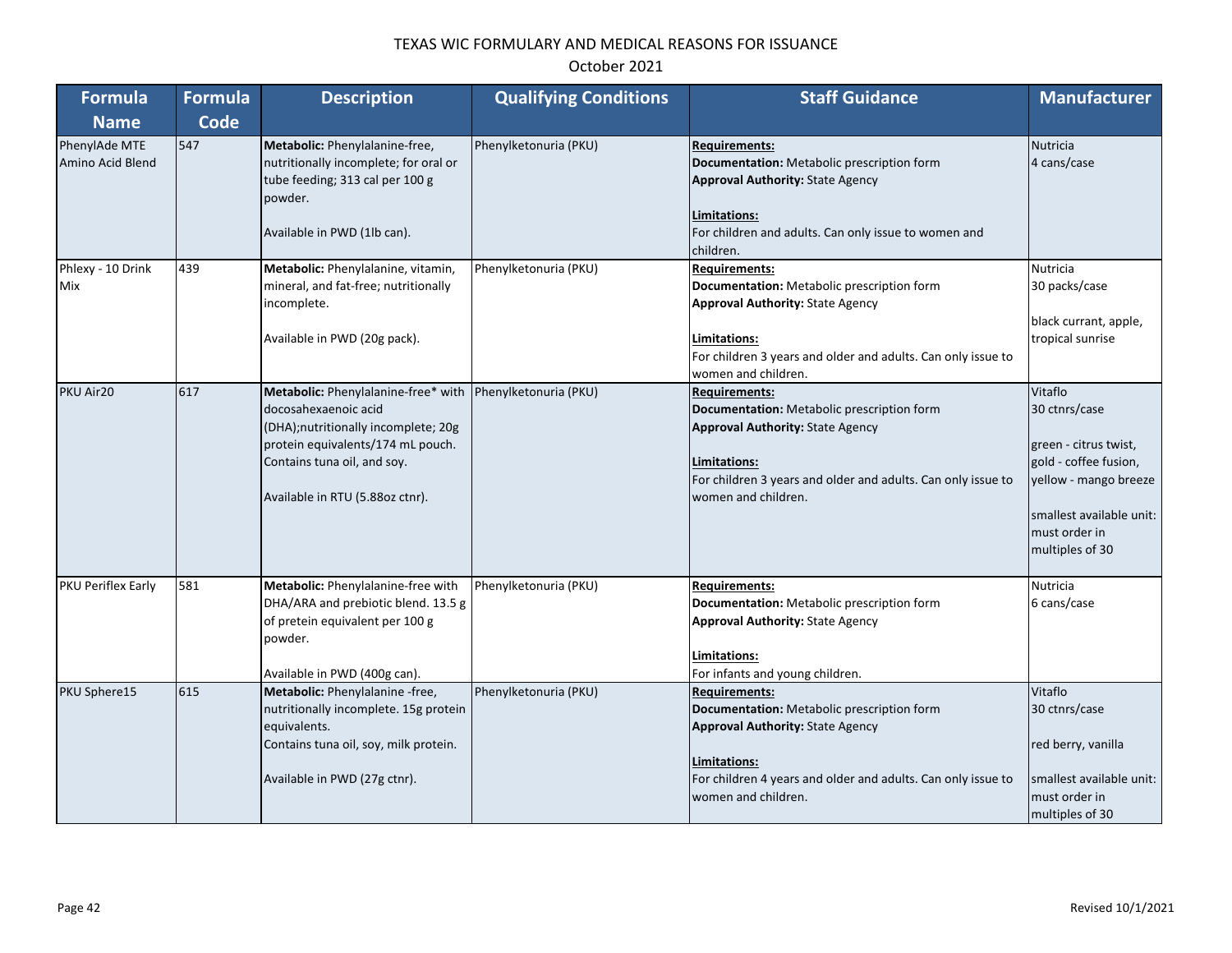| <b>Formula</b> | <b>Formula</b> | <b>Description</b>                                                                                                                                                                                                                                                                                                             | <b>Qualifying Conditions</b>                                                                                                                                                                                                                                                                                                                                                                                  | <b>Staff Guidance</b>                                                                                                                                                                                                | <b>Manufacturer</b>                                                                                                          |
|----------------|----------------|--------------------------------------------------------------------------------------------------------------------------------------------------------------------------------------------------------------------------------------------------------------------------------------------------------------------------------|---------------------------------------------------------------------------------------------------------------------------------------------------------------------------------------------------------------------------------------------------------------------------------------------------------------------------------------------------------------------------------------------------------------|----------------------------------------------------------------------------------------------------------------------------------------------------------------------------------------------------------------------|------------------------------------------------------------------------------------------------------------------------------|
| <b>Name</b>    | <b>Code</b>    |                                                                                                                                                                                                                                                                                                                                |                                                                                                                                                                                                                                                                                                                                                                                                               |                                                                                                                                                                                                                      |                                                                                                                              |
| PKU Sphere20   | 616            | Metabolic: Phenylalanine-free;<br>nutritionally incomplete. 20g protein<br>equivalents.<br>Contains tuna oil, soy, milk protein.<br>Available in PWD (35g ctnr).                                                                                                                                                               | Phenylketonuria (PKU)                                                                                                                                                                                                                                                                                                                                                                                         | <b>Requirements:</b><br>Documentation: Metabolic prescription form<br><b>Approval Authority: State Agency</b><br>Limitations:<br>For children 4 years and older and adults. Can only issue to<br>women and children. | Vitaflo<br>30 ctnrs/case<br>red berry, vanilla,<br>chocolate<br>smallest available unit:<br>must order in<br>multiples of 30 |
| Polycal        | 570            | <b>Modular: Concentrated</b><br>maltodextrin; Nutritionally<br>incomplete, 1 $scoop = 5g$ or 20 cal.<br>Available in PWD (400g can).                                                                                                                                                                                           | 1) Increased calorie needs with<br>restricted fluids<br>2) Inborn errors of metabolism                                                                                                                                                                                                                                                                                                                        | <b>Requirements:</b><br><b>Documentation: Rx and Complete assessment</b><br><b>Approval Authority: State Agency</b><br>Limitations:<br>Issue no more than 3 cans/month.                                              | Nutricia<br>12 cans/case                                                                                                     |
| Portagen       | 597            | <b>Special Medical Conditions: 30</b><br>cal/oz, milk-based, lactose-free;<br>nutritionally incomplete; for oral or<br>tube feeding; 87% of fat is MCT oil.<br>Long-term use may lead to essential<br>fatty acid deficiency; not<br>recommended for infants under 1.<br>Similar to Monogen.<br>Available in PWD (14.46oz can). | 1) Chylothorax<br>2) Condition that impairs<br>digestion/absorption<br>3) Fat and long chain fatty acid<br>oxidation disorders, e.g., decreased<br>pancreatic lipase, decreased bile salts,<br>defective mucosal fat absorption,<br>and/or defective lymphatic<br>anomalies, hyperlipoproteinemia<br>Type 1, or long chain 3-hydroxyacyl-<br>CoA dehydrogenase deficiency<br>(LCHAD)<br>4) High MCT oil needs | <b>Requirements:</b><br>Documentation: Rx and Formula history<br><b>Approval Authority: Local Agency - Certifying Authority</b>                                                                                      | Mead Johnson<br>6 cans/case                                                                                                  |
| Pregestimil 24 | 461            | Protein Hydrolysate: 24 cal/oz,<br>hypoallergenic, lactose, sucrose, and<br>galactose-free, casein hydrolysate;<br>nutritionally complete; 55% of fat is<br>MCT oil; appropriate for infants with<br>galactosemia.<br>Available in RTU (2oz btl).                                                                              | Increased calorie needs with one of<br>the following:<br>1) GI Disorder<br>2) Condition that impairs<br>digestion/absorption<br>3) Food allergies (cow's milk, soy or<br>intact protein)/FPIES<br>4) Severe protein calorie malnutrition                                                                                                                                                                      | <b>Requirements:</b><br><b>Documentation: Rx and Formula history</b><br>Approval Authority: Local Agency - Formula-certified WCS                                                                                     | Mead Johnson<br>48 bottles/case<br>smallest available unit:<br>6 bottles                                                     |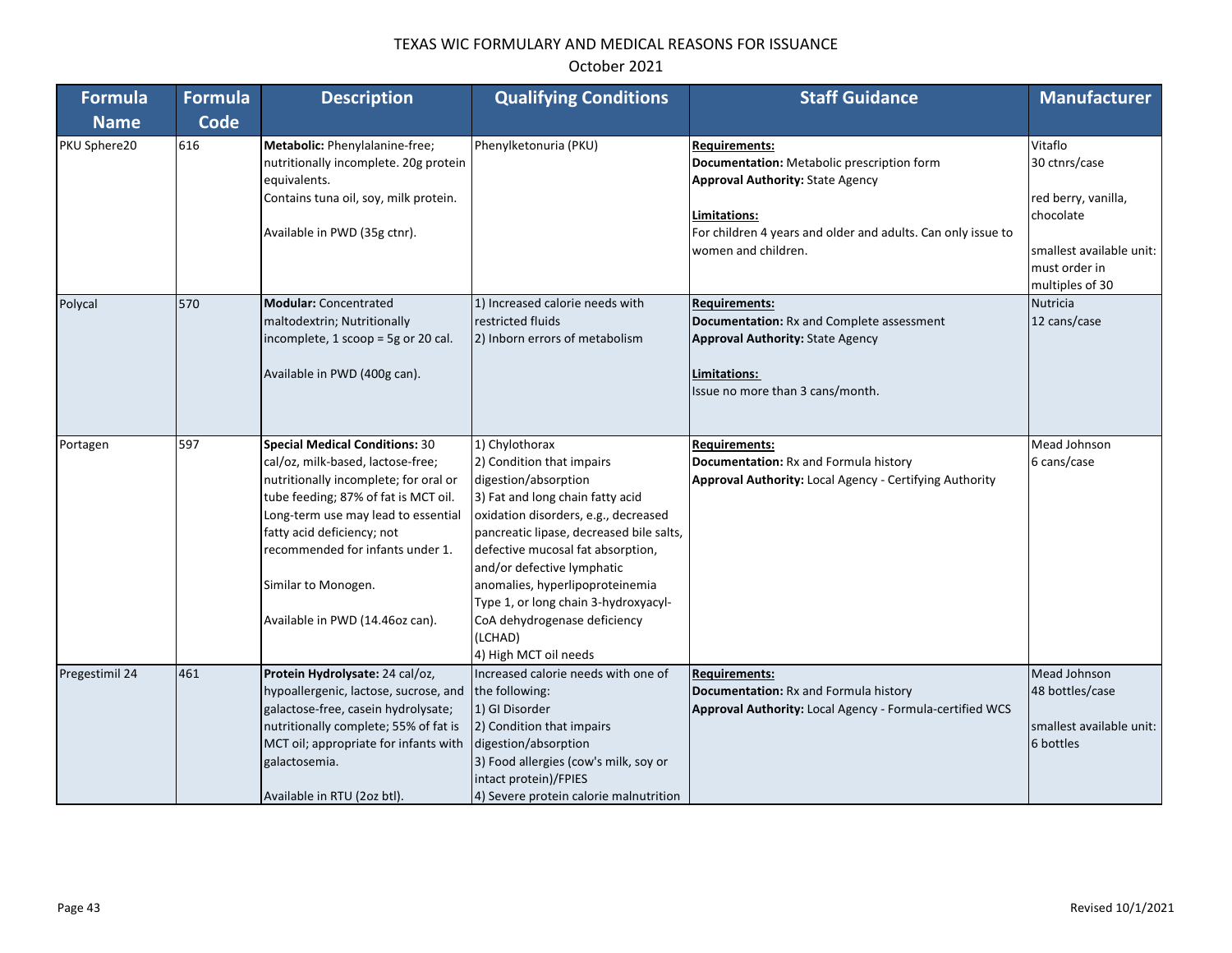| <b>Formula</b>         | <b>Formula</b> | <b>Description</b>                                                                                                                                                                                                                                                                                                                                                          | <b>Qualifying Conditions</b>                                                                                                                                                                             | <b>Staff Guidance</b>                                                                                                                                                    | <b>Manufacturer</b>                                                      |
|------------------------|----------------|-----------------------------------------------------------------------------------------------------------------------------------------------------------------------------------------------------------------------------------------------------------------------------------------------------------------------------------------------------------------------------|----------------------------------------------------------------------------------------------------------------------------------------------------------------------------------------------------------|--------------------------------------------------------------------------------------------------------------------------------------------------------------------------|--------------------------------------------------------------------------|
| <b>Name</b>            | <b>Code</b>    |                                                                                                                                                                                                                                                                                                                                                                             |                                                                                                                                                                                                          |                                                                                                                                                                          |                                                                          |
| Pregestimil<br>DHA/ARA | 036            | Protein Hydrolysate: 20cal/oz,<br>hypoallergenic, lactose, sucrose, and<br>galactose-free; casein hydrolysate;<br>nutritionally complete; 55% of fat is<br>MCT oil; appropriate for infants with<br>galactosemia. Powder should be<br>measured with packed, level scoop.<br>Some similarities to Extensive HA,<br>Alimentum and Nutramigen.<br>Available in PWD (16oz can). | 1) GI Disorder<br>2) Condition that impairs<br>digestion/absorption<br>3) Food allergies (cow's milk, soy or<br>intact protein)/FPIES<br>4) Severe protein calorie malnutrition                          | Requirements:<br>Documentation: Rx and Formula history<br>Approval Authority: Local Agency - Formula-certified WCS                                                       | Mead Johnson<br>6 cans/case                                              |
| Promote                | 213            | Increased Calorie Supplement: 30<br>cal/oz, lactose-free, very high-<br>protein formula; nutritionally<br>complete; for oral or tube feeding;<br>19% of fat is MCT oil; 14.8 g soy<br>protein/8 oz can.<br>Available in RTU (8oz ctnr).                                                                                                                                     | 1) Pressure ulcers<br>2) At risk for protein-energy<br>malnutrition<br>3) Low caloric and/or wound healing<br>needs<br>4) Increased calorie needs                                                        | <b>Requirements:</b><br><b>Documentation: Rx and Formula history</b><br><b>Approval Authority: State Agency</b><br>Limitations:<br>Can only issue to women and children. | Abbott<br>24 ctnrs/case<br>vanilla<br>smallest available unit:<br>6-pack |
| Promote w/Fiber        | 214            | <b>Increased Calorie Supplement: 30</b><br>cal/oz, lactose-free, very high-<br>protein formula with fiber;<br>nutritionally complete, for oral or<br>tube feeding; 19% of fat is MCT oil;<br>3.4 g fiber and 14.8 g soy protein/8<br>oz can.<br>Available in RTU (8oz ctnr).                                                                                                | Increased fiber needs with one of the<br>following:<br>1) Pressure ulcers<br>2) At risk for protein-energy<br>malnutrition<br>3) Low caloric and/or wound healing<br>needs<br>4) Increased calorie needs | <b>Requirements:</b><br>Documentation: Rx and Formula history<br><b>Approval Authority: State Agency</b><br>Limitations:<br>Can only issue to women and children.        | Abbott<br>24 ctnrs/case<br>vanilla<br>smallest available unit:<br>6-pack |
| Pro-Phree              | 356            | <b>Special Medical Conditions: Protein</b><br>and lactose-free; nutritionally<br>incomplete; provides 49% of energy<br>as fat; supplemented with L-<br>carnitine and taurine. 1 Tbsp = 8 g, 1<br>$C = 120 g.$<br>Available in PWD (14.1oz can).                                                                                                                             | Medical condition with a need for<br>reduced protein intake in infants or<br>toddlers                                                                                                                    | <b>Requirements:</b><br>Documentation: Rx and Formula history<br><b>Approval Authority: State Agency</b>                                                                 | Abbott<br>6 cans/case                                                    |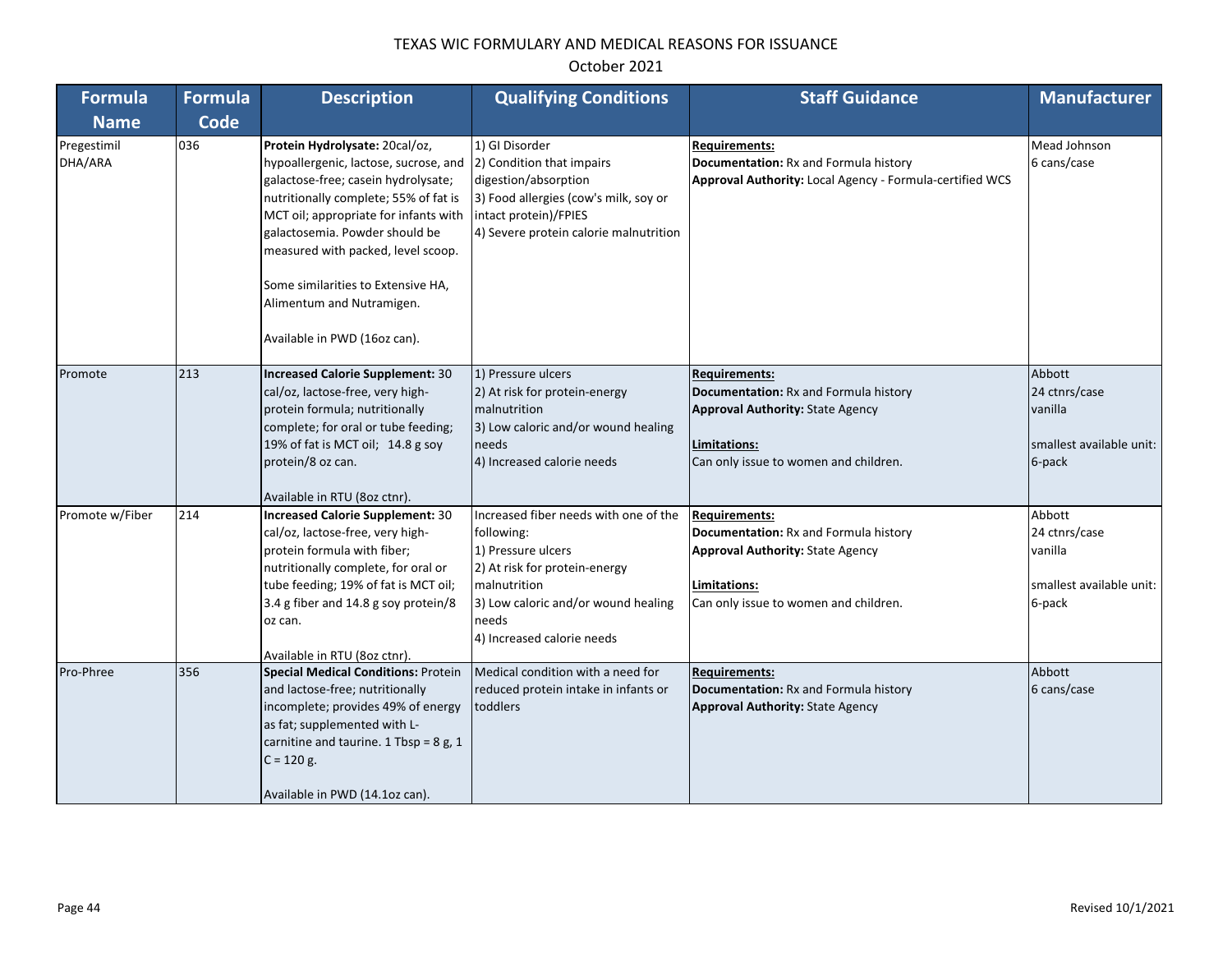| October 2021 |  |
|--------------|--|
|--------------|--|

| Formula     | Formula | <b>Description</b>                                               | <b>Qualifying Conditions</b>             | <b>Staff Guidance</b>                                    | <b>Manufacturer</b>      |
|-------------|---------|------------------------------------------------------------------|------------------------------------------|----------------------------------------------------------|--------------------------|
| <b>Name</b> | Code    |                                                                  |                                          |                                                          |                          |
| Propimex 1  | 354     | Metabolic: Methionine, valine and                                | Propionic or methylmalonic acidemia      | <b>Requirements:</b>                                     | Abbott                   |
|             |         | lactose-free; low in isoleucine and                              | in infants or toddlers                   | Documentation: Metabolic prescription form               | 24 cans/case             |
|             |         | threonine; nutritionally incomplete;                             |                                          | <b>Approval Authority: State Agency</b>                  |                          |
|             |         | for infants and toddlers.                                        |                                          |                                                          |                          |
|             |         | Available in PWD (14.1oz can).                                   |                                          |                                                          |                          |
| Propimex 2  | 355     | Metabolic: Methionine, valine, and                               | Propionic or methylmalonic acidemia      | <b>Requirements:</b>                                     | Abbott                   |
|             |         | lactose-free; low in isoleucine and                              |                                          | Documentation: Metabolic prescription form               | 6 cans/case              |
|             |         | threonine; for children and adults.                              |                                          | <b>Approval Authority: State Agency</b>                  |                          |
|             |         | Available In PWD (14.1oz can).                                   |                                          | Limitations:                                             |                          |
|             |         |                                                                  |                                          | Can only issue to women and children.                    |                          |
| Pulmocare   | 219     | <b>Special Medical Conditions: 45</b>                            | Respiratory condition                    | <b>Requirements:</b>                                     | Abbott                   |
|             |         | cal/oz, high-calorie, low-                                       |                                          | Documentation: Rx and Formula history                    | 24 ctnrs/case            |
|             |         | carbohydrate, lactose-free formula;                              |                                          | <b>Approval Authority: State Agency</b>                  |                          |
|             |         | for oral or tube feedings; 20% of fat                            |                                          |                                                          | vanilla, strawberry      |
|             |         | is MCT oil.                                                      |                                          | Limitations:                                             |                          |
|             |         |                                                                  |                                          | Can only issue to women and children.                    | smallest available unit: |
|             |         | Available in RTU (8oz ctnr).                                     |                                          |                                                          | 6-pack                   |
| PurAmino    | 460     | Elemental: 20 cal/oz, hypoallergenic; (1) Condition that impairs |                                          | <b>Requirements:</b>                                     | Mead Johnson             |
|             |         | lactose, sucrose, soy, and galactose-                            | digestion/absorption                     | Documentation: Rx and Formula history                    | 4 cans/case              |
|             |         | free; 100% free amino acids; 14.3 g                              | 2) GI Disorder                           | Approval Authority: Local Agency - Certifying Authority  |                          |
|             |         | protein equivalents/100 g powder.                                | 3) GER/GERD                              |                                                          |                          |
|             |         | Formerly known as Nutramigen AA.                                 | 4) Food allergies (cow's milk, soy or    | <b>Recommendations:</b>                                  |                          |
|             |         | Standard mixing is 1 unpacked level                              | intact protein)/FPIES                    | A protein hydrolysate (Extensive HA, Nutramigen,         |                          |
|             |         | scoop of powder to 1 oz water.                                   | 5) Medical condition requiring an        | Alimentum, or Pregestimil) is recommended before issuing |                          |
|             |         |                                                                  | elemental formula such as: short         | unless medically contraindicated.                        |                          |
|             |         | Similar to Alfamino, Elecare, Neocate                            | bowel syndrome, necrotizing              |                                                          |                          |
|             |         | DHA/ARA                                                          | enterocolitis, eosinophilic esophagitis, |                                                          |                          |
|             |         |                                                                  | etc.                                     |                                                          |                          |
|             |         | Available in PWD (14.1oz can).                                   |                                          |                                                          |                          |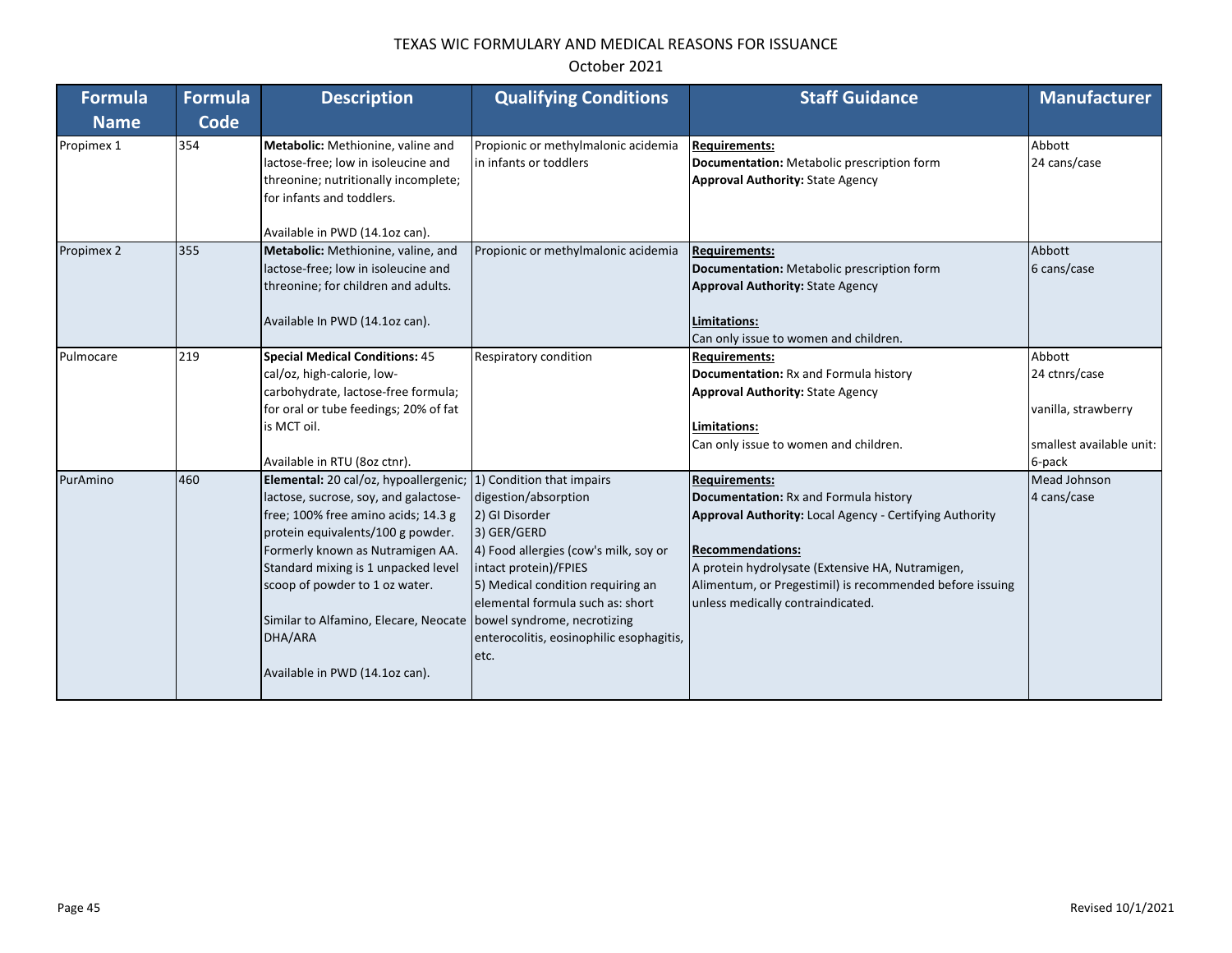| <b>Formula</b>     | Formula     | <b>Description</b>                     | <b>Qualifying Conditions</b>             | <b>Staff Guidance</b>                                          | <b>Manufacturer</b>      |
|--------------------|-------------|----------------------------------------|------------------------------------------|----------------------------------------------------------------|--------------------------|
| <b>Name</b>        | <b>Code</b> |                                        |                                          |                                                                |                          |
| PurAmino Jr        | 599         | Elemental: 30 cal/oz, hypoallergenic,  | 1) Condition that impairs                | <b>Requirements:</b>                                           | Mead Johnson             |
|                    |             | 100% free amino acids; contains        | digestion/absorption                     | Documentation: RX and Formula history                          | 4 cans/case              |
|                    |             | DHA. Standard mixing is 1 unpacked     | 2) GI Disorder                           | Approval Authority: Local Agency - Certifying Authority        |                          |
|                    |             | scoop of powder to 1 oz water.         | 3) GER/GERD                              |                                                                | unflavored, vanilla      |
|                    |             |                                        | 4) Food allergies (cow's milk, soy or    | Limitations:                                                   |                          |
|                    |             | Similar to Alfamino Jr., Elecare Jr,   | intact protein)/FPIES                    | Can only issue to women and children.                          |                          |
|                    |             | Equacare Jr., Essential Care Jr.,      | 5) Medical condition requiring an        |                                                                |                          |
|                    |             | Neocate Jr.                            | elemental formula such as: short         |                                                                |                          |
|                    |             |                                        | bowel syndrome, necrotizing              |                                                                |                          |
|                    |             | Available in PWD (14.1oz can).         | enterocolitis, eosinophilic esophagitis, |                                                                |                          |
|                    |             |                                        | letc.                                    |                                                                |                          |
| <b>RCF (Ross</b>   | 230         | <b>Special Medical Conditions: 20</b>  | Non-metabolic reason:                    | <b>Requirements for Non-Metabolic Reasons:</b>                 | Abbott                   |
| Carbohydrate Free) |             | cal/oz, carbohydrate and lactose       | Seizure disorders requiring a            | Documentation: Rx and Formula history                          | 12 cans/case             |
|                    |             | free, soy protein; carbohydrate        | ketogenic diet                           | <b>Approval Authority: State Agency</b>                        |                          |
|                    |             | source must be added separately.       | Metabolic reason:                        |                                                                |                          |
|                    |             |                                        | Carbohydrate intolerance.                | <b>Requirements for Metabolic Reasons:</b>                     |                          |
|                    |             | Available in CON (13oz can).           |                                          | Documentation: Metabolic prescription form                     |                          |
|                    |             |                                        |                                          | <b>Approval Authority: State Agency</b>                        |                          |
| Renalcal           | 222         | <b>Special Medical Conditions: 60</b>  | <b>Renal failure</b>                     | <b>Requirements:</b>                                           | <b>Nestle</b>            |
|                    |             | cal/oz, high calorie, low-electrolyte, |                                          | <b>Documentation: Rx and Formula history</b>                   | 24 ctnrs/case            |
|                    |             | lactose-free; nutritionally            |                                          | <b>Approval Authority: Local Agency - Certifying Authority</b> | unflavored               |
|                    |             | incomplete; 70% of fat is MCT oil.     |                                          |                                                                |                          |
|                    |             |                                        |                                          | Limitations:                                                   |                          |
|                    |             | Available in RTU (250mL ctnr).         |                                          | Can only issue to women and children.                          |                          |
| Renastart          | 600         | <b>Special Medical Conditions: 30</b>  | Renal disease                            | <b>Requirements:</b>                                           | Vitaflo                  |
|                    |             | cal/oz, low levels of milk protein,    |                                          | Documentation: Rx and Formula history                          | unflavored               |
|                    |             | calcium, potassium, phosphorus and     |                                          | <b>Approval Authority: Local Agency - Certifying Authority</b> |                          |
|                    |             | vitamin A.                             |                                          |                                                                | smallest available unit: |
|                    |             |                                        |                                          | Limitations:                                                   | 1 can                    |
|                    |             | Available in PWD (14.1oz can).         |                                          | Can only issue to women and children.                          |                          |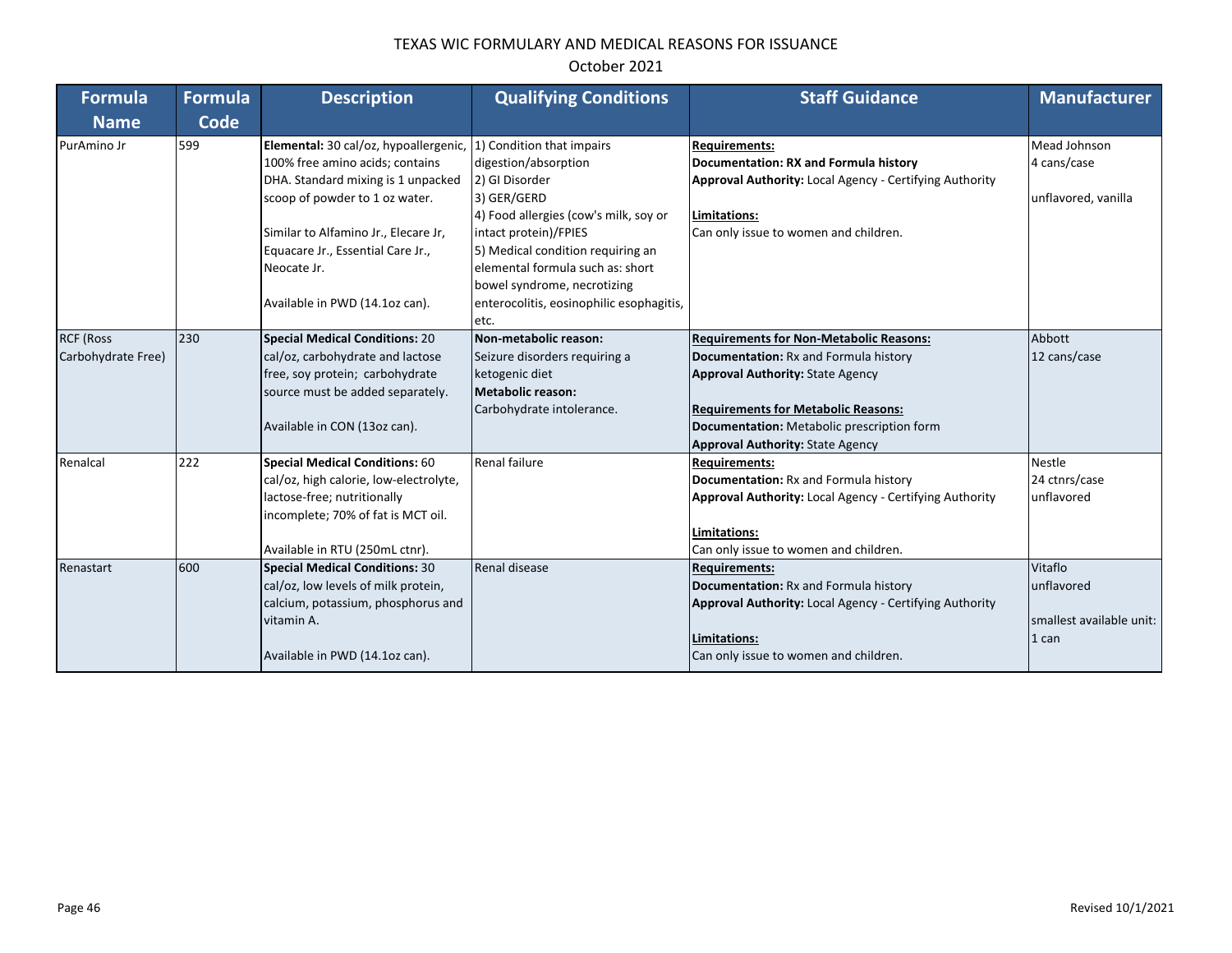| <b>Formula</b>             | <b>Formula</b> | <b>Description</b>                                                                                                                                                                                                                                                                                                                                                                  | <b>Qualifying Conditions</b>                                                                                                                       | <b>Staff Guidance</b>                                                                                                                                                                                 | <b>Manufacturer</b>                                                                                      |
|----------------------------|----------------|-------------------------------------------------------------------------------------------------------------------------------------------------------------------------------------------------------------------------------------------------------------------------------------------------------------------------------------------------------------------------------------|----------------------------------------------------------------------------------------------------------------------------------------------------|-------------------------------------------------------------------------------------------------------------------------------------------------------------------------------------------------------|----------------------------------------------------------------------------------------------------------|
| <b>Name</b>                | <b>Code</b>    |                                                                                                                                                                                                                                                                                                                                                                                     |                                                                                                                                                    |                                                                                                                                                                                                       |                                                                                                          |
| Renastep                   | 640            | <b>Special Medical Conditions: 60</b><br>cal/oz, high calorie, low in<br>potassium, chloride, phosphorous,<br>calcium and vitamin A; enriched with<br>DHA; 128 mOsm/L renal solute load,<br>700 mOsm/kg; for oral or tube<br>feeding under medical supervision<br>only; not intended as a sole source<br>of nutrition.<br>Similar to Suplena.<br>Available in RTU (15-6.76oz ctnr). | 1) Chronic Kidney Disease<br>2) Kidney transplant complication,<br>rejection or failure.                                                           | <b>Requirements:</b><br>Documentation: Rx and Formula history<br><b>Approval Authority: State Agency</b><br>Limitations:<br>For children over 1 year of age. Can only issue to women<br>and children. | Vitaflo<br>15 ctnrs/case<br>vanilla<br>smallest available unit:<br>1 case                                |
| Replete w/Fiber            | 224            | <b>Increased Calorie Supplement: 30</b><br>cal/oz, high-protein, lactose-free<br>with fiber; 25% of calories as<br>protein; 25% of fat is MCT oil; 3.5 g<br>fiber/250 mL container.<br>Available in RTU (250mL ctnr).                                                                                                                                                               | Increased protein needs with one of<br>the following:<br>1) Pressure ulcers<br>2) Burns<br>3) Surgical wounds<br>4) Fiber needs for bowel function | <b>Requirements:</b><br>Documentation: Rx and Formula history<br>Approval Authority: Local Agency - Certifying Authority<br>Limitations:<br>Can only issue to women and children.                     | <b>Nestle</b><br>24 ctnrs/case<br>vanilla                                                                |
| Resource 2.0               | 177            | <b>Increased Calorie Supplement: 60</b><br>cal/oz, lactose-free, calorically<br>dense, high-nitrogen, with reduced<br>sodium; similar to TwoCal HN.<br>Available in RTU (8oz ctnr).                                                                                                                                                                                                 | 1) Increase calorie needs<br>2) Increased protein needs<br>3) Fluid restriction                                                                    | <b>Requirements:</b><br>Documentation: Rx and Complete assessment<br>Approval Authority: Local Agency - Certifying Authority<br>Limitations:<br>Can only issue to women and children.                 | <b>Nestle</b><br>24 ctnrs/case<br>vanilla<br>27 ctnrs/case<br>vanilla                                    |
| Scandishake                | 233            | <b>Increased Calorie Supplement: 75</b><br>cal/oz when mixed with whole milk;<br>nutritionally incomplete.<br>Available in PWD (12oz packet).                                                                                                                                                                                                                                       | Increased calorie needs                                                                                                                            | <b>Requirements:</b><br>Documentation: Rx and Complete assessment<br>Approval Authority: Local Agency - Certifying Authority<br>Limitations:<br>Can only issue to women and children.                 | Aptalis<br>4 packets/box; 6 boxes<br>per case<br>chocolate, strawberry,<br>vanilla<br>Issued by box only |
| Scandishake<br>w/Aspartame | 234            | <b>Increased Calorie Supplement: 75</b><br>cal/oz when mixed with whole milk;<br>nutritionally incomplete, sweetened<br>with aspartame.<br>Available in PWD (12oz packet).                                                                                                                                                                                                          | Increased calorie needs                                                                                                                            | <b>Requirements:</b><br><b>Documentation: Rx and Complete assessment</b><br>Approval Authority: Local Agency - Certifying Authority<br>Limitations:<br>Can only issue to women and children.          | Aptalis<br>6 cans/case<br>vanilla, chocolate                                                             |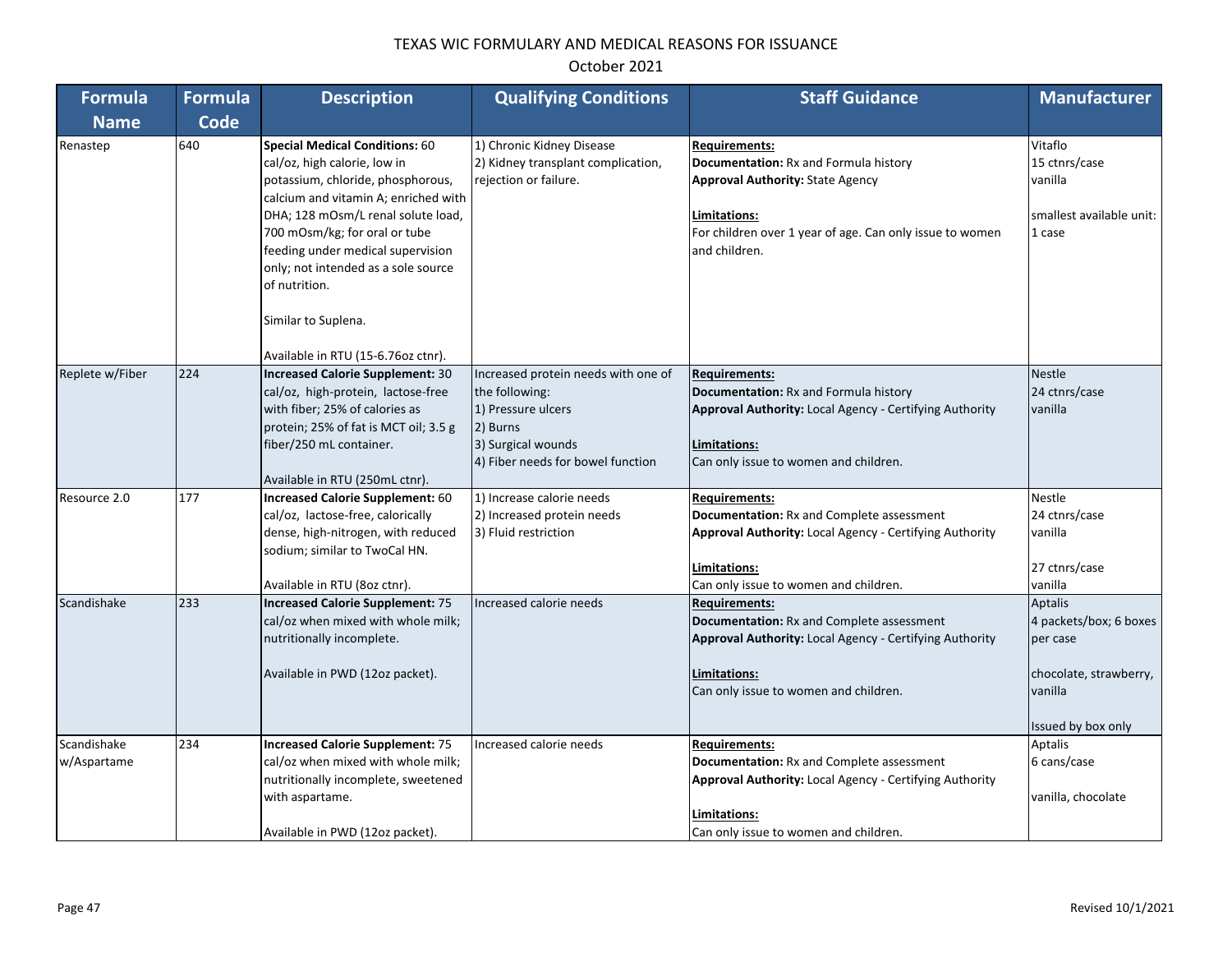| <b>Formula</b>                  | <b>Formula</b>                      | <b>Description</b>                                                                                                                                                                                                           | <b>Qualifying Conditions</b>                                                                                                                                                                                                                                                          | <b>Staff Guidance</b>                                                                                                                                                                                                                                                                    | <b>Manufacturer</b>                                                                                                                  |
|---------------------------------|-------------------------------------|------------------------------------------------------------------------------------------------------------------------------------------------------------------------------------------------------------------------------|---------------------------------------------------------------------------------------------------------------------------------------------------------------------------------------------------------------------------------------------------------------------------------------|------------------------------------------------------------------------------------------------------------------------------------------------------------------------------------------------------------------------------------------------------------------------------------------|--------------------------------------------------------------------------------------------------------------------------------------|
| <b>Name</b>                     | Code                                |                                                                                                                                                                                                                              |                                                                                                                                                                                                                                                                                       |                                                                                                                                                                                                                                                                                          |                                                                                                                                      |
| Scandishake Lactose 232<br>Free |                                     | Increased Calorie Supplement: 65<br>cal/oz when mixed with soy<br>beverage; lactose-free; nutritionally<br>incomplete.<br>Available in PWD (12oz packet).                                                                    | Increased calorie needs                                                                                                                                                                                                                                                               | <b>Requirements:</b><br>Documentation: Rx and Complete assessment<br><b>Approval Authority: Local Agency - Certifying Authority</b><br>Limitations:<br>Can only issue to women and children.                                                                                             | Aptalis<br>4 packets/box; 6 boxes<br>per case<br>vanilla, chocolate                                                                  |
| Similac Advance                 | 414 (PWD)<br>388 (CON)<br>365 (RTU) | Milk-Based Infant Formula: 20<br>cal/oz, milk-based with prebiotic<br>GOS (Galacto-oligosaccharides);<br>similar to Enfamil Infant.<br>Available in PWD (12.4oz can), CON<br>(13oz can), RTU (32oz ctnr).                    | Current contract standard milk-based<br>infant formula.<br>Over age 1 with medical need for a<br>milk-based product with one or more<br>of the following:<br>1) Prematurity (<37 weeks)/LBW<br>2) Developmental delays (sensory &<br>motor)<br>3) Oral-motor feeding issues/aversions | <b>Requirements for Ages 1 and Under:</b><br>Approval Authority: Local Agency - All WCS<br><b>Requirements for Ages Over 1 year:</b><br>Documentation: Rx and Formula history<br><b>Approval Authority: Local Agency - All WCS</b>                                                       | Issued by box only<br>Abbott<br>Code 414: 6 cans/case<br>Code 388: 12 cans/case<br>Code 365: 6 ctnrs/case<br><b>Contract Formula</b> |
| Similac for Diarrhea            | 019                                 | <b>Special Medical Conditions: 20</b><br>cal/oz, lactose-free, soy protein with<br>added soy fiber (6 g/L) for infants;<br>for management of diarrhea; low<br>osmolality: 240 mOsm/kg water.<br>Available in RTU (32oz can). | 1) Condition that impairs<br>digestion/absorption<br>2) GI Disorder                                                                                                                                                                                                                   | <b>Requirements:</b><br>Documentation: Rx and Formula history<br><b>Approval Authority: Local Agency - Certifying Authority</b><br>Limitations:<br>Can only issue 1 month at a time.<br><b>Recommendations:</b><br>Should only be used for a short duration - no longer than 10<br>days. | Abbott<br>6 cans/case                                                                                                                |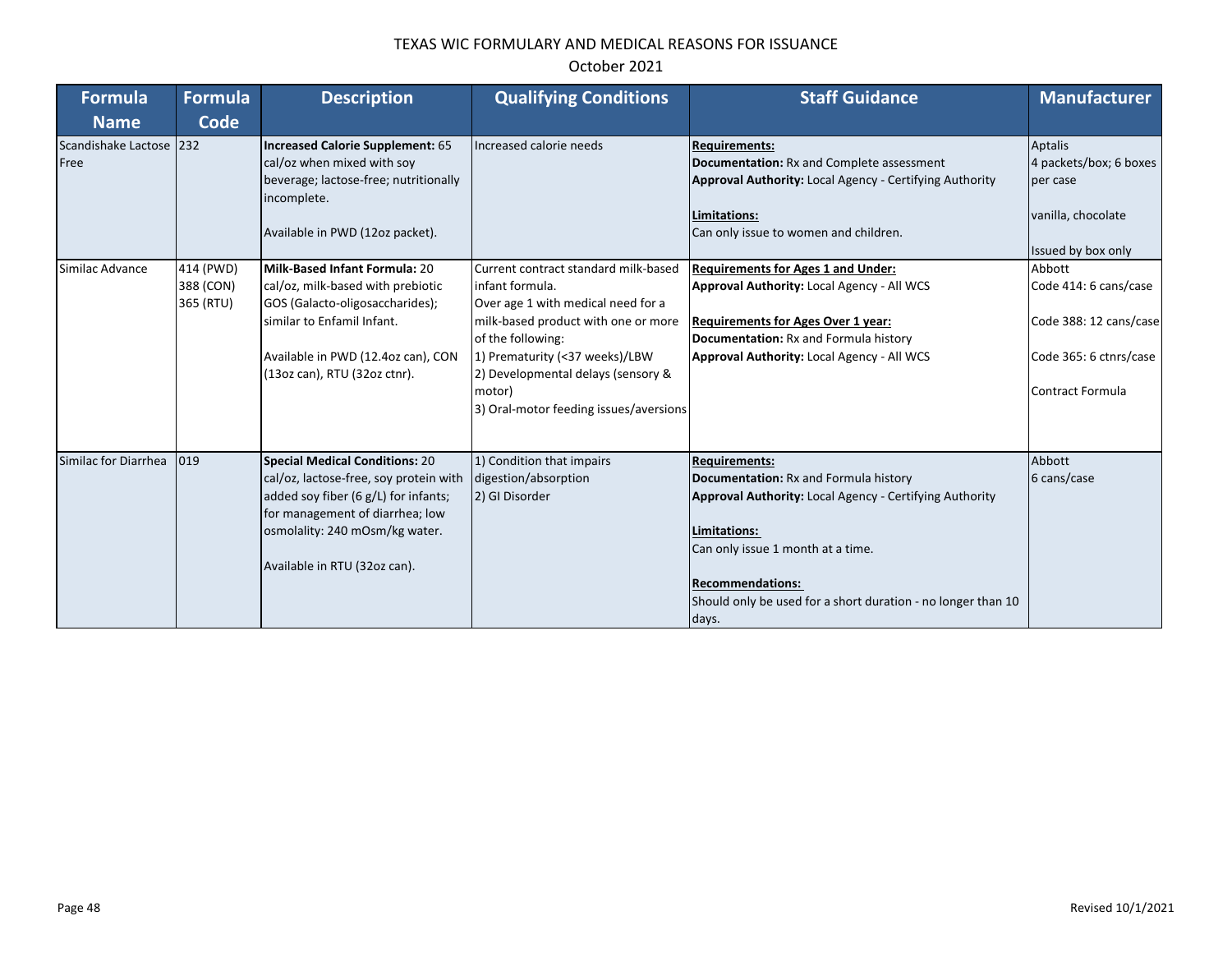| <b>Formula</b>                         | <b>Formula</b>                                                      | <b>Description</b>                                                                                                                                                                                                                                                                                                                                                                                                                                                                                                                | <b>Qualifying Conditions</b>                                                                                             | <b>Staff Guidance</b>                                                                                                                                                                                                                                                                                                                                                                                                                                                                              | <b>Manufacturer</b>                                                                                           |
|----------------------------------------|---------------------------------------------------------------------|-----------------------------------------------------------------------------------------------------------------------------------------------------------------------------------------------------------------------------------------------------------------------------------------------------------------------------------------------------------------------------------------------------------------------------------------------------------------------------------------------------------------------------------|--------------------------------------------------------------------------------------------------------------------------|----------------------------------------------------------------------------------------------------------------------------------------------------------------------------------------------------------------------------------------------------------------------------------------------------------------------------------------------------------------------------------------------------------------------------------------------------------------------------------------------------|---------------------------------------------------------------------------------------------------------------|
| <b>Name</b>                            | Code                                                                |                                                                                                                                                                                                                                                                                                                                                                                                                                                                                                                                   |                                                                                                                          |                                                                                                                                                                                                                                                                                                                                                                                                                                                                                                    |                                                                                                               |
| Similac Go & Grow<br>Toddler           | 602: (Blue<br>Can)<br>626: Non-<br>GMO 2'-FL<br>HMO (Silver<br>Can) | <b>602 Special Medical Conditions:</b><br>17.5 calories/oz, milk-based with<br>prebiotic FOS (short chain<br>fructooligosaccharides); enriched<br>with 25 vitamins and minerals<br>including lutein, DHA, and vitamin E.<br><b>626 Special Medical Conditions:</b><br>17.5 calories/oz, non-GMO, milk-<br>based with 2'FL HMO prebiotic FOS<br>(short chain fructooligosaccharides);<br>enriched with 25 vitamins and<br>minerals including lutein, DHA, and<br>vitamin E.<br>Similar to Enfagrow Toddler and<br>Good Start Grow. | 1) Prematurity (<37 weeks)/LBW<br>2) Developmental delays (sensory &<br>motor)<br>3) Oral motor feeding issues/aversions | <b>Requirements:</b><br>Documentation: Rx and Complete assessment<br>Approval Authority: Local Agency - Formula-certified WCS<br>Limitations:<br>For children older than 1 year.<br><b>Additional Information:</b><br>Healthcare provider can prescribe either can depending on<br>availability.                                                                                                                                                                                                   | Abbott<br>Code 602: 6 cans/case<br>Code 626: 6 cans/case                                                      |
| Similac Human Milk<br>Fortifier (SHMF) | 235                                                                 | Available in PWD (24oz/1lb can).<br>Premature/LBW: Supplement for<br>mother's milk collected after 2<br>weeks postpartum; nutritionally<br>incomplete.<br>Similar to Enfamil HMF.<br>Available in PWD (0.9g packet).                                                                                                                                                                                                                                                                                                              | 1) Prematurity (<37 weeks)<br>2) Low or very low birth weight<br>(LBW/VLBW)                                              | <b>Requirements:</b><br>Documentation: Rx and Complete assessment<br><b>Approval Authority: State Agency</b><br>Limitations:<br>Can only issue 1 month at a time.<br>Used for the fortification of human breastmilk. Not<br>intended for use after infant reaches 8 lbs (3600 g) in<br>weight.<br><b>Recommendations:</b><br>For additional 2 cal/oz, add 1 HMF packet to every 50 ml of<br>preterm human milk. For additional 4 cal/oz, add 1 HMF<br>packet to every 25 ml of preterm human milk. | Abbott<br>0.9 grams/packet,<br>50 packets/carton,<br>3 cartons/case<br>smallest available unit:<br>50 packets |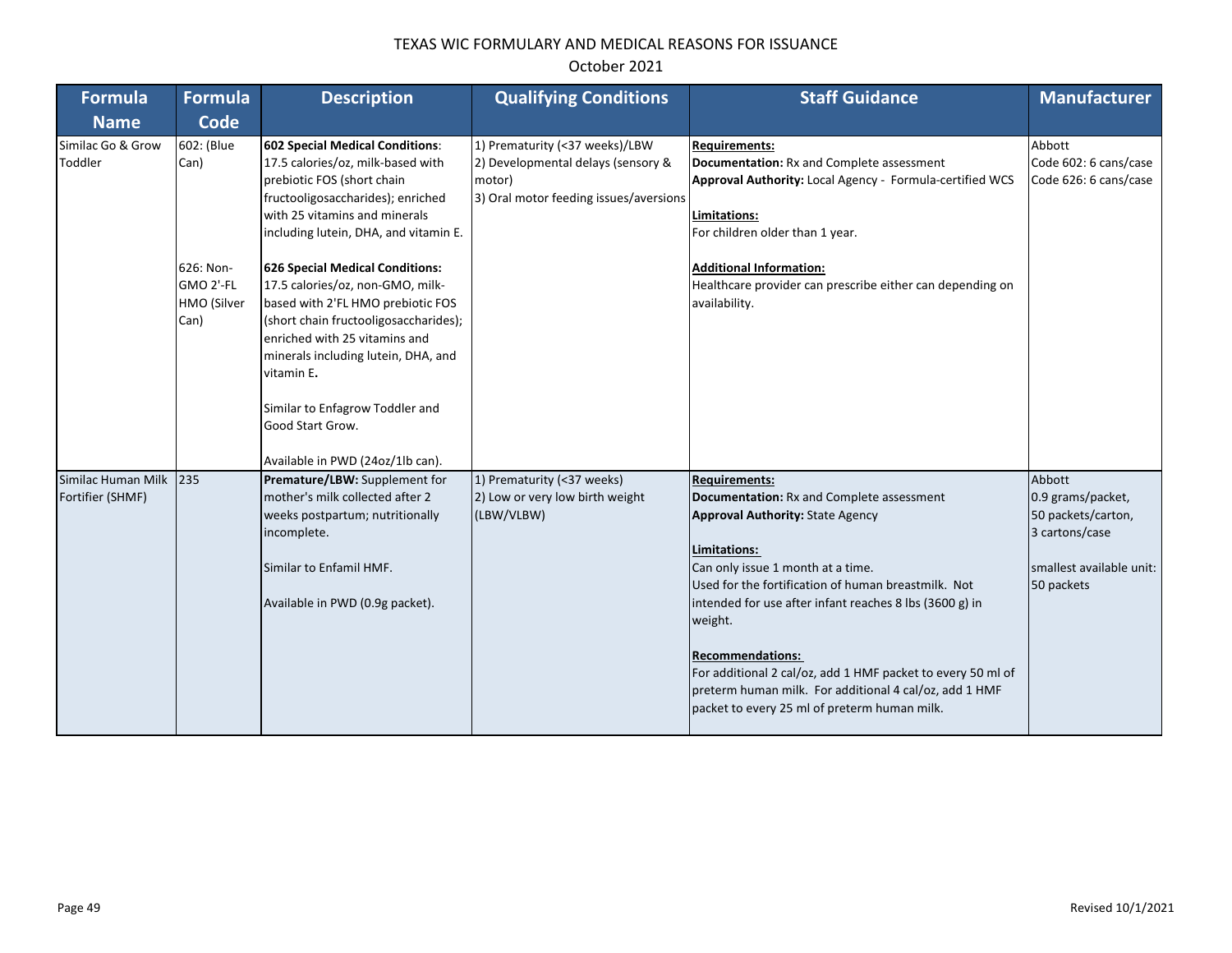| Formula                                                                             | <b>Formula</b> | <b>Description</b>                                                                                                                                                                                                                                                                                                            | <b>Qualifying Conditions</b>                                                         | <b>Staff Guidance</b>                                                                                                                                                                                                                                                                                                                                                                                                                                                                                     | <b>Manufacturer</b>                                                                                     |
|-------------------------------------------------------------------------------------|----------------|-------------------------------------------------------------------------------------------------------------------------------------------------------------------------------------------------------------------------------------------------------------------------------------------------------------------------------|--------------------------------------------------------------------------------------|-----------------------------------------------------------------------------------------------------------------------------------------------------------------------------------------------------------------------------------------------------------------------------------------------------------------------------------------------------------------------------------------------------------------------------------------------------------------------------------------------------------|---------------------------------------------------------------------------------------------------------|
| <b>Name</b>                                                                         | Code           |                                                                                                                                                                                                                                                                                                                               |                                                                                      |                                                                                                                                                                                                                                                                                                                                                                                                                                                                                                           |                                                                                                         |
| Similac Human Milk 644<br>Fortifier<br>Concentrated Liquid                          |                | Premature/LBW: Supplement for<br>mother's milk collected after 2<br>weeks postpartum; milk-based<br>concentrated liquid, low in iron,<br>enriched with MCT, nutritionally<br>incomplete, Halal and Kosher.<br>Similar to Enfamil Human Milk<br>Foritifier<br>Available in RTU (5 mL packet)                                   | 1) Prematurity (<37 weeks)<br>2) Low or very low birth weight<br>(LBW/VLBW)          | <b>Requirements:</b><br><b>Documentation:</b> Rx and Complete assessment<br><b>Approval Authority: State Agency</b><br>Limitations:<br>Can only issue 1 month at a time.<br>Used for the fortification of human breastmilk. Not<br>intended for use after infant reaches 8 lbs (3600 g) in<br>weight.<br><b>Recommendations:</b><br>For additional 2 cal/oz, add 1 HMF packet to every 50 ml of<br>preterm human milk. For additional 4 cal/oz, add 1 HMF<br>packet to every 25 ml of preterm human milk. | Abbott<br>5mL/packet,<br>24 packets/carton,<br>6 cartons/case                                           |
| Similac Human Milk<br>Fortifier Hydrolyzed<br>Protein<br><b>Concentrated Liquid</b> | 645            | Premature/LBW: Supplement for<br>mother's milk collected after 2<br>weeks postpartum; non-acidified,<br>extensively hydrolyzed casein<br>protein, enriched with lutein, DHA<br>and MCT; gluten-free, low-iron,<br>nutritionally incomplete.<br>Similar to Enfamil HMF Acidified<br>Liquid<br>Available in RTU (24-5mL packet) | 1) Prematurity (<37 weeks)<br>2) Low or very low birth weight<br>(LBW/VLBW)          | <b>Requirements:</b><br>Documentation: Rx and Complete assessment<br><b>Approval Authority: State Agency</b><br>Limitations:<br>Can only issue 1 month at a time.<br>Used for the fortification of human breastmilk. Not<br>intended for use after infant reaches 8 lbs (3600 g) in<br>weight.<br><b>Recommendations:</b><br>For additional 2 cal/oz, add 1 HMF packet to every 50 ml of<br>preterm human milk. For additional 4 cal/oz, add 1 HMF<br>packet to every 25 ml of preterm human milk.        | Abbott<br>5mL/packet,<br>24 packets/carton,<br>6 cartons/case<br>smallest available unit:<br>24 packets |
| Similac PM 60/40                                                                    | 042            | <b>Special Medical Conditions: 20</b><br>cal/oz, (60:40) whey: casein ratio,<br>lower in iron and other minerals and<br>electrolytes; additional iron should<br>be supplied from other sources.<br>Available in PWD (14.1oz can).                                                                                             | 1) Hypocalcemia<br>2) Hyperphosphatemia<br>3) Renal disease/low mineral<br>condition | <b>Requirements:</b><br>Documentation: Rx and Formula history<br>Approval Authority: Local Agency - Certifying Authority                                                                                                                                                                                                                                                                                                                                                                                  | Abbott<br>6 cans/case                                                                                   |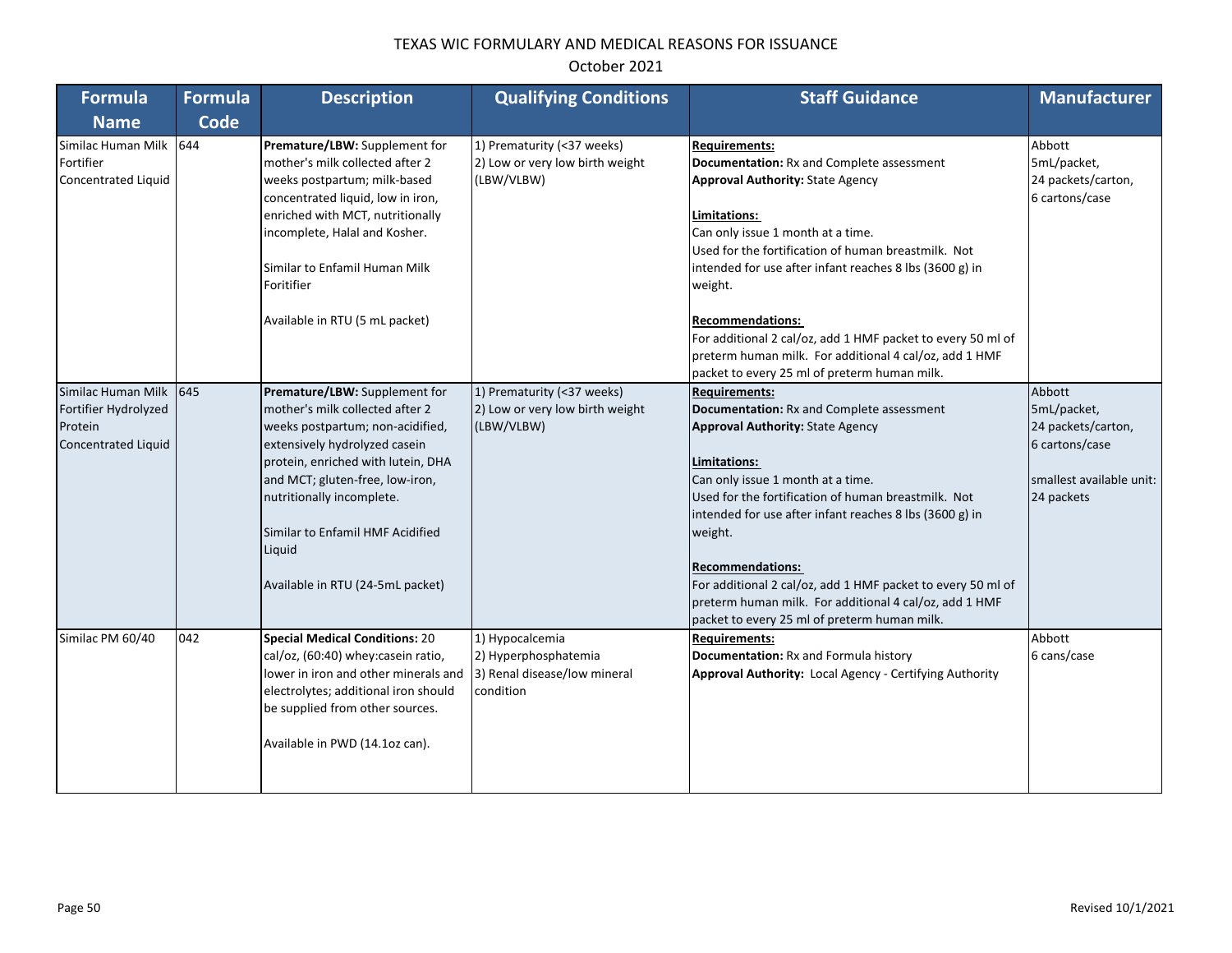| <b>Formula</b>      | <b>Formula</b>                      | <b>Description</b>                                                                                                                                                                                                                                                                        | <b>Qualifying Conditions</b>                                                                                                                                                                                                                                                                                                                                               | <b>Staff Guidance</b>                                                                                                                                                                                                                                                                                                                                 | <b>Manufacturer</b>                                                                                            |
|---------------------|-------------------------------------|-------------------------------------------------------------------------------------------------------------------------------------------------------------------------------------------------------------------------------------------------------------------------------------------|----------------------------------------------------------------------------------------------------------------------------------------------------------------------------------------------------------------------------------------------------------------------------------------------------------------------------------------------------------------------------|-------------------------------------------------------------------------------------------------------------------------------------------------------------------------------------------------------------------------------------------------------------------------------------------------------------------------------------------------------|----------------------------------------------------------------------------------------------------------------|
| <b>Name</b>         | <b>Code</b>                         |                                                                                                                                                                                                                                                                                           |                                                                                                                                                                                                                                                                                                                                                                            |                                                                                                                                                                                                                                                                                                                                                       |                                                                                                                |
| Similac Sensitive   | 619 (PWD)<br>620 (RTU)              | Milk-Based Infant Formula: 20<br>cal/oz. Low-lactose, milk-based with<br>prebiotic GOS (Galacto-<br>oligosaccharides); not intended for<br>infants or children with<br>galactosemia.<br>Available in PWD (12.5oz can), RTU<br>(32oz ctnr).                                                | Current contract low lactose, milk-<br>based formula. Intolerance to Similac<br>Advance. Spitting up and/or reflux or<br>other intolerance symptoms.<br>Over age 1 with medical need for a<br>milk-based product. Possible reasons<br>include:<br>1) Prematurity (<37 weeks)/LBW<br>2) Developmental delays (sensory &<br>motor)<br>3) Oral motor feeding issues/aversions | <b>Requirements for Ages 1 and Under:</b><br>Approval Authority: Local Agency - All WCS<br><b>Requirements for Ages Over 1 year:</b><br>Documentation: Rx and Formula history<br>Approval Authority: Local Agency - All WCS<br><b>Recommendations:</b><br>If infant is experiencing intolerance symptoms please<br>discuss with CA prior to issuance. | Abbott<br>Code 619: 6 cans/case<br>Code 620: 6 ctnrs/case<br>Contract Formula                                  |
| Similac Soy Isomil  | 389 (PWD)<br>391 (CON)<br>390 (RTU) | Soy-Based Infant Formula: 20<br>cal/oz, lactose-free, soy-based.<br>Available in PWD (12.4oz can), CON<br>(13oz can), RTU (32oz ctnr).                                                                                                                                                    | Current contract standard soy-based<br>infant formula.<br>Over age 1 with medical need for a<br>soy-based product with one or more<br>of the following:<br>1) Cow's milk allergy or intolerance<br>2) Galactosemia<br>3) Vegan/Vegeterian Diet                                                                                                                             | <b>Requirements for Ages 1 and Under:</b><br>Approval Authority: Local Agency - All WCS<br><b>Requirements for Ages Over 1 Year:</b><br>Documentation: Rx and Formula history<br>Approval Authority: Local Agency - All WCS                                                                                                                           | Abbott<br>Code 389: 6 cans/case<br>Code 391: 12 cans/case<br>Code 390: 6 ctnrs/case<br><b>Contract Formula</b> |
| Similac for Spit-Up | 621                                 | <b>Milk-based Infant Formula: 20</b><br>cal/oz effective 2/1/2021. Low-<br>lactose, milk-based with rice starch;<br>not intended for infants or children<br>with galactosemia; should not be<br>mixed higher than 24 kcal/oz.<br>Similar to Enfamil AR.<br>Available in PWD (12.5oz can). | Current contract added rice starch,<br>milk-based formula. Intolerance to<br>Similac Advance. Spitting up and/or<br>reflux.<br>Over age 1 with medical need for a<br>milk-based product. Possible reasons<br>include:<br>1) Prematurity (<37 weeks)/LBW<br>2) Developmental delays (sensory &<br>motor)<br>3) Oral motor feeding issues/aversions                          | <b>Requirements for Ages 1 and Under:</b><br>Approval Authority: Local Agency - All WCS<br><b>Requirements for Ages Over 1 Year:</b><br>Documentation: Rx and Formula history<br>Approval Authority: Local Agency - All WCS<br><b>Recommendations:</b><br>If infant is experiencing intolerance symptoms please<br>discuss with CA prior to issuance. | Abbott<br>6 cans/case<br><b>Contract Formula</b>                                                               |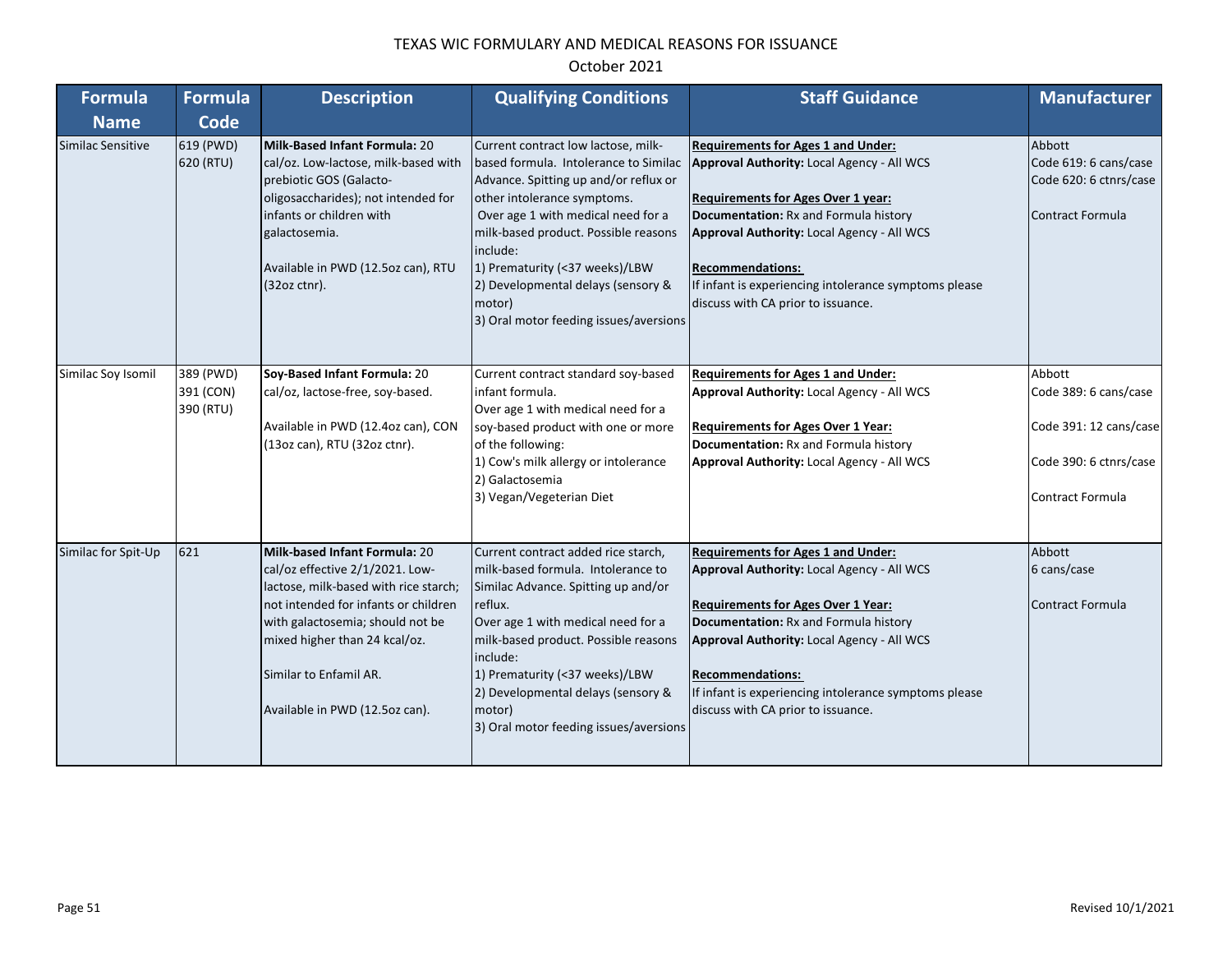| Formula                           | <b>Formula</b> | <b>Description</b>                                            | <b>Qualifying Conditions</b>                                                              | <b>Staff Guidance</b>                                                                                                                                 | <b>Manufacturer</b>       |
|-----------------------------------|----------------|---------------------------------------------------------------|-------------------------------------------------------------------------------------------|-------------------------------------------------------------------------------------------------------------------------------------------------------|---------------------------|
| <b>Name</b>                       | <b>Code</b>    |                                                               |                                                                                           |                                                                                                                                                       |                           |
| Similac Special Care<br>20 w/lron | 595            | Premature/LBW: 20 cal/oz, preterm;<br>50% of fat is MCT oil.  | 1) Prematurity (<37 weeks)<br>2) Low birth weight or very low birth<br>weight (LBW, VLBW) | <b>Requirements:</b><br>Documentation: Rx and Complete assessment<br><b>Approval Authority: State Agency</b>                                          | Abbott<br>48 bottles/case |
|                                   |                | Available in RTU (2oz btl).                                   |                                                                                           | Limitations:                                                                                                                                          |                           |
|                                   |                |                                                               |                                                                                           | Not intended for feeding LBW infants after they reach a<br>weight of 8 pounds or consume 16-24 oz in 24 hours. Can<br>only issue one month at a time. |                           |
| Similac Special Care              | 441            | Premature/LBW: 24 cal/oz, preterm; 1) Prematurity (<37 weeks) |                                                                                           | <b>Requirements:</b>                                                                                                                                  | Abbott                    |
| 24 w/lron                         |                | 50% of fat is MCT oil.                                        | 2) Low birth weight or very low birth<br>weight (LBW, VLBW)                               | Documentation: Rx and Complete assessment<br><b>Approval Authority: State Agency</b>                                                                  | 48 bottles/case           |
|                                   |                | Similar to Enfamil Premature 24 w/                            |                                                                                           |                                                                                                                                                       |                           |
|                                   |                | iron.                                                         |                                                                                           | Limitations:                                                                                                                                          |                           |
|                                   |                |                                                               |                                                                                           | Not intended for feeding LBW infants after they reach a                                                                                               |                           |
|                                   |                | Available in RTU (2oz btl).                                   |                                                                                           | weight of 8 pounds or consume 16-24 oz in 24 hours. Can<br>only issue one month at a time.                                                            |                           |
| Similac Special Care              | 596            | Premature/LBW: 24 cal/oz, preterm;                            | 1) Prematurity (<37 weeks) with                                                           | <b>Requirements:</b>                                                                                                                                  | Abbott                    |
| 24 High Protein                   |                | 3.3 g of protein /100 cal.                                    | increased protein needs<br>2) Low birth weight or very low birth                          | Documentation: Rx and Complete assessment<br><b>Approval Authority: State Agency</b>                                                                  | 48 bottles/case           |
|                                   |                | Similar to Enfamil Premature High                             | weight (LBW, VLBW)                                                                        |                                                                                                                                                       |                           |
|                                   |                | Protein 24.                                                   |                                                                                           | Limitations:                                                                                                                                          |                           |
|                                   |                |                                                               |                                                                                           | Not intended for feeding LBW infants after they reach a                                                                                               |                           |
|                                   |                | Available in RTU (2oz btl).                                   |                                                                                           | weight of 8 pounds or consume 16-24 oz in 24 hours. Can                                                                                               |                           |
|                                   |                |                                                               |                                                                                           | only issue one month at a time.                                                                                                                       |                           |
| Similac Special Care              | 503            | Premature/LBW: 30 cal/oz, preterm;                            | 1) Prematurity (<37 weeks)                                                                | <b>Requirements:</b>                                                                                                                                  | Abbott                    |
| 30                                |                | 50% of fat is MCT oil; can be mixed                           | 2) Low birth weight or very low birth                                                     | Documentation: Rx and Complete assessment                                                                                                             | 48 bottles/case           |
|                                   |                | with human milk as a fortifier or an<br>extender.             | weight (LBW, VLBW)                                                                        | <b>Approval Authority: State Agency</b>                                                                                                               |                           |
|                                   |                |                                                               |                                                                                           | Limitations:                                                                                                                                          |                           |
|                                   |                | Similar to Enfamil Premature 30.                              |                                                                                           | Not intended for feeding LBW infants after they reach a                                                                                               |                           |
|                                   |                |                                                               |                                                                                           | weight of 8 pounds or consume 16-24 oz in 24 hours. Can                                                                                               |                           |
|                                   |                | Available in RTU (2oz btl).                                   |                                                                                           | only issue one month at a time.                                                                                                                       |                           |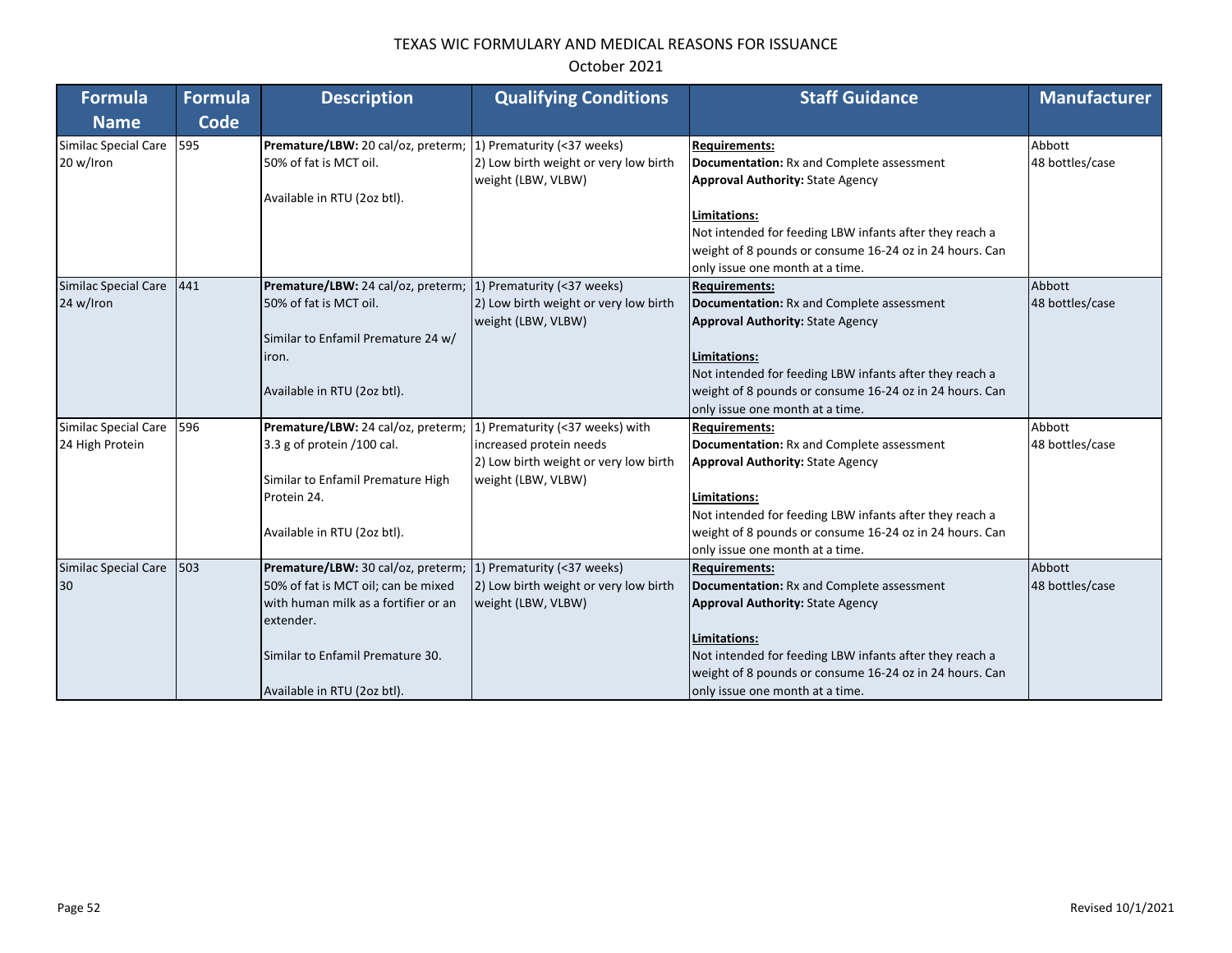| <b>Formula</b>           | <b>Formula</b> | <b>Description</b>                                                                                                                                                                                                                                                                                                                      | <b>Qualifying Conditions</b>                                                                                                                                                                                                                                                                                     | <b>Staff Guidance</b>                                                                                                                                                                                                                                                                                                                                                                               | <b>Manufacturer</b>                              |
|--------------------------|----------------|-----------------------------------------------------------------------------------------------------------------------------------------------------------------------------------------------------------------------------------------------------------------------------------------------------------------------------------------|------------------------------------------------------------------------------------------------------------------------------------------------------------------------------------------------------------------------------------------------------------------------------------------------------------------|-----------------------------------------------------------------------------------------------------------------------------------------------------------------------------------------------------------------------------------------------------------------------------------------------------------------------------------------------------------------------------------------------------|--------------------------------------------------|
| <b>Name</b>              | <b>Code</b>    |                                                                                                                                                                                                                                                                                                                                         |                                                                                                                                                                                                                                                                                                                  |                                                                                                                                                                                                                                                                                                                                                                                                     |                                                  |
| Similac Total<br>Comfort | 622            | <b>Milk-Based Infant Formula: 20</b><br>cal/oz effective 2/1/2021. Milk-<br>based with prebiotic Galacto-<br>oligosaccharides (GOS); 2% lactose;<br>partially hydrolyzed 100% whey.<br>Current contract partially hydrolyzed<br>milk-based formula.<br>Similar to Gentlease and Good Start<br>Soothe.<br>Available in PWD (12.6oz can). | Intolerance to Similac Advance<br>Digestive issues and/or colic<br>Over age 1 with medical need for a<br>milk-based product. Possible reasons<br>include:<br>1) Prematurity (<37 weeks)/LBW<br>2) Developmental delays (sensory &<br>motor)                                                                      | <b>Requirements for Ages 1 and Under:</b><br>Approval Authority: Local Agency - All WCS<br><b>Requirements for Ages Over 1 Year:</b><br>Documentation: Rx and Formula history<br><b>Approval Authority: Local Agency - All WCS</b><br><b>Recommendations:</b><br>3) Oral motor feeding issues/aversions If infant is experiencing intolerance symptoms please<br>discuss with CA prior to issuance. | Abbott<br>6 cans/case<br><b>Contract Formula</b> |
| <b>SOD Anamix Early</b>  | 578            | Metabolic: Methionine, cysteine-<br>free with prebiotic fiber.<br>Available in PWD (400g can).                                                                                                                                                                                                                                          | Sulfite oxydase deficiency                                                                                                                                                                                                                                                                                       | <b>Requirements:</b><br>Documentation: Metabolic prescription form<br><b>Approval Authority: State Agency</b><br>Limitations:<br>For infants and young children.                                                                                                                                                                                                                                    | <b>Nutricia</b><br>6 cans/case                   |
| Suplena                  | 239            | <b>Special Medical Conditions: 54</b><br>cal/oz, low in protein, phosphorus,<br>potassium and sodium. High-calorie,<br>lactose-free diet; nutritionally<br>complete with fiber and prebiotics;<br>for oral or tube feeding.<br>Available in RTU (8oz ctnr).                                                                             | 1) Renal disease/low mineral<br>condition<br>2) Fluid restriction<br>3) Protein restriction                                                                                                                                                                                                                      | <b>Requirements:</b><br>Documentation: Rx and Formula history<br>Approval Authority: Local Agency - Certifying Authority<br>Limitations:<br>Can only issue to women and children.                                                                                                                                                                                                                   | Abbott<br>24 ctnrs/case<br>vanilla               |
| <b>Tolerex</b>           | 240            | Elemental: 30 cal/oz, lactose-free,<br>low fat, elemental with 100% free<br>amino acids; nutritionally complete.<br>Available in PWD (2.82oz packet).                                                                                                                                                                                   | 1) Condition that impairs<br>digestion/absorption<br>2) GI Disorder<br>3) GER/GERD<br>4) Food allergies (cow's milk, soy or<br>intact protein)/FPIES<br>5) Medical condition requiring an<br>elemental formula such as: short<br>bowel syndrome, necrotizing<br>enterocolitis, eosinophilic esophagitis,<br>etc. | <b>Requirements:</b><br>Documentation: Rx and Formula history<br>Approval Authority: Local Agency - Certifying Authority<br>Limitations:<br>For ages 3 and older. Can only issue to women and children.                                                                                                                                                                                             | <b>Nestle</b><br>60 packets/case                 |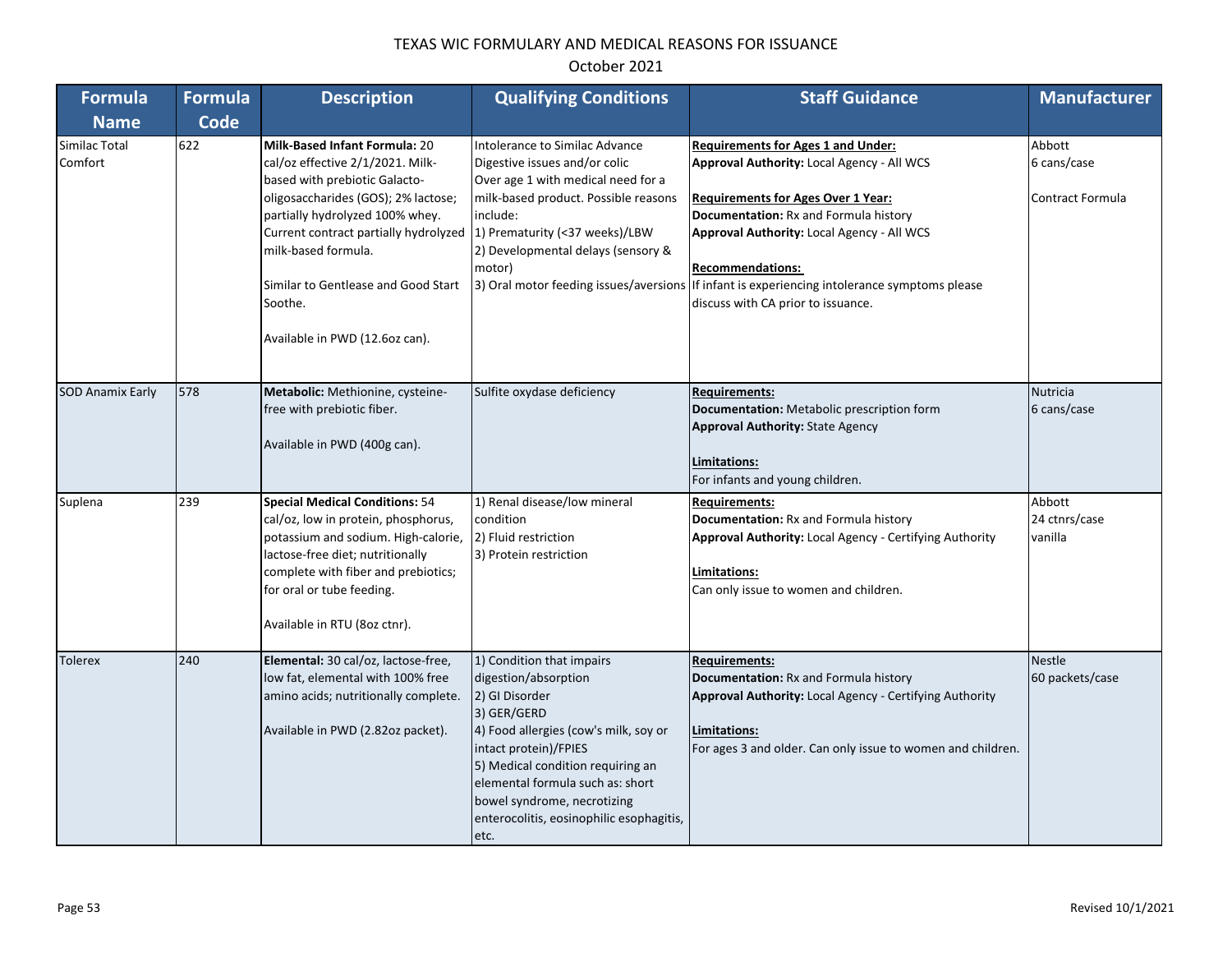| <b>Formula</b>          | <b>Formula</b> | <b>Description</b>                                                                                                                                                                                                                            | <b>Qualifying Conditions</b>                                                        | <b>Staff Guidance</b>                                                                                                                                                                        | <b>Manufacturer</b>                              |
|-------------------------|----------------|-----------------------------------------------------------------------------------------------------------------------------------------------------------------------------------------------------------------------------------------------|-------------------------------------------------------------------------------------|----------------------------------------------------------------------------------------------------------------------------------------------------------------------------------------------|--------------------------------------------------|
| <b>Name</b>             | Code           |                                                                                                                                                                                                                                               |                                                                                     |                                                                                                                                                                                              |                                                  |
| <b>TwoCal HN</b>        | 245            | Increased Calorie Supplement: 60<br>cal/oz, high-calorie, high-nitrogen,<br>high-protein; lactose-free;<br>nutritionally complete; for oral or<br>tube feeding.<br>Similar to Resource 2.0.                                                   | Fluid restriction with:<br>1) Increased protein needs<br>2) Increased calorie needs | <b>Requirements:</b><br>Documentation: Rx and Complete assessment<br><b>Approval Authority: Local Agency - Certifying Authority</b><br>Limitations:<br>Can only issue to women and children. | Abbott<br>24 ctnrs/case<br>vanilla, butter pecan |
| <b>TYR Anamix Early</b> | 582            | Available in RTU (8oz ctnr).<br>Metabolic: Tyrosine and<br>phenylalanine-free with DHA/ARA.<br>13.5 g of protein equivalent per 100<br>g.<br>Available in PWD (400g can).                                                                     | Tyrosinemia                                                                         | <b>Requirements:</b><br>Documentation: Metabolic prescription form<br><b>Approval Authority: State Agency</b><br>Limitations:<br>For infants and young children.                             | <b>Nutricia</b><br>6 cans/case                   |
| TYR Anamix Next         | 568            | Metabolic: 34.7 cal/9 g scoop;<br>Phenylalanine and tyrosine free with<br>DHA & multi-fiber blend 29%<br>soluble and 71% insoluble); 90%<br>DHA & 100% Vit D in 20 g of protein.<br>Nutritionally incomplete.<br>Available in PWD (400g can). | Tyrosinemia                                                                         | <b>Requirements:</b><br>Documentation: Metabolic prescription form<br><b>Approval Authority: State Agency</b><br>Limitations:<br>Can only issue to women and children.                       | Nutricia<br>6 cans/case                          |
| Tyrex 1                 | 357            | Metabolic: Phenylalanine, tyrosine<br>and lactose-free; nutritionally<br>incomplete; for infants and toddlers;<br>15 g protein equivalents/100 g<br>powder.<br>Available in PWD (14.1oz can).                                                 | Tyrosinemia type I, II, or III                                                      | <b>Requirements:</b><br>Documentation: Metabolic prescription form<br><b>Approval Authority: State Agency</b>                                                                                | Abbott<br>6 cans/case                            |
| Tyrex 2                 | 358            | Metabolic: Phenylalanine, tyrosine<br>and lactose-free; nutritionally<br>incomplete; for children and adults;<br>30 g protein equivalents/100 g<br>powder.<br>Available in PWD (14.1oz can).                                                  | Tyrosinemia type I, II, or III                                                      | <b>Requirements:</b><br>Documentation: Metabolic prescription form<br><b>Approval Authority: State Agency</b><br>Limitations:<br>Can only issue to women and children.                       | Abbott<br>6 cans/case                            |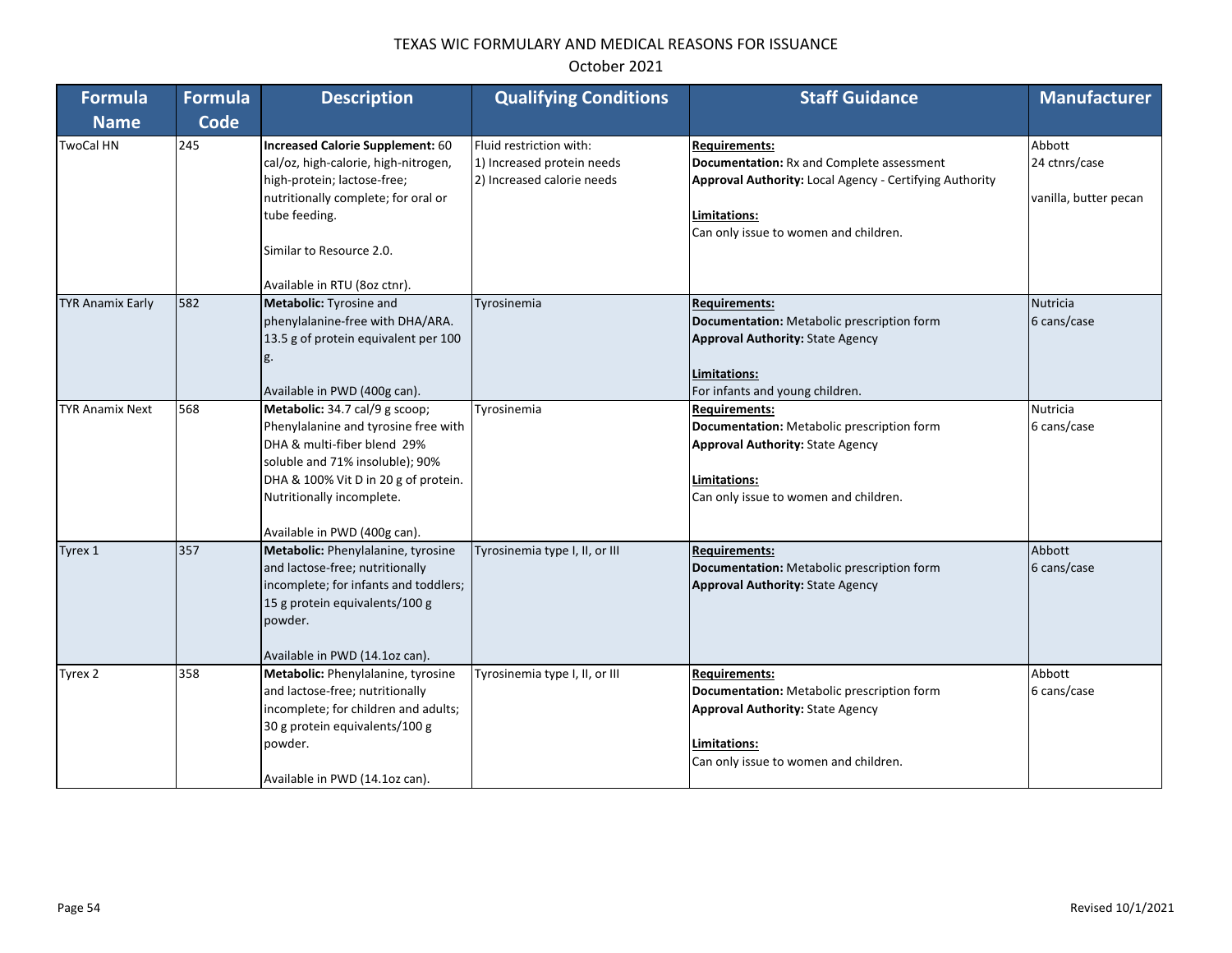| October 2021 |  |
|--------------|--|
|--------------|--|

| <b>Formula</b>           | <b>Formula</b> | <b>Description</b>                                                                                                                                                                                                                                                          | <b>Qualifying Conditions</b>                                                                                                           | <b>Staff Guidance</b>                                                                                                                                                                    | <b>Manufacturer</b>                                                                               |
|--------------------------|----------------|-----------------------------------------------------------------------------------------------------------------------------------------------------------------------------------------------------------------------------------------------------------------------------|----------------------------------------------------------------------------------------------------------------------------------------|------------------------------------------------------------------------------------------------------------------------------------------------------------------------------------------|---------------------------------------------------------------------------------------------------|
| <b>Name</b>              | Code           |                                                                                                                                                                                                                                                                             |                                                                                                                                        |                                                                                                                                                                                          |                                                                                                   |
| <b>TYROS 1</b>           | 467            | Metabolic: Phenylalanine, tyrosine,<br>lactose and galactose-free;<br>nutritionally incomplete; 16.7 g<br>protein equivalents/100 g powder;<br>intended for infants and toddlers.<br>Available in PWD (16oz can).                                                           | Tyrosinemia or other inborn errors of<br>tyrosine metabolism                                                                           | <b>Requirements:</b><br>Documentation: Metabolic prescription form<br><b>Approval Authority: State Agency</b>                                                                            | Mead Johnson<br>6 cans/case                                                                       |
| <b>TYROS 2</b>           | 330            | Metabolic: Phenylalanine, tyrosine,<br>lactose and galactose-free formula;<br>nutritionally incomplete; 22 g<br>protein equivalents/100 g powder;<br>intended for children and adults.<br>Available in PWD (16oz can).                                                      | Tyrosinemia or other inborn errors of<br>tyrosine metabolism                                                                           | <b>Requirements:</b><br>Documentation: Metabolic prescription form<br><b>Approval Authority: State Agency</b><br>Limitations:<br>Can only issue to women and children.                   | Mead Johnson<br>6 cans/case                                                                       |
| UCD Anamix Jr.           | 548            | Metabolic: 0.6 g protein (19.2<br>calories) in 5 g powder; essential<br>amino acids and branched chain<br>amino acids for positive nitrogen<br>balance, non-protein calories,<br>calcium, vitamin D, and zinc;<br>nutritionally incomplete.<br>Available in PWD (400g can). | Medical condition of Urea Cycle<br>Disorder (UCD), hyperammonemia,<br>hyperonithinemia, homocitrullinemia<br>(HHH), and gyrate atrophy | <b>Requirements:</b><br>Documentation: Metabolic prescription form<br><b>Approval Authority: State Agency</b><br>Limitations:<br>Can only issue to women and children.                   | Nutricia<br>6 cans/case<br>unflavored, vanilla                                                    |
| Vital HN                 | 249            | <b>Special Medical Conditions: 30</b><br>cal/oz, high-nitrogen, low-fat,<br>partially hydrolyzed protein;<br>nutritionally complete; for oral or<br>tube feeding; < 0.25 g lactose per<br>packet.<br>Available in PWD (2.79oz packet).                                      | 1) Condition that impairs<br>digestion/absorption<br>2) GI Disorder                                                                    | <b>Requirements:</b><br>Documentation: Rx and Formula history<br>Approval Authority: Local Agency - Certifying Authority<br>Limitations:<br>Can only issue to women and children.        | Abbott<br>6 packets/carton, 4<br>cartons/case<br>vanilla<br>smallest available unit:<br>6 packets |
| <b>Vivonex Pediatric</b> | 250            | Elemental: 24 cal/oz, lactose-free,<br>nutritionally complete elemental;<br>with 100% free amino acids;<br>contains 68% MCT oil; for oral or<br>tube feeding.<br>Available in PWD (1.7oz packet).                                                                           | 1) Condition that impairs<br>digestion/absorption<br>2) GI Disorder<br>3) Surgery or trauma                                            | <b>Requirements:</b><br>Documentation: Rx and Formula history<br><b>Approval Authority: Local Agency - Certifying Authority</b><br>Limitations:<br>Can only issue to women and children. | <b>Nestle</b><br>36 packets/case                                                                  |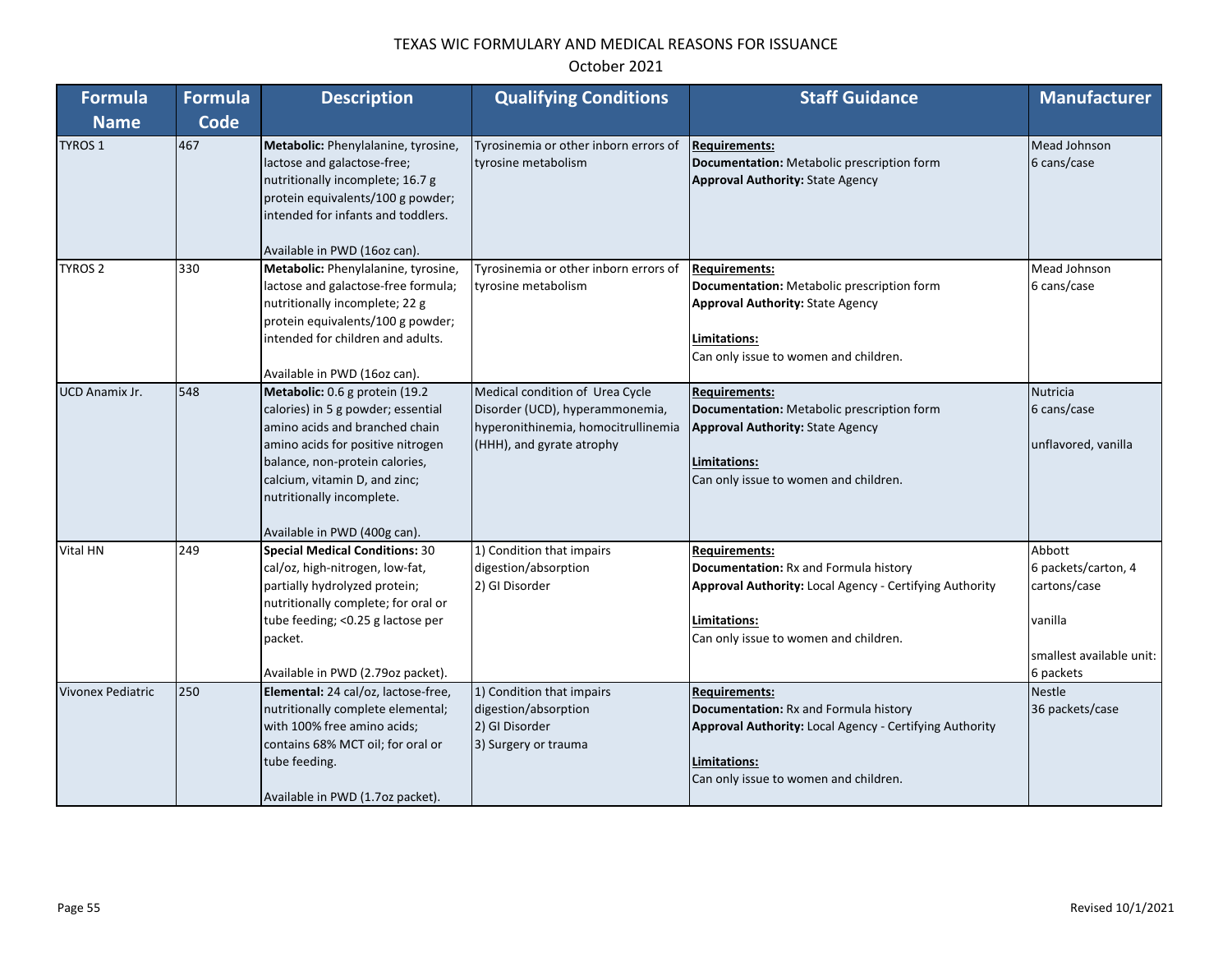| <b>Formula</b>      | <b>Formula</b> | <b>Description</b>                    | <b>Qualifying Conditions</b>    | <b>Staff Guidance</b>                                      | <b>Manufacturer</b> |
|---------------------|----------------|---------------------------------------|---------------------------------|------------------------------------------------------------|---------------------|
| <b>Name</b>         | <b>Code</b>    |                                       |                                 |                                                            |                     |
| <b>Vivonex Plus</b> | 251            | Elemental: 30 cal/oz, lactose-free,   | 1) Condition that impairs       | <b>Requirements:</b>                                       | <b>Nestle</b>       |
|                     |                | high-nitrogen, low-fat, elemental,    | digestion/absorption            | Documentation: Rx and Formula history                      | 36 packets/case     |
|                     |                | 100% free amino acids; nutritionally  | 2) GI Disorder                  | Approval Authority: Local Agency - Certifying Authority    |                     |
|                     |                | complete; for oral or tube feeding.   | 3) Surgery or trauma            |                                                            |                     |
|                     |                |                                       |                                 | Limitations:                                               |                     |
|                     |                | Available in PWD (2.8oz packet).      |                                 | Can only issue to women and children.                      |                     |
| Vivonex T.E.N.      | 252            | Elemental: 30 cal/oz, lactose-free,   | 1) Condition that impairs       | <b>Requirements:</b>                                       | <b>Nestle</b>       |
|                     |                | high-nitrogen elemental; with 100%    | digestion/absorption            | Documentation: RX and Formula history                      | 60 packets/case     |
|                     |                | free amino acids with glutamine; for  | 2) GI Disorder                  | Approval Authority: Local Agency - Certifying Authority    |                     |
|                     |                | oral or tube feeding.                 | 3) Surgery or trauma            |                                                            |                     |
|                     |                |                                       |                                 | Limitations:                                               |                     |
|                     |                | Available in PWD (2.84oz packet).     |                                 | Can only issue to women and children.                      |                     |
| WND <sub>1</sub>    | 468            | <b>Metabolic: Non-essential amino</b> | Urea cycle disorders            | <b>Requirements:</b>                                       | Mead Johnson        |
|                     |                | acids, lactose and galactose-free;    |                                 | Documentation: Metabolic prescription form                 | 6 cans/case         |
|                     |                | nutritionally incomplete; 6.5 g       |                                 | <b>Approval Authority: State Agency</b>                    |                     |
|                     |                | protein equivalents/100 g powder.     |                                 |                                                            |                     |
|                     |                |                                       |                                 | Limitations:                                               |                     |
|                     |                | Available in PWD (16oz can).          |                                 | For infants and toddlers.                                  |                     |
| WND <sub>2</sub>    | 331            | Metabolic: Non-essential amino        | Urea cycle disorders            | <b>Requirements:</b>                                       | Mead Johnson        |
|                     |                | acids, lactose and galactose-free;    |                                 | Documentation: Metabolic prescription form                 | 6 cans/case         |
|                     |                | nutritionally incomplete; 8.2 g       |                                 | <b>Approval Authority: State Agency</b>                    |                     |
|                     |                | protein equivalents/100 g powder.     |                                 |                                                            |                     |
|                     |                |                                       |                                 | Limitations:                                               |                     |
|                     |                | Available in PWD (16oz can).          |                                 | For children and adults. Can only issue to women and       |                     |
|                     |                |                                       |                                 | children.                                                  |                     |
| <b>XLeu Maxamum</b> | 255            | Metabolic: Leucine and fat-free;      | Isovaleric acidemia and other   | <b>Requirements:</b>                                       | <b>Nutricia</b>     |
|                     |                | nutritionally incomplete; 40 g        | disorders of leucine metabolism | Documentation: Metabolic prescription form                 | 6 cans/case         |
|                     |                | protein equivalents/100 g powder.     |                                 | <b>Approval Authority: State Agency</b>                    | orange              |
|                     |                |                                       |                                 |                                                            |                     |
|                     |                | Available in PWD (454g can).          |                                 | Limitations:                                               |                     |
|                     |                |                                       |                                 | For older children and adults. Can only issue to women and |                     |
|                     |                |                                       |                                 | children.                                                  |                     |
| XLys, XTrp          | 258            | Metabolic: Lysine, tryptophan and     | Glutaric acidemia type I        | <b>Requirements:</b>                                       | Nutricia            |
| Maxamum             |                | fat-free; nutritionally incomplete;   |                                 | Documentation: Metabolic prescription form                 | 6 cans/case         |
|                     |                | does not contain fat; 40 g protein    |                                 | <b>Approval Authority: State Agency</b>                    | orange              |
|                     |                | equivalents/100 g powder.             |                                 |                                                            |                     |
|                     |                |                                       |                                 | Limitations:                                               |                     |
|                     |                | Available in PWD (454g can).          |                                 | For older children and adults. Can only issue to women and |                     |
|                     |                |                                       |                                 | children.                                                  |                     |